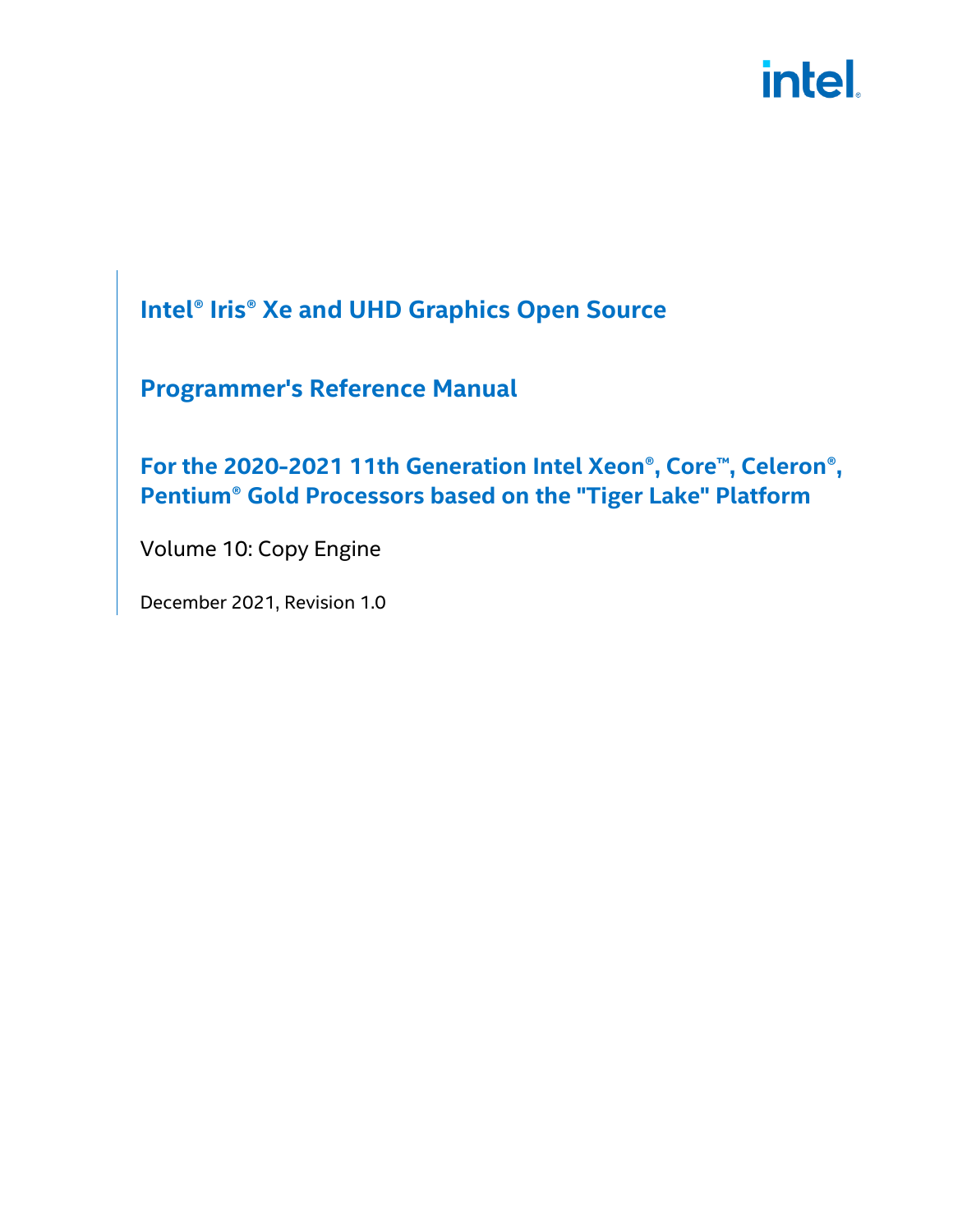# **Notices and Disclaimers**

Intel technologies may require enabled hardware, software or service activation.

No product or component can be absolutely secure.

Code names are used by Intel to identify products, technologies, or services that are in development and not publicly available. These are not "commercial" names and not intended to function as trademarks

Customer is responsible for safety of the overall system, including compliance with applicable safetyrelated requirements or standards.

No license (express or implied, by estoppel or otherwise) to any intellectual property rights is granted by this document, with the sole exceptions that a) you may publish an unmodified copy and b) code included in this document is licensed subject to Zero-Clause BSD open source license (0BSD). You may create software implementations based on this document and in compliance with the foregoing that are intended to execute on the Intel product(s) referenced in this document. No rights are granted to create modifications or derivatives of this document.

The products described may contain design defects or errors known as errata which may cause the product to deviate from published specifications. Current characterized errata are available on request.

You may not use or facilitate the use of this document in connection with any infringement or other legal analysis concerning Intel products described herein. You agree to grant Intel a non-exclusive, royalty-free license to any patent claim thereafter drafted which includes subject matter disclosed herein.

Intel disclaims all express and implied warranties, including without limitation, the implied warranties of merchantability, fitness for a particular purpose, and non-infringement, as well as any warranty arising from course of performance, course of dealing, or usage in trade.

Intel may make changes to specifications and product descriptions at any time, without notice. Designers must not rely on the absence or characteristics of any features or instructions marked "reserved" or "undefined". Intel reserves these for future definition and shall have no responsibility whatsoever for conflicts or incompatibilities arising from future changes to them. The information here is subject to change without notice. Do not finalize a design with this information.

© Intel Corporation. Intel, the Intel logo, and other Intel marks are trademarks of Intel Corporation or its subsidiaries. Other names and brands may be claimed as the property of others.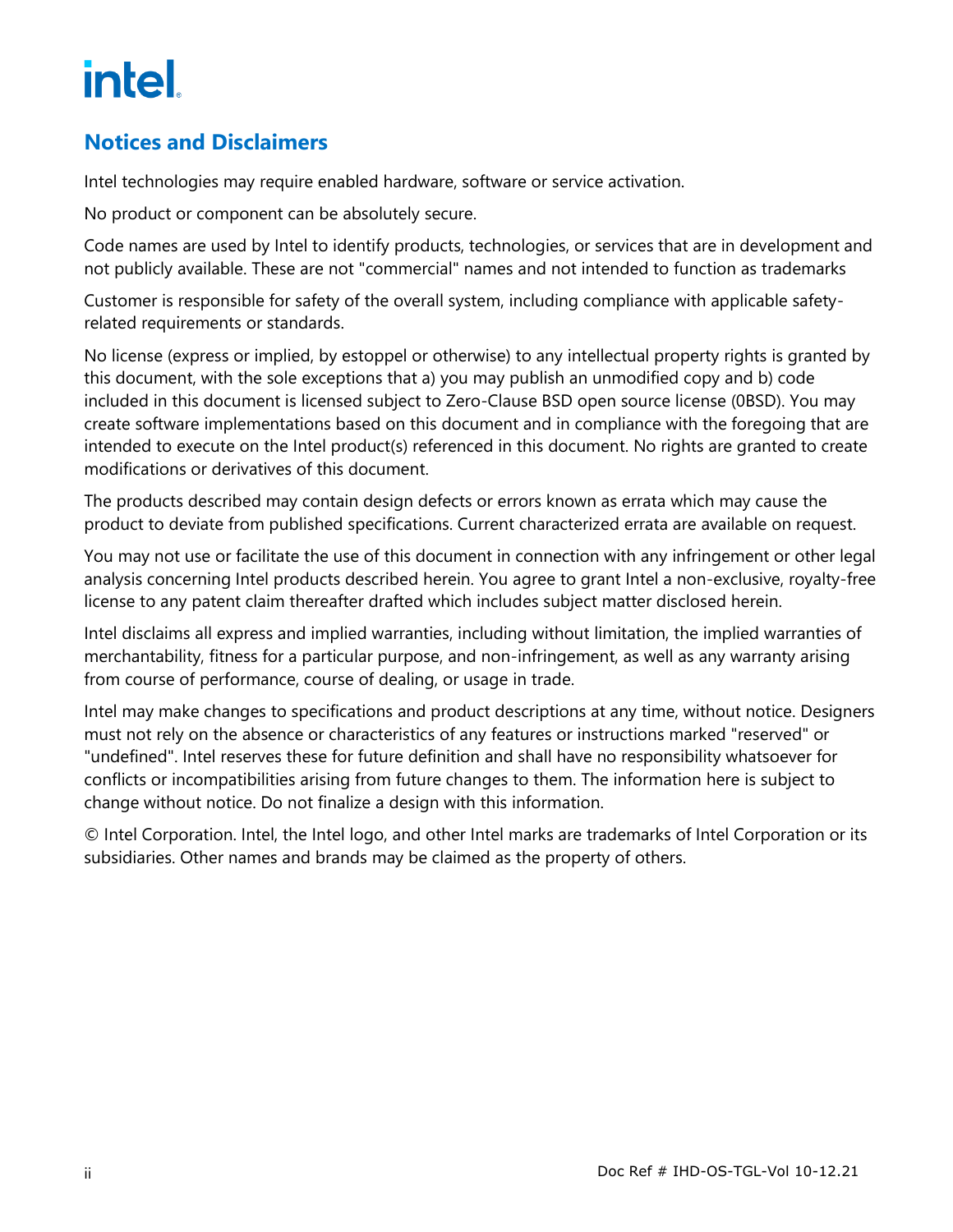# **Table of Contents**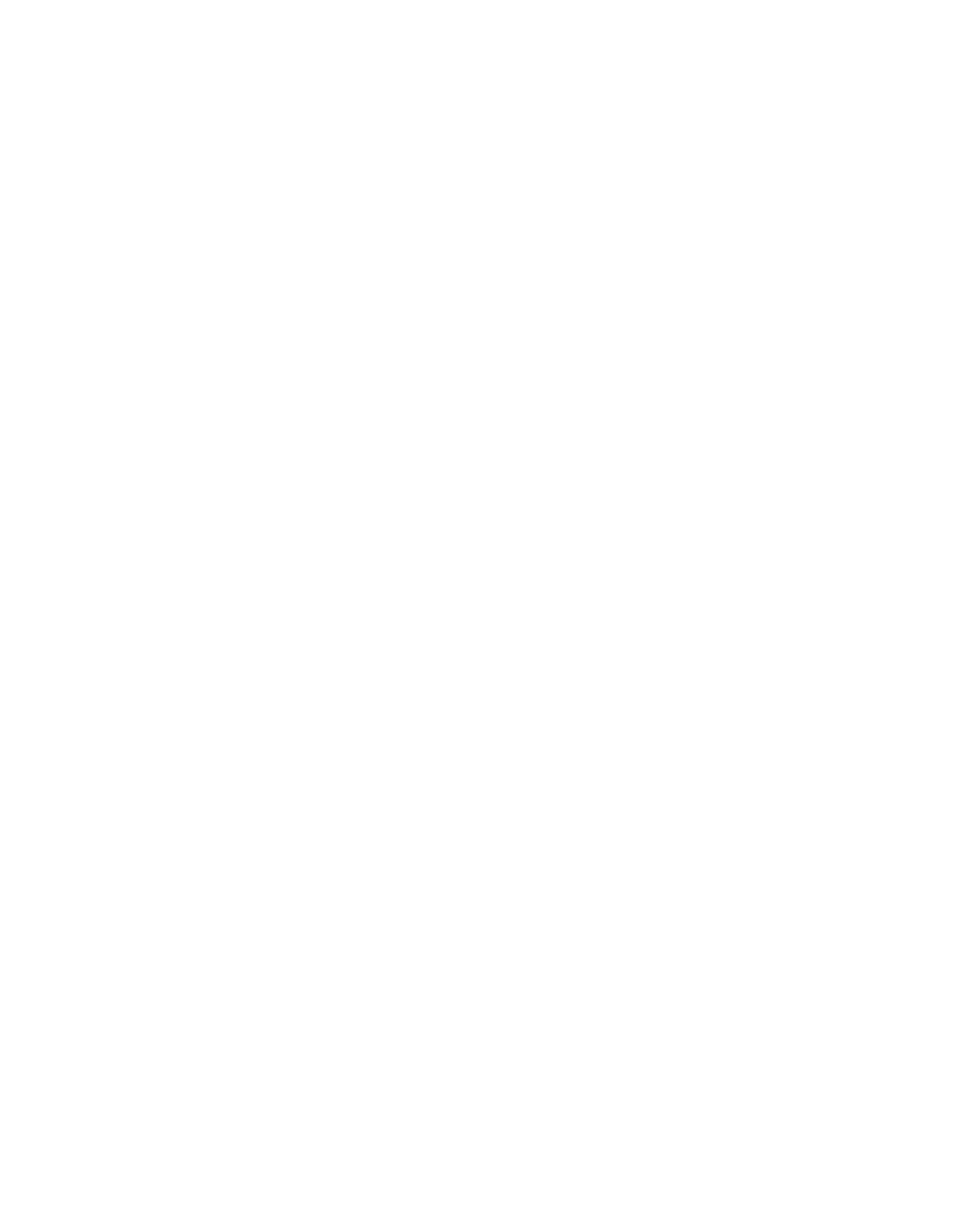

# <span id="page-4-0"></span>**Copy Engine**

Copy Engine or BLT Engine is an engine that runs in parallel with Render Engine, Compute Engine and Media Engine. It is capable of moving blocks of data from one location (source) in the memory to another location (destination) in the memory. It can also fill up a specified location in the memory with fixed data. Copy Engine can perform pre-defined logical or bitwise operation on source, destination and another fixed data called pattern data and write to the destination confined by a clip rectangle. Copy Engine can be divided into two categories:

- 1. Classical BLT Engine Can perform basic Copy and Fill operations as well as bit-wise operations. It is low performance.
- 2. Fast Copy Engine performs basic copy and fill operations. It is high performance. It can also support compute specific copy operations other than the regular 2D operations.

Fast Copy Engine supports only few high performance commands, whereas Classical BLT Engine, which is also known as Legacy Blitter, supports all others command, including some very complex commands involving bit-wise/logical operations.

# <span id="page-4-1"></span>**Blitter (BLT) Command Streamer**

Blitter Command Streamer is the BLT engine command streamer where scheduler submits workloads for the BLT engine. Blitter Command streamer supports execution of the generic functions plus BLT engine commands. Each BLT Engine has its own independent command streamer.

# <span id="page-4-2"></span>**Blitter Engine Command Streamer (BCS)**

The BCS (Blitter Command Streamer) unit primarily serves as the software programming interface between the O/S driver and the Blitter Engine. It is responsible for fetching, decoding, and dispatching of data packets (Blitter Commands) to the front-end interface module of Blitter Engine.

| <b>Logic Functions Included</b>                                                                 |
|-------------------------------------------------------------------------------------------------|
| MMIO register programming interface.                                                            |
| DMA action for fetching of ring data from<br>memory.                                            |
| Management of the Head pointer for the Ring<br>Buffer.                                          |
| Decode of ring data and sending it to the blit<br>engine.                                       |
| Handling of user interrupts.                                                                    |
| Flushing the Blitter Engine.                                                                    |
| Handle NOP.                                                                                     |
| DMA action for fetching of execlists from memory.<br>Handling of ring context switch interrupt. |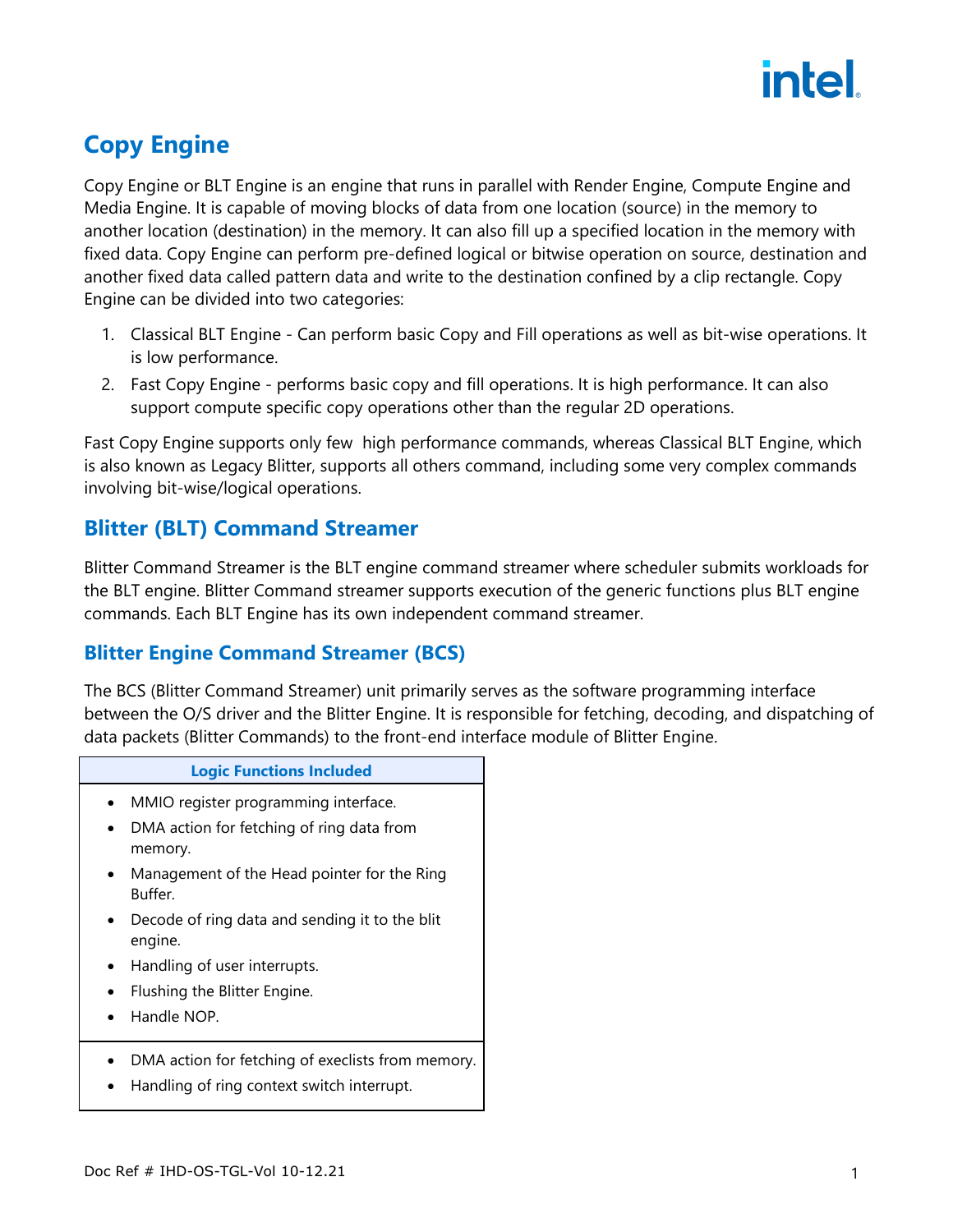The BCS unit only claims memory mapped I/O cycles that are targeted to its range of 0x22000 to 0x224FF. The Blitter, Render and Media Engines use semaphore to synchronize their operations.

BCS operates completely independent of the other render and media command streams.

The simple sequence of events is as follows: a ring (say PRB0) is programmed by a memory-mapped register write cycle. The DMA inside BCS is kicked off. The DMA fetches commands from memory based on the starting address and head pointer. The DMA requests cache lines from memory (one cacheline CL at a time). There is guaranteed space in the DMA FIFO (8 CL deep) for data coming back from memory. The DMA control logic has copies of the head pointer and the tail pointer. The DMA increments the head pointer after making requests for ring commands. Once the DMA copy of the head pointer becomes equal to the tail pointer, the DMA stops requesting.

The parser starts executing once the DMA FIFO has valid commands. All the commands have a header DWord packet. Based on the encoding in the header packet, the command may be targeted towards Blit Engine or the command parser. After execution of every command, the actual head pointer is updated. The ring is considered empty when the head pointer becomes equal to the tail pointer.

## **Context Management**

### **Copy Engine Register State Context**

#### **Register State Context**

| l execlist context                  |
|-------------------------------------|
| <b>EXECLIST CONTEXT(PPGTT Base)</b> |
| I ENGINE CONTEXT'                   |

| <b>Description</b>           | <b>MMIO</b><br><b>Offset/Command</b> | <b>Unit</b>      | Dw<br><b>Count</b> | <b>DW</b><br><b>Offset</b> |
|------------------------------|--------------------------------------|------------------|--------------------|----------------------------|
| <b>CSFE Execlist Context</b> |                                      | <b>BCSFE</b>     | 192                | 0                          |
| MI_BATCH_BUFFER_END          |                                      | <b>CSEND</b>     |                    | <b>00C0</b>                |
| <b>NOOP</b>                  |                                      | <b>CSEND 127</b> |                    | 00C1                       |
|                              |                                      |                  | <b>DW</b>          | 320                        |
|                              |                                      |                  | K Bytes            | 1.28                       |

### **Copy Engine Power Context**

This section lists the power context image of Copy Engine across generations.

### **Blitter Engine Power Context**

The table below captures the data from BCS power context save/restored by PM. Address offset in the below table is relative to the starting location of BCS in the overall power context image managed by PM.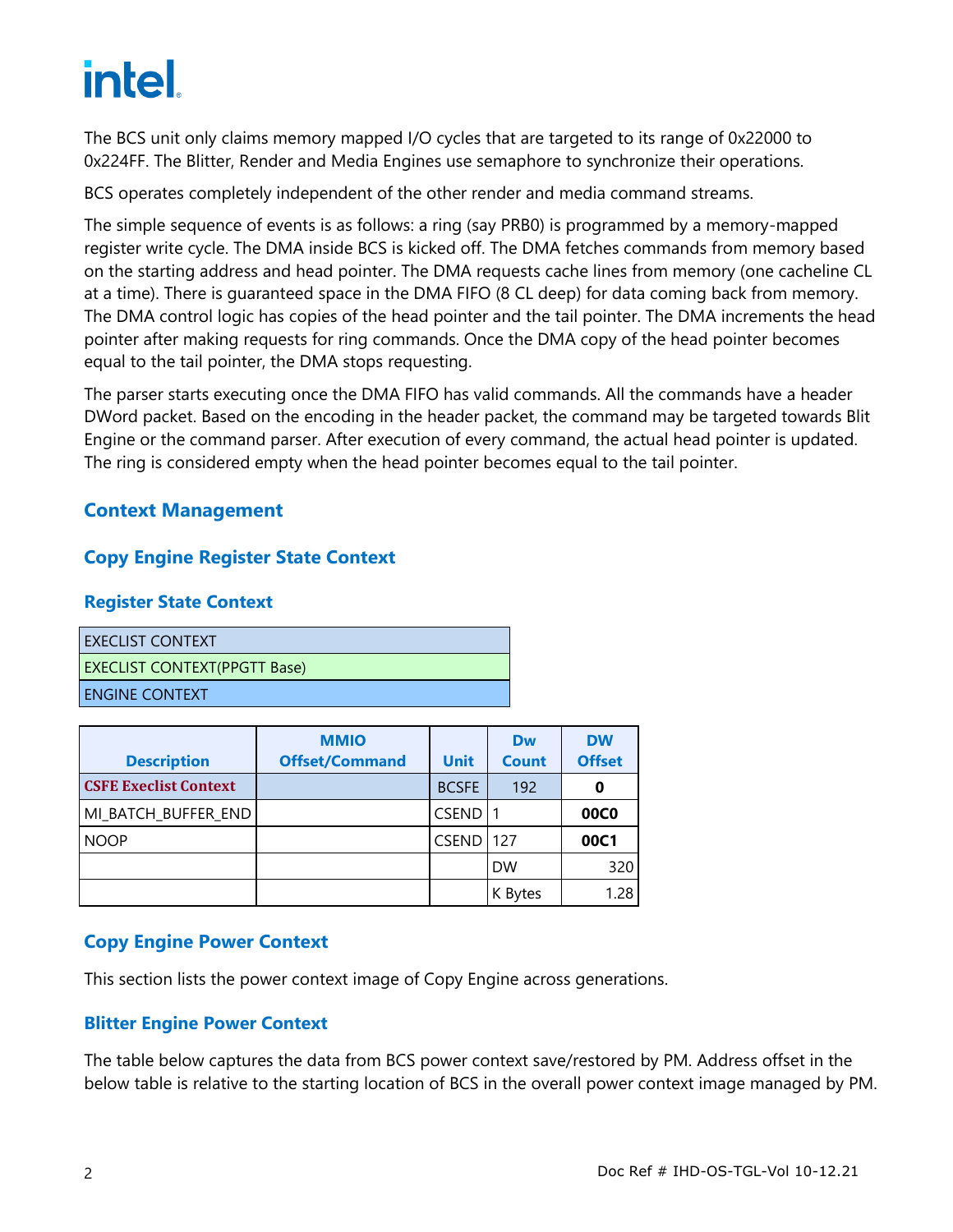#### **BCS Power Context Image**

| <b>Description</b>                               |               |            | # of<br><b>DW</b> | <b>Address</b><br><b>Offset(PWR)</b> | <b>CSFE/CSBE</b> |
|--------------------------------------------------|---------------|------------|-------------------|--------------------------------------|------------------|
| <b>CSFE Power Context with</b><br><b>Display</b> |               |            | 192               | 0                                    | <b>CSFE</b>      |
| <b>NOOP</b>                                      |               | <b>BCS</b> |                   | 00D <sub>0</sub>                     | <b>CSBE</b>      |
| Load_Register_Immediate<br>header                | $0x1100_1003$ | <b>BCS</b> |                   | 00D1                                 | <b>CSBE</b>      |
| <b>GAB MODE REGISTER</b>                         | 0x220a0       | <b>BCS</b> | 12                | 00D4                                 | <b>CSBE</b>      |
| <b>NOOP</b>                                      |               | BCS        | 8                 | 00D <sub>6</sub>                     | <b>CSBE</b>      |
| <b>NOOP</b>                                      |               | <b>BCS</b> |                   | 00DE                                 | <b>CSBE</b>      |
| MI_BATCH_BUFFER_END                              |               | <b>BCS</b> |                   | 00DF                                 | <b>CSBE</b>      |

### **Blitter Command Formats**

### **2D Commands**

The 2D commands include various flavors of BLT operations, along with commands to set up BLT engine state without actually performing a BLT. Most commands are of fixed length, though there are a few commands that include a variable amount of "inline" data at the end of the command (in case of legacy Blitter command).

All the following commands are defined in *Blitter Instructions*.

### **2D Command Map**

| <b>Opcode</b><br>(28:22) | Command                      |
|--------------------------|------------------------------|
| 00h                      | Reserved                     |
| 01h                      | XY SETUP BLT                 |
| 02h                      | Reserved                     |
| 03h                      | XY_SETUP_CLIP_BLT            |
| 04h-10h                  | Reserved                     |
| 11h                      | XY_SETUP_MONO_PATTERN_SL_BLT |
| 12h-23h                  | Reserved                     |
| 24h                      | XY_PIXEL_BLT                 |
| 25h                      | XY_SCANLINES_BLT             |
| 26h                      | XY_TEXT_BLT                  |
| 27h-30h                  | ReservedReserved             |
| 31h                      | XY_TEXT_IMMEDIATE_BLT        |
| 32h-3Fh                  | l Reserved                   |
| 40h                      | COLOR BLT                    |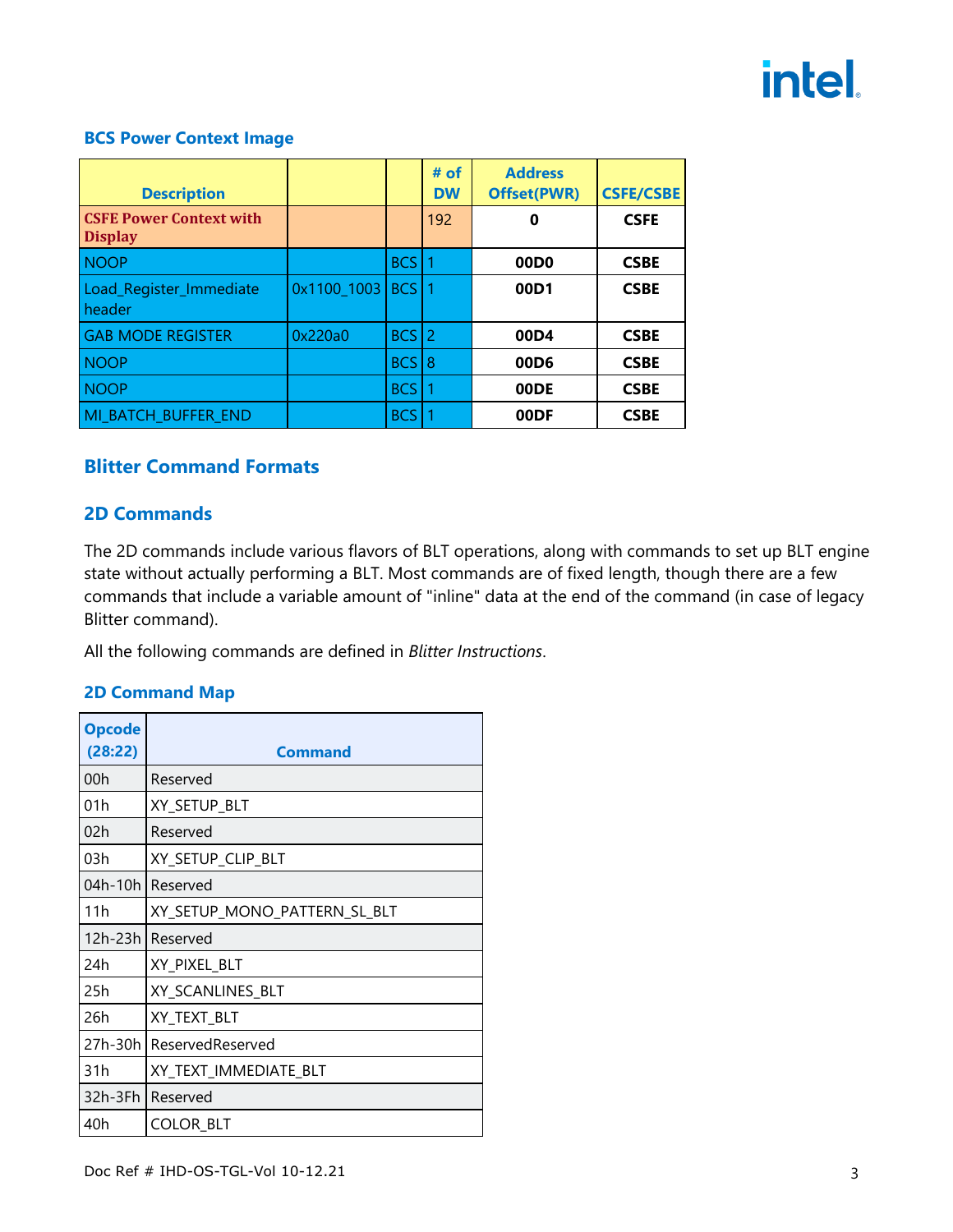| <b>Opcode</b><br>(28:22) | Command                               |
|--------------------------|---------------------------------------|
| 41h                      | XY_BLOCK_COPY_BLT                     |
| 42h                      | XY_FAST_COPY_BLT                      |
| 43h                      | SRC_COPY_BLT                          |
| 44h                      | XY FAST COLOR BLT                     |
|                          | 45h-47h Reserved                      |
| 49h-4Fh                  | Reserved                              |
| 50h                      | XY_COLOR_BLT                          |
| 51h                      | XY PAT BLT                            |
| 52h                      | XY_MONO_PAT_BLT                       |
| 53h                      | XY_SRC_COPY_BLT                       |
| 54h                      | XY_MONO_SRC_COPY_BLT                  |
| 55h                      | XY FULL BLT                           |
| 56h                      | XY_FULL_MONO_SRC_BLT                  |
| 57h                      | XY_FULL_MONO_PATTERN_BLT              |
| 58h                      | XY_FULL_MONO_PATTERN_MONO_SRC_BLT     |
| 59h                      | XY MONO PAT FIXED BLT                 |
| 71h                      | XY MONO SRC COPY IMMEDIATE BLT        |
| 72h                      | XY_PAT_BLT_IMMEDIATE                  |
| 73h                      | XY_SRC_COPY_CHROMA_BLT                |
| 74h                      | XY_FULL_IMMEDIATE_PATTERN_BLT         |
| 75h                      | XY_FULL_MONO_SRC_IMMEDIATE_PATTERN_BL |
| 76h                      | XY_PAT_CHROMA_BLT                     |
| 77h                      | XY_PAT_CHROMA_BLT_IMMEDIATE           |
|                          | 78h-7Fh   Reserved                    |

# **Blitter Command Header Format**

| <b>Type</b>                 |       | <b>Bits</b>                                                                                                                                    |    |                                                             |                                                                 |
|-----------------------------|-------|------------------------------------------------------------------------------------------------------------------------------------------------|----|-------------------------------------------------------------|-----------------------------------------------------------------|
|                             | 31:29 | 28:24                                                                                                                                          | 23 | 22                                                          | 21:0                                                            |
| Memory<br>Interface<br>(MI) | 000   | Opcode<br>$00h - NOP$<br>0Xh - Single DWord Commands<br>1Xh - Two+ DWord Commands<br>2Xh - Store Data Commands<br>3Xh - Ring/Batch Buffer Cmds |    | 5:0 - DWord Count<br>5:0 - DWord Count<br>5:0 - DWord Count | Identification No./DWord Count<br><b>Command Dependent Data</b> |
| Reserved                    | 001   |                                                                                                                                                |    |                                                             |                                                                 |
| Reserved                    | 011   |                                                                                                                                                |    |                                                             |                                                                 |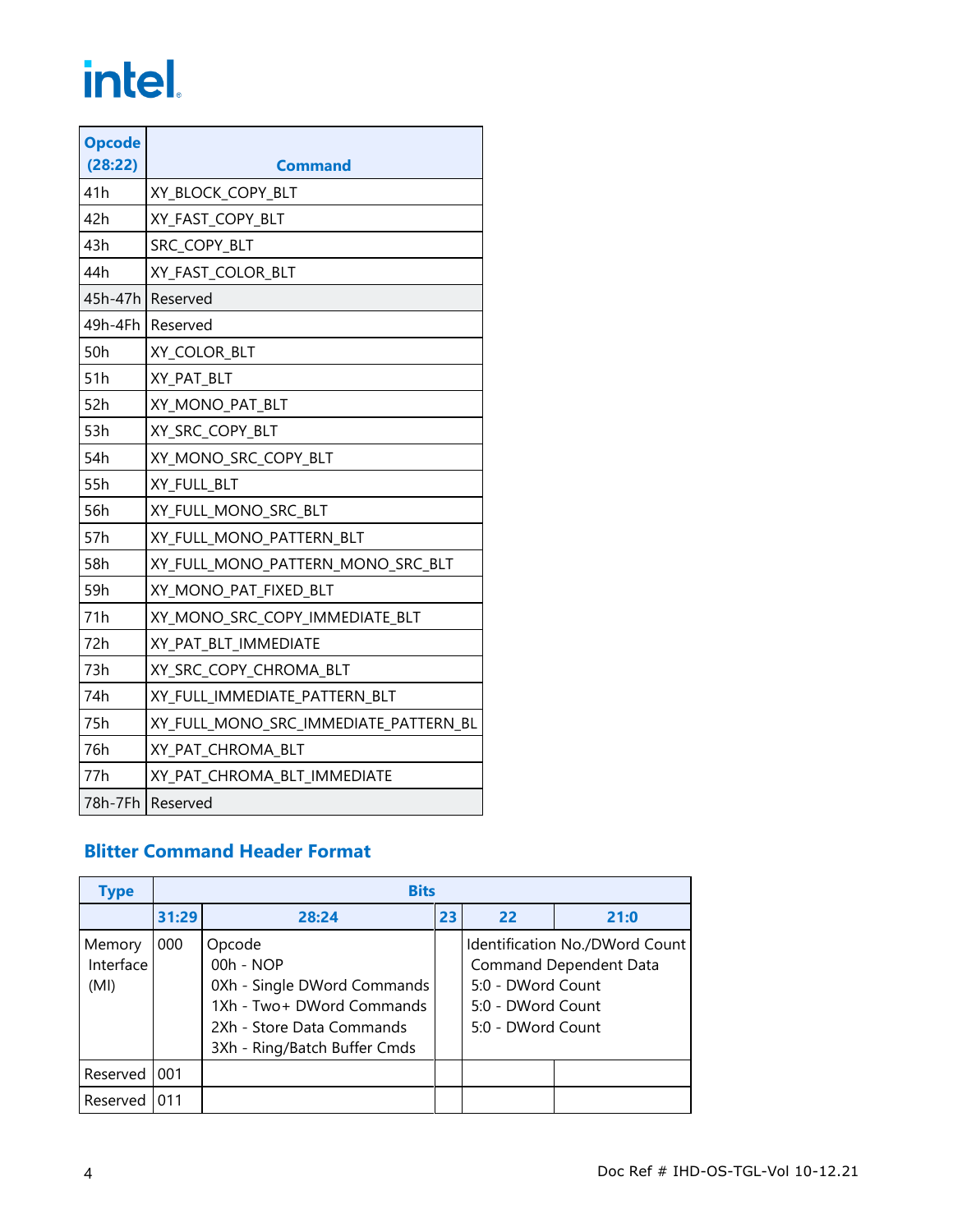| Type             |       |       | <b>Bits</b>                                           |     |
|------------------|-------|-------|-------------------------------------------------------|-----|
|                  | 31:29 | 28:22 | 21:9                                                  | 8:0 |
| Blitter (2D) 010 |       |       | Command Opcode   Command Dependent Data   Dword Count |     |

# **Logical Context Support**

The following are the Logical Context Support Registers:

| <b>Register</b>                                                                         |
|-----------------------------------------------------------------------------------------|
| <b>BB_ADDR - Batch Buffer Head Pointer Register</b>                                     |
| <b>BB_ADDR_UDW - Batch Buffer Upper Head Pointer Register</b>                           |
| SBB_ADDR - Second Level Batch Buffer Head Pointer Register                              |
| SBB_ADDR_UDW - Second Level Batch Buffer Upper Head Pointer Register                    |
| <b>SYNC_FLIP_STATUS - Wait For Event and Display Flip Flags Register</b>                |
| SYNC_FLIP_STATUS_1 - Wait For Event and Display Flip Flags Register 1                   |
| SYNC_FLIP_STATUS_2 - Wait For Event and Display Flip Flags Register 2                   |
| <b>CXT_EL_OFFSET - Exec-List Context Offset</b>                                         |
| BB_START_ADDR_UDW - Batch Buffer Start Upper Head Pointer Register                      |
| <b>BB_ADDR_DIFF - Batch Address Difference Register</b>                                 |
| <b>WAIT_FOR_RC6_EXIT - Control Register for Power Management</b>                        |
| <b>SBB_STATE - Second Level Batch Buffer State Register</b>                             |
| <b>BB_OFFSET - Batch Offset Register</b>                                                |
| RING_BUFFER_HEAD_PREEMPT_REG - RING_BUFFER_HEAD_PREEMPT_REG                             |
| BB_PREEMPT_ADDR - Batch Buffer Head Pointer Preemption Register                         |
| BB_PREEMPT_ADDR_UDW - Batch Buffer Upper Head Pointer Preemption Register               |
| SBB_PREEMPT_ADDR - Second Level Batch Buffer Head Pointer Preemption Register           |
| SBB_PREEMPT_ADDR_UDW - Second Level Batch Buffer Upper Head Pointer Preemption Register |
| MI_PREDICATE_RESULT_1 - Predicate Rendering Data Result 1                               |
| MI_PREDICATE_RESULT_2 - Predicate Rendering Data Result 2                               |
| <b>INDIRECT_CTX - Indirect Context Pointer</b>                                          |
| INDIRECT_CTX_OFFSET - Indirect Context Offset Pointer                                   |
| <b>BB PER CTX PTR - Batch Buffer Per Context Pointer</b>                                |

# **Mode Registers**

The following table describes the Mode Registers.

| <b>Registers</b>                                      |
|-------------------------------------------------------|
| <b>BCS CXT SIZE - BCS Context Sizes</b>               |
| <b>MI_MODE - Mode Register for Software Interface</b> |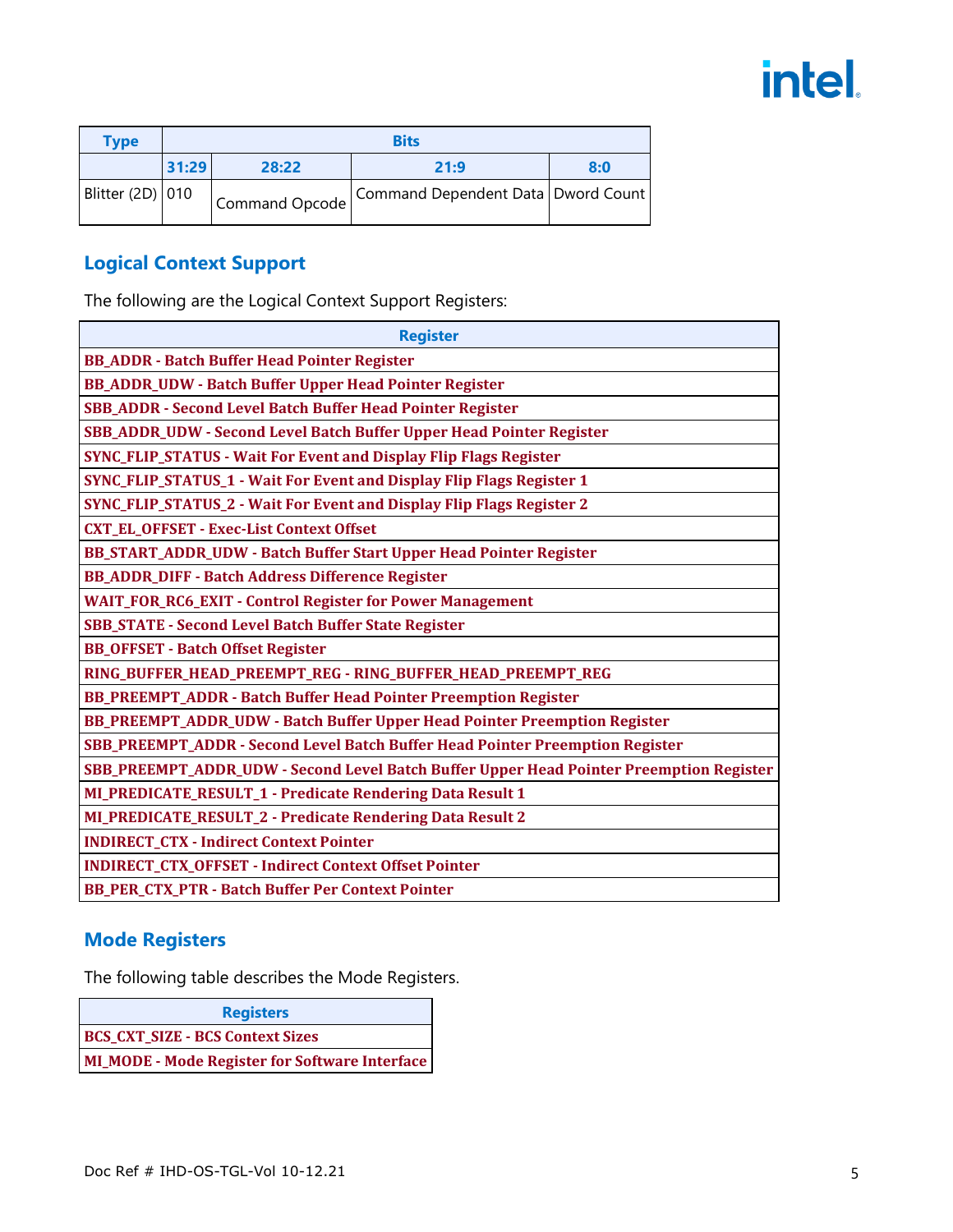### **Mode Registers (continued)**

| <b>Reisters</b>                                            |
|------------------------------------------------------------|
| <b>INSTPM - Instruction Parser Mode Register</b>           |
| <b>EXCC - Execute Condition Code Register</b>              |
| <b>IDLEDLY - Idle Switch Delay</b>                         |
| <b>SEMA_WAIT_POLL - Semaphore Polling Interval on Wait</b> |
| <b>RESET_CTRL - Reset Control Register</b>                 |
| <b>PREEMPTION_HINT - Preemption Hint</b>                   |
| <b>PREEMPTION_HINT_UDW - Preemption Hint Upper DWord</b>   |
|                                                            |

**Register HWS\_PGA - Hardware Status Page Address Register**

## **MI Commands for Blitter Engine**

This chapter describes the formats of the "Memory Interface" commands, including brief descriptions of their use. The functions performed by these commands are discussed fully in the *Memory Interface Functions* Device Programming Environment chapter.

This chapter describes MI Commands for the blitter graphics processing engine. The term "for Blitter Engine" in the title has been added to differentiate this chapter from a similar one describing the MI commands for the Media Decode Engine and the Rendering Engine.

The commands detailed in this chapter are used across products. However, slight changes may be present in some commands (i.e., for features added or removed), or some commands may be removed entirely. Refer to the *Preface* chapter for product specific summary.

| <b>Commands</b>       |
|-----------------------|
| <b>MI NOOP</b>        |
| <b>MI ARB ON OFF</b>  |
| MI_BATCH_BUFFER_START |

The following table lists the non-privileged registers that can be written to from a non-secure batch buffer executed from Render Command Streamer.

### **User Mode Non-Privileged Registers**

|                   |        | MMIO Name   MMIO Offset   Size in DWords |
|-------------------|--------|------------------------------------------|
| <b>BCS GPR</b>    | 22600h | -32                                      |
| BCS SWCTRL 22200h |        | 32                                       |

**Commands MI\_BATCH\_BUFFER\_END MI\_CONDITIONAL\_BATCH\_BUFFER\_END MI\_DISPLAY\_FLIP**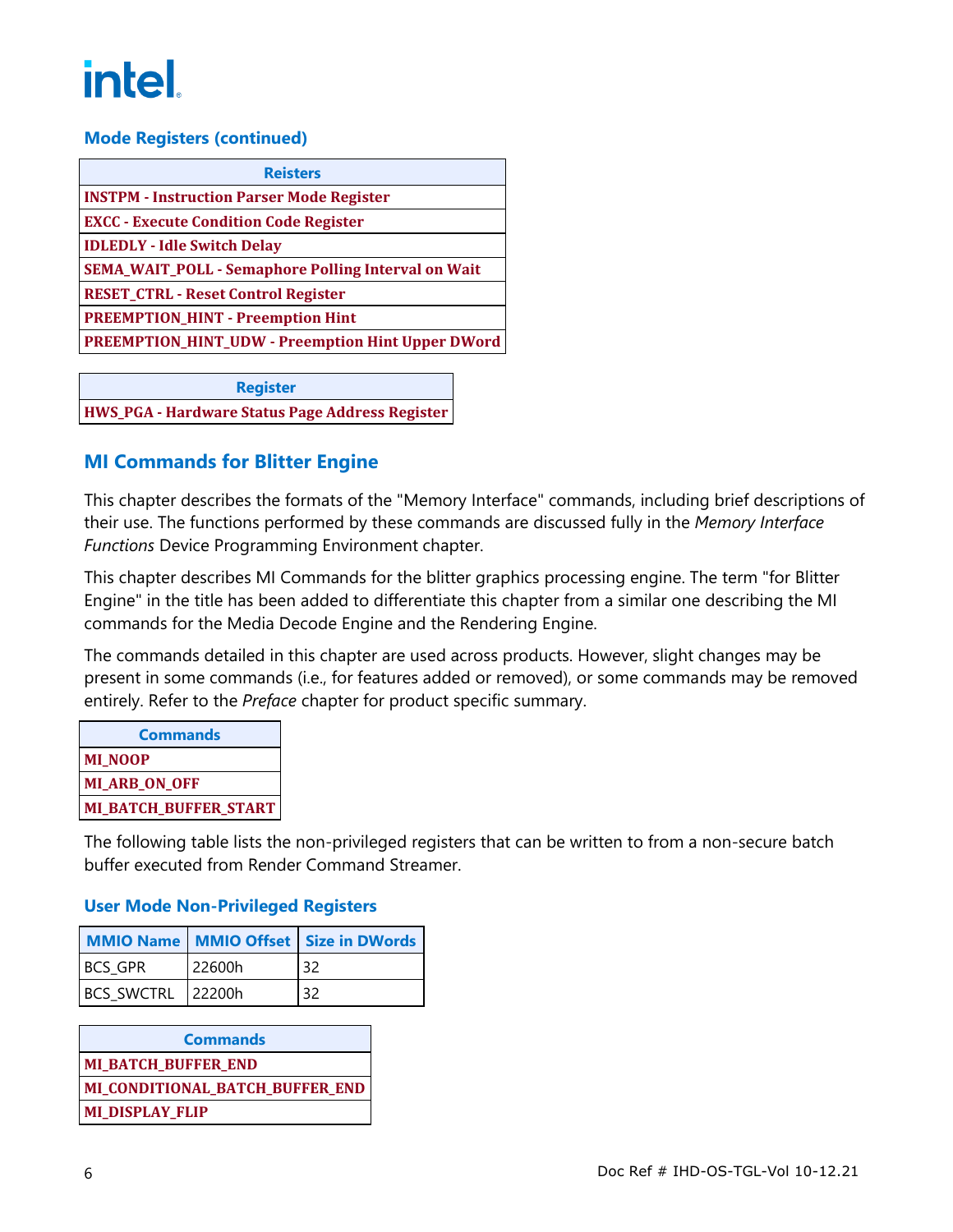| <b>Commands</b>              |
|------------------------------|
| MI_LOAD_SCAN_LINES_EXCL      |
| MI_LOAD_SCAN_LINES_INCL      |
| <b>MI_FLUSH_DW</b>           |
| <b>MI_MATH</b>               |
| <b>ML REPORT_HEAD</b>        |
| <b>MI_STORE_DATA_IMM</b>     |
| <b>MLATOMIC</b>              |
| <b>MI_COPY_MEM_MEM</b>       |
| MI_LOAD_REGISTER_REG         |
| MI_LOAD_REGISTER_MEM         |
| <b>MI_STORE_REGISTER_MEM</b> |
| MI_SUSPEND_FLUSH             |
| <b>MI_USER_INTERRUPT</b>     |
| <b>MI_WAIT_FOR_EVENT</b>     |
| MI_SEMAPHORE_SIGNAL          |
| <b>MI_SEMAPHORE_WAIT</b>     |
| <b>MI_FORCE_WAKEUP</b>       |

# <span id="page-10-0"></span>**Software Control Bit Definitions**

Registers in the range 22XX are not protected from the load register immediate instruction if the command is executed in the non-secure batch buffer.

#### **BCS\_SWCTRL - BCS SW Control**

## <span id="page-10-1"></span>**Registers for Blitter Engine Command Streamer**

These are the Registers for the Blitter Engine Command Streamer.

Also see the Observability volume for related information

**GAB\_MODE - Mode Register for GAB**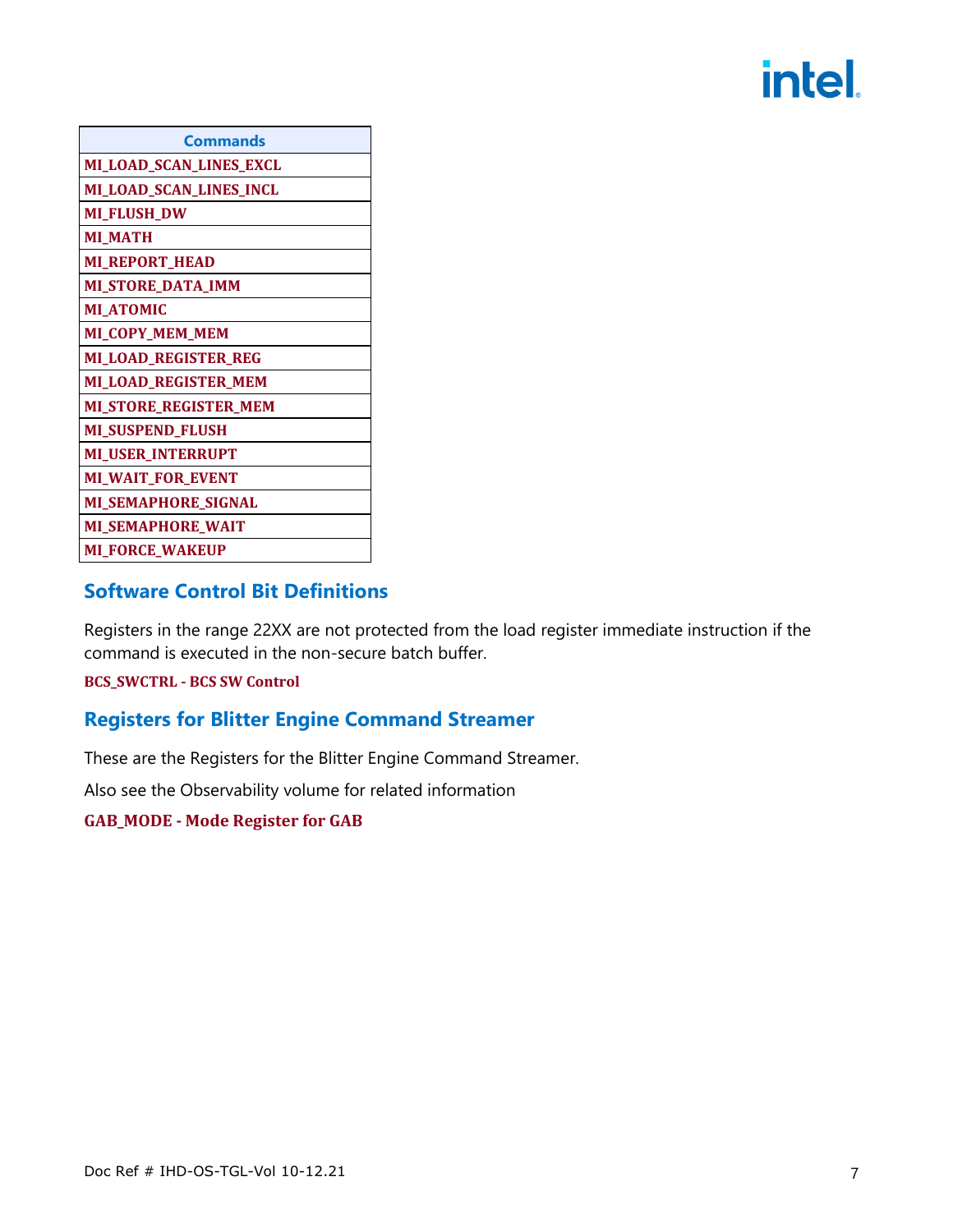# <span id="page-11-0"></span>**BLT Engine**

# **Introduction**

2D Rendering can be divided into 2 categories: classical BLTs, described here, and 3D BLTs. 3D BLTs are operations which can take advantage of the 3D drawing engine's functionality and access patterns.

Functions such as Alpha BLTs, arithmetic (bilinear) stretch BLTs, rotations, transposing pixel maps, color space conversion, and DIBs are all considered 3D BLTs and are covered in the 3D rendering section. DIBs can be thought of as an indexed texture which uses the texture palette for performing the data translation. All drawing engines have swappable context. The same hardware can be used by multiple driver threads where the current state of the hardware is saved to memory and the appropriate state is loaded from memory on thread switches.

All operands for both 3D and classical BLTs can be in graphics aperture or cacheable system memory. Some operands can be immediates which are sent through the command stream. Immediate operands are: patterns, monochrome sources, DIB palettes, and DIB source operands. All non-monochrome operands which are not tiled have a stride granularity of a double-word (4 bytes).

The classical BLT commands support both linear addressing and X, Y coordinates with and without clipping. All X1 and Y1 destination and clipping coordinates are inclusive, while X2 and Y2 are exclusive. Currently, only destination coordinates can be negative. The source and clipping coordinates must be positive. If clipping is disabled, but a negative destination coordinate is specified, the negative coordinate is clipped to 0. Linear address BLT commands must supply a non-zero height and width. If either height or width = 0, then no accesses occur.

# <span id="page-11-1"></span>**Classical BLT Engine Functional Description**

The graphics controller provides a hardware-based BLT engine to off load the work of moving blocks of graphics data from the host CPU. Although the BLT engine is often used simply to copy a block of graphics data from the source to the destination, it also has the ability to perform more complex functions. The BLT engine is capable of receiving three different blocks of graphics data as input as shown in the figure below. The source data may exist in the frame buffer or the Graphics aperture. The pattern data always represents an 8x8 block of pixels that can be located in the frame buffer, Graphics aperture, or passed through a command packet. The pattern data must be located in linear memory. The data already residing at the destination may also be used as an input. The destination data can also be located in the frame buffer or graphics aperture.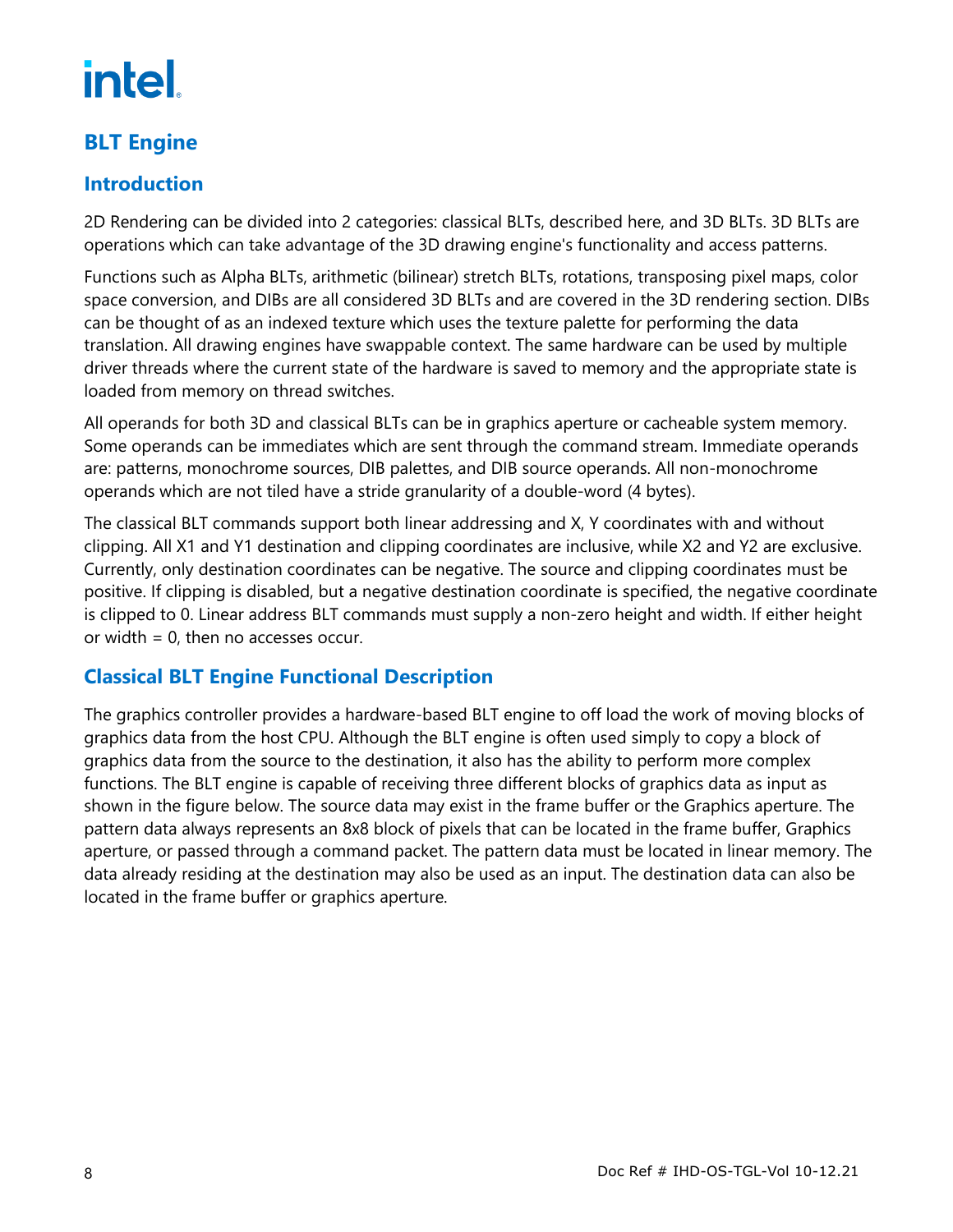

### **Block Diagram and Data Paths of the BLT Engine**

The BLT engine may use any combination of these three different blocks of graphics data as operands, in both bit-wise logical operations to generate the actual data to be written to the destination, and in perpixel write-masking to control the writing of data to the destination. It is intended that the BLT engine will perform these bit-wise and per-pixel operations on color graphics data that is at the same color depth that the rest of the graphics system has been set. However, if either the source or pattern data is monochrome, the BLT engine has the ability to put either block of graphics data through a process called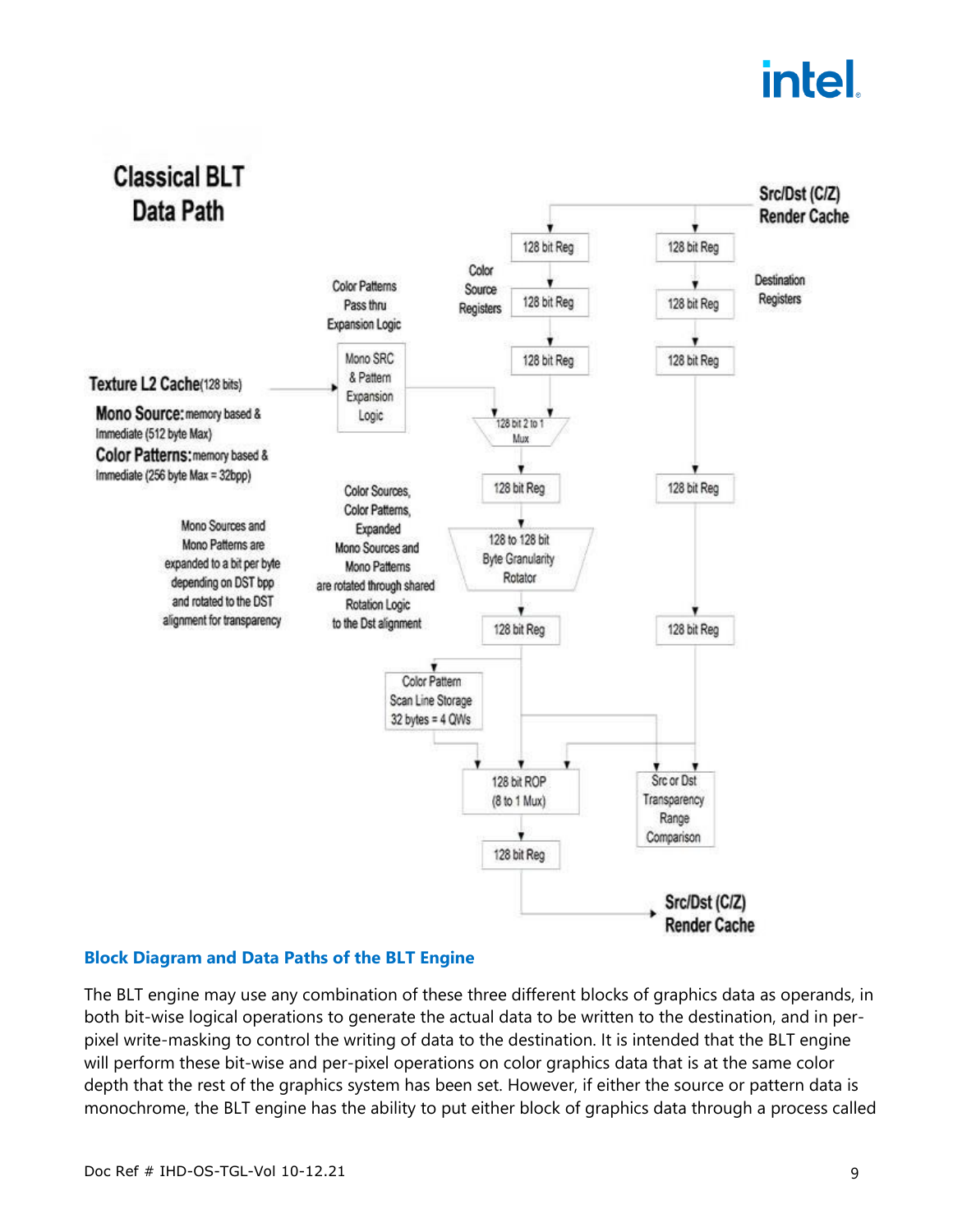"color expansion" that converts monochrome graphics data to color. Since the destination is often a location in the on-screen portion of the frame buffer, it is assumed that any data already at the destination will be of the appropriate color depth.

# **Basic BLT Functional Considerations**

# **Color Depth Configuration and Color Expansion**

The graphics system and BLT engine can be configured for color depths of 8, 16, and 32 bits per pixel.

The configuration of the BLT engine for a given color depth dictates the number of bytes of graphics data that the BLT engine will read and write for each pixel while performing a BLT operation. It is assumed that any graphics data already residing at the destination which is used as an input is already at the color depth to which the BLT engine is configured. Similarly, it is assumed that any source or pattern data used as an input has this same color depth, unless one or both is monochrome. If either the source or pattern data is monochrome, the BLT engine performs a process called "color expansion" to convert such monochrome data to color at the color depth to which the BLT engine has been set.

During "color expansion" the individual bits of monochrome source or pattern data that correspond to individual pixels are converted into 1, 2, or 4 bytes (whichever is appropriate for the color depth to which the BLT engine has been set). If a given bit of monochrome source or pattern data carries a value of 1, then the byte(s) of color data resulting from the conversion process are set to carry the value of a specified foreground color. If a given bit of monochrome source or pattern data carries a value of 0, the resulting byte(s) are set to the value of a specified background color or not written if transparency is selected.

The BLT engine is set to a default configuration color depth of 8, 16, or 32 bits per pixel through BLT command packets. Whether the source and pattern data are color or monochrome must be specified using command packets. Foreground and background colors for the color expansion of both monochrome source and pattern data are also specified through the command packets. The source foreground and background colors used in the color expansion of monochrome source data are specified independently of those used for the color expansion of monochrome pattern data.

# **Graphics Data Size Limitations**

The BLT engine is capable of transferring very large quantities of graphics data. Any graphics data read from and written to the destination is permitted to represent a number of pixels that occupies up to 65,536 scan lines and up to 32,768 bytes per scan line at the destination. The maximum number of pixels that may be represented per scan line's worth of graphics data depends on the color depth.

Any source data used as an input must represent the same number of pixels as is represented by any data read from or written to the destination, and it must be organized so as to occupy the same number of scan lines and pixels per scan line.

The actual number of scan lines and bytes per scan line required to accommodate data read from or written to the destination are set in the destination width & height registers or using X and Y coordinates within the command packets. These two values are essential in the programming of the BLT engine, because the engine uses these two values to determine when a given BLT operation has been completed.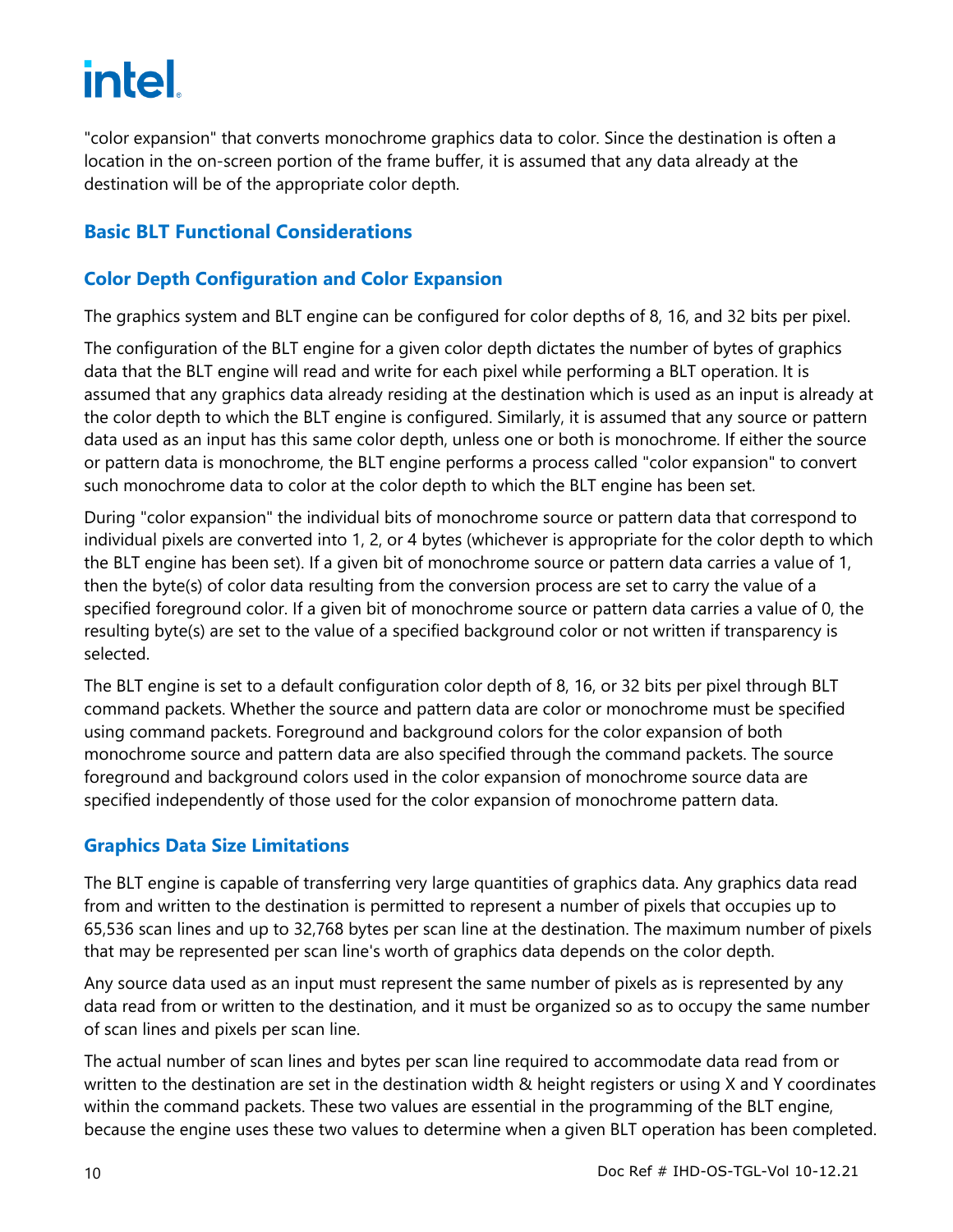

### **Bit-Wise Operations**

The BLT engine can perform any one of 256 possible bit-wise operations using various combinations of the three previously described blocks of graphics data that the BLT engine can receive as input.

The choice of bit-wise operation selects which of the three inputs will be used, as well as the particular logical operation to be performed on corresponding bits from each of the selected inputs. The BLT engine automatically foregoes reading any form of graphics data that has not been specified as an input by the choice of bit-wise operation. An 8-bit code written to the raster operation field of the command packets chooses the bit-wise operation. The following table lists the available bit-wise operations and their corresponding 8-bit codes.

|        | Code   Value Written to Bits at Destination   Code   Value Written to Bits at Destination |    |                                                               |
|--------|-------------------------------------------------------------------------------------------|----|---------------------------------------------------------------|
| $00\,$ | writes all 0's                                                                            | 20 | D and (P and (notS))                                          |
| 01     | not( $D$ or ( $P$ or $S$ )))                                                              | 21 | not( S or( D xor P ))                                         |
| 02     | D and (not(P or S))                                                                       | 22 | D and (notS)                                                  |
| 03     | not(P or S)                                                                               | 23 | not( S or ( P and ( notD )))                                  |
| 04     | S and (not(D or P))                                                                       | 24 | $(S \times C P)$ and $(D \times C S)$                         |
| 05     | $not($ D or $P$ )                                                                         | 25 | not( $P \times C$ ( $D \times C$ ) and (not( $S \times C$ ))) |
| 06     | not( $P$ or ( $not(D \times C)$ ))                                                        | 26 | $S \times$ or (D or (P and S))                                |
| 07     | not( $P$ or ( $D$ and $S$ ))                                                              | 27 | S xor (D or (not(P xor S)))                                   |
| 08     | S and (D and (notP))                                                                      | 28 | $D$ and $(P$ xor $S$ )                                        |
| 09     | not(P or (D xor S))                                                                       | 29 | not(P xor (S xor (D or (P and S ))))                          |
| 0A     | D and (notP)                                                                              | 2A | D and (not( $P$ and $S$ ))                                    |
| 0B     | not(P or (S and (notD)))                                                                  | 2B | not( S xor (( S xor P ) and ( P xor D )))                     |
| OC     | S and (notP)                                                                              | 2C | S xor (P and (D or S))                                        |
| 0D     | not( $P$ or ( $D$ and ( $notS$ )))                                                        | 2D | P xor (S or (notD))                                           |
| 0E     | not( $P$ or ( $not(D$ or $S$ )))                                                          | 2E | P xor (S or (D xor P))                                        |
| 0F     | notP                                                                                      | 2F | not( $P$ and $(S$ or $($ not $D$ $))$ )                       |
| 10     | P and (not(D or S))                                                                       | 30 | P and (notS)                                                  |
| 11     | not(D or S)                                                                               | 31 | not( $S$ or ( $D$ and ( $notP$ )))                            |
| 12     | not( $S$ or ( $not(D \nxor P)))$                                                          | 32 | $S \times$ or (D or (P or S))                                 |
| 13     | not( $S$ or ( $D$ and $P$ ))                                                              | 33 | notS                                                          |
| 14     | not(D or (not(P xor S)))                                                                  | 34 | $S \times C$ (P or (D and S))                                 |
| 15     | not( $D$ or ( $P$ and $S$ ))                                                              | 35 | S xor (P or (not(D xor S)))                                   |
| 16     | P xor (S xor (D and (not(P and S ))))                                                     | 36 | $S \times$ or (D or P)                                        |
| 17     | not( $S \times C$ ( $(S \times C P)$ and $(D \times C S)$ ))                              | 37 | not( $S$ and $(D$ or $P$ ))                                   |
| 18     | $(S \times or P)$ and $(P \times or D)$                                                   | 38 | P xor $(S$ and $(D$ or $P)$ )                                 |
| 19     | not( S xor ( D and ( not( P and S ))))                                                    | 39 | S xor (P or (notD))                                           |

#### **Bit-Wise Operations and 8-Bit Codes (00-3F)**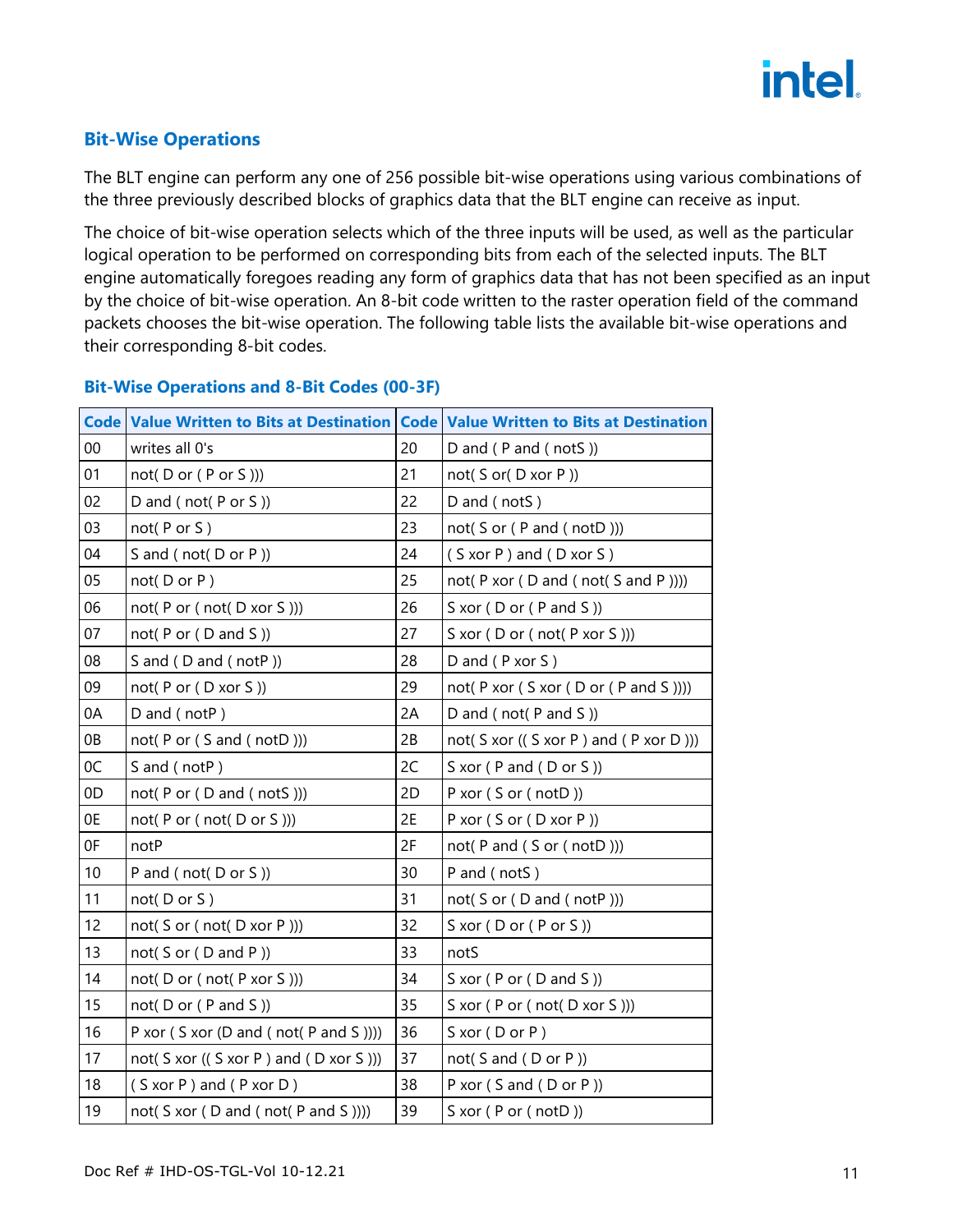|       | Code Value Written to Bits at Destination Code Value Written to Bits at Destination |    |                                      |
|-------|-------------------------------------------------------------------------------------|----|--------------------------------------|
| 1A    | P xor (D or (S and P))                                                              | 3A | S xor (P or (D xor S ))              |
| 1B    | not( $S \times C$ ( $D$ and $(P \times C)$ ))                                       | 3B | not( $S$ and $(P$ or $($ not $D$ ))) |
| 1C    | P xor $(S$ or $(D$ and $P)$ )                                                       | 3C | $P$ xor S                            |
| 1D    | not( $D \times C$ ( $S$ and $(P \times C$ $D$ ))                                    | 3D | S xor ( P or ( not( D or S )))       |
| 1 1 E | $P \times$ or ( $D \text{ or } S$ )                                                 | 3E | S xor (P or (D and (notS)))          |
| 1F    | not( $P$ and $(D$ or $S$ ))                                                         | 3F | $not($ P and S $)$                   |

### **Notes:**

S = Source Data

P = Pattern Data

D = Data Already Existing at the Destination

### **Bit-Wise Operations and 8-bit Codes (40 - 7F)**

|    | <b>Code Value Written to Bits at Destination Code</b>          |    | <b>Value Written to Bits at Destination</b>                            |
|----|----------------------------------------------------------------|----|------------------------------------------------------------------------|
| 40 | P and (S and (notD))                                           | 60 | P and (D xor S)                                                        |
| 41 | not( $D$ or ( $P$ xor $S$ ))                                   | 61 | not( $D \times C$ ( $S \times C$ ( $P \times C$ ) and $S$ ))))         |
| 42 | $(S \times O \cup D)$ and $(P \times O \cup D)$                | 62 | D xor $(S$ and $(P$ or $D)$ )                                          |
| 43 | not( $S \times C$ ( $P \times C$ ) not( $D \times C$ )))       | 63 | $S \times$ or (D or (notP))                                            |
| 44 | S and (notD)                                                   | 64 | $S \times$ or (D and (P or S))                                         |
| 45 | not(D or (P and (notS)))                                       | 65 | D xor (S or (notP))                                                    |
| 46 | $D \times C$ (S or (P and D))                                  | 66 | D xor S                                                                |
| 47 | not(P xor (S and (D xor P)))                                   | 67 | S xor $(D$ or $($ not $(P$ or $S$ $)))$                                |
| 48 | S and (D xor P)                                                | 68 | not( $D \times C$ ( $S \times C$ ( $P \times C$ not( $D \times C$ )))) |
| 49 | not( $P \times C$ ( $D \times C$ ( $S \times C$ ) and $D$ )))) | 69 | not(P xor (D xor S))                                                   |
| 4A | $D \times$ or (P and (S or D))                                 | 6A | $D \text{ xor } (P \text{ and } S)$                                    |
| 4B | P xor (D or (notS))                                            | 6B | not( $P \times C$ ( $S \times C$ ( $D \times C$ ) ( $P \times C$ ))))  |
| 4C | S and (not( $D$ and $P$ ))                                     | 6C | $S \times$ or (D and P)                                                |
| 4D | not( S xor (( S xor P ) or ( D xor S )))                       | 6D | not( $P \times C$ ( $D \times C$ ( $S \times C$ ) ( $P \times C$ ))))  |
| 4E | P xor (D or (S xor P))                                         | 6E | S xor (D and (P or (notS)))                                            |
| 4F | not( $P$ and $(D$ or $($ not $S$ )))                           | 6F | not( $P$ and ( $not(D xor S)$ ))                                       |
| 50 | P and (notD)                                                   | 70 | P and (not(D and S))                                                   |
| 51 | not( $D$ or ( $S$ and ( $notP$ )))                             | 71 | not( $S \times C$ ( $(S \times C D)$ ) and $(P \times C D)$ )          |
| 52 | D xor (P or $(S \text{ and } D)$ )                             | 72 | S xor (D or (P xor S))                                                 |
| 53 | not( $S \times C$ ( $P \times C$ ) $(D \times C S)$ ))         | 73 | not( $S$ and $(D$ or $($ not $P$ )))                                   |
| 54 | not( $D$ or ( $not(P$ or $S$ )))                               | 74 | D xor (S or (P xor D))                                                 |
| 55 | notD                                                           | 75 | not(D and (S or (notP)))                                               |
| 56 | $D \times$ or (P or S)                                         | 76 | S xor (D or (P and (notS)))                                            |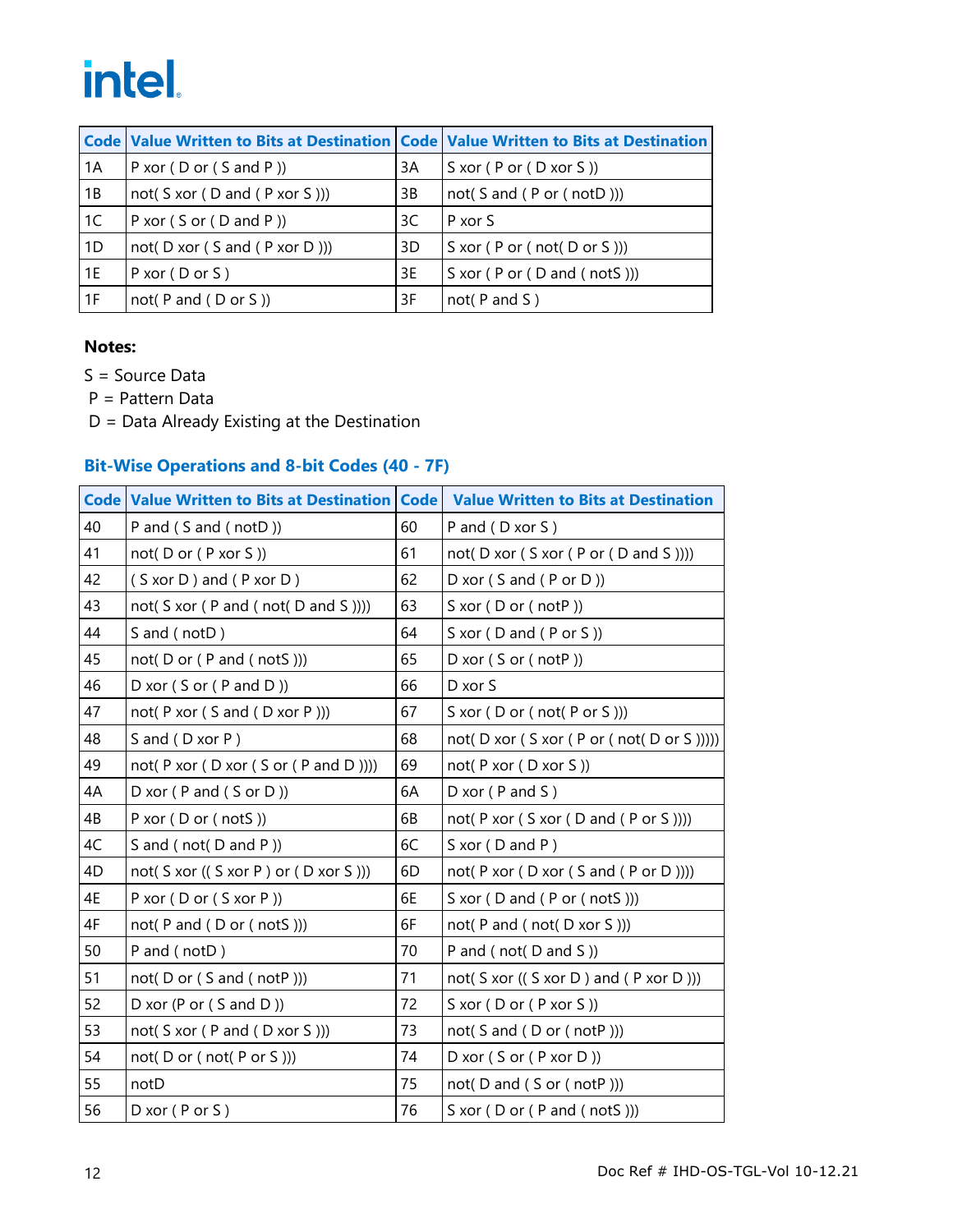|    | <b>Code   Value Written to Bits at Destination   Code</b>  |    | <b>Value Written to Bits at Destination</b>                           |  |  |  |
|----|------------------------------------------------------------|----|-----------------------------------------------------------------------|--|--|--|
| 57 | not( $D$ and $(P$ or $S$ ))                                | 77 | $not($ D and S $)$                                                    |  |  |  |
| 58 | P xor (D and (S or P))                                     | 78 | $P \times$ or (D and S)                                               |  |  |  |
| 59 | $D \times$ or ( $P \text{ or } ( \text{ not } S )$ )       | 79 | not( $D \times C$ ( $S \times C$ ( $P \times C$ ) ( $D \times C$ )))) |  |  |  |
| 5A | $D \times$ or P                                            | 7A | D xor $(P \text{ and } (S \text{ or } ( \text{ notD})))$              |  |  |  |
| 5B | D xor $(P$ or $($ not $(S$ or $D)$ $))$                    | 7В | not( S and ( not( D xor P )))                                         |  |  |  |
| 5C | $D \times$ or (P or (S $ \times$ or D ))                   | 7C | S xor $(P \text{ and } (D \text{ or } ( \text{ not } S)))$            |  |  |  |
| 5D | not( $D$ and $(P$ or $($ not $S$ )))                       | 7D | not( D and ( not( P xor S )))                                         |  |  |  |
| 5E | D xor $(P \text{ or } (S \text{ and } ( \text{ notD} ) ))$ | 7E | $(S \times \text{or } P)$ or $(D \times \text{or } S)$                |  |  |  |
| 5F | $not($ D and P $)$                                         | 7F | not( $D$ and ( $P$ and $S$ ))                                         |  |  |  |

#### **Notes:**

- S = Source Data
- P = Pattern Data
- D = Data Already Existing at the Destination

### **Bit-Wise Operations and 8-bit Codes (80 - BF)**

|    | Code   Value Written to Bits at Destination   Code   Value Written to Bits at Destination |                |                                                                             |
|----|-------------------------------------------------------------------------------------------|----------------|-----------------------------------------------------------------------------|
| 80 | $D$ and ( $P$ and $S$ )                                                                   | A0             | D and P                                                                     |
| 81 | $not((S \nvert P) \nvert (S \nvert S))$                                                   | A1             | not( $P \times C \cup D$ or ( $S \times C \cup D$ )))                       |
| 82 | D and (not( $P$ xor $S$ ))                                                                | A2             | D and (P or (notS))                                                         |
| 83 | not( $S \times C$ ( $P \times C$ ) and ( $D \times C$ )))                                 | A <sub>3</sub> | not( $D \times C$ ( $P \times C$ ( $S \times C$ $D$ )))                     |
| 84 | S and (not(D xor P))                                                                      | A4             | not( $P \times C$ ( $D \text{ or } ( \text{ not} ( S \text{ or } P ) ) )$ ) |
| 85 | not( $P \times C$ ( $D \times C$ ) and ( $S \times C$ (not $P$ )))                        | A5             | not(P x or D)                                                               |
| 86 | D xor (S xor (P and (D or S)))                                                            | A6             | D xor $(S \text{ and } (notP))$                                             |
| 87 | not( $P \times C$ ( $D \times C$ ))                                                       | A7             | not(P xor (D and (S or P )))                                                |
| 88 | D and S                                                                                   | A <sub>8</sub> | D and $(P$ or $S$ )                                                         |
| 89 | not( S xor ( D or ( P and ( notS ))))                                                     | A9             | not(D xor (P or S))                                                         |
| 8A | D and $(Sor (notP))$                                                                      | AA             | D                                                                           |
| 8B | not( $D \times C$ ( $S \times C$ ( $P \times C$ $D$ )))                                   | AB             | D or $($ not $($ P or S $))$                                                |
| 8C | S and (D or (notP))                                                                       | AC             | S xor (P and (D xor S))                                                     |
| 8D | not(Sxor(Dor(PxorS)))                                                                     | AD             | not( $D \times C$ ( $P \text{ or } (S \text{ and } D)$ ))                   |
| 8E | S xor $((S \times C)$ and $(P \times C)$                                                  | AE             | D or (S and (notP))                                                         |
| 8F | not( $P$ and ( $not(D$ and $S$ )))                                                        | AF             | D or (notP)                                                                 |
| 90 | P and (not(D xor S))                                                                      | B0             | P and (D or (notS))                                                         |
| 91 | not( S xor ( D and ( P or ( notS ))))                                                     | B1             | not( $P \times C \cup (D \times C \cup C \cup P)$ )                         |
| 92 | D xor ( $P$ xor ( $S$ and ( $D$ or $P$ )))                                                | B <sub>2</sub> | S xor $((S \times P)$ or $(D \times S))$                                    |
| 93 | not( $S \times C$ ( $P \times D$ ))                                                       | B <sub>3</sub> | not( $S$ and $($ not $(D$ and $P$ )))                                       |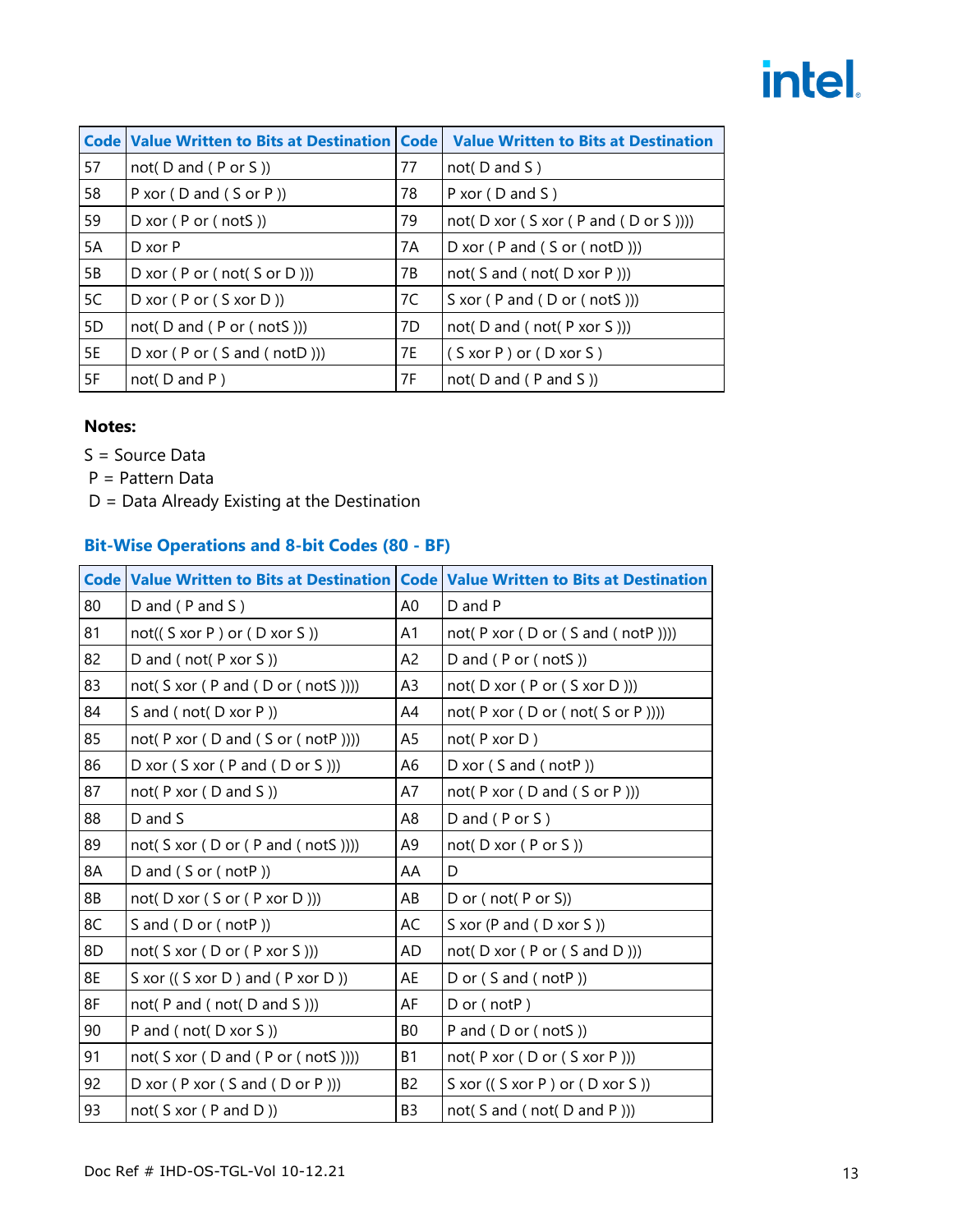| <b>Code</b> |                                                                             |     | Value Written to Bits at Destination   Code   Value Written to Bits at Destination |
|-------------|-----------------------------------------------------------------------------|-----|------------------------------------------------------------------------------------|
| 94          | P xor $(S \times or (D \times (P \times S)))$                               | B4  | P xor $(S \text{ and } ( \text{ notD } ) )$                                        |
| 95          | not( $D \times C$ ( $P \times C$ ))                                         | B5  | not( $D \times C$ ( $P \times C$ )))                                               |
| 96          | $D \times$ or (P $ \times$ or S)                                            | B6  | D xor $(P x or (S or (D and P)))$                                                  |
| 97          | P xor $(S \times C \cap D)$ or $( \text{not} (P \text{ or } S))$            | B7  | not( $S$ and $(D \nNOT P)$ )                                                       |
| 98          | not( $S \times C$ ( $D \text{ or } ( \text{ not} ( P \text{ or } S ) ) )$ ) | B8  | P xor $(S \text{ and } (D \text{ xor } P))$                                        |
| 99          | $not($ D xor S $)$                                                          | B9  | not( $D \times C$ ( $S \times C$ ( $P \times D$ )))                                |
| 9Α          | D xor $(P \text{ and } ( \text{ not } S))$                                  | BA  | D or $($ P and $($ notS $)$ )                                                      |
| 9B          | not( $S \times C$ ( $D$ and $(P \text{ or } S)$ ))                          | BB  | D or (notS)                                                                        |
| 9C          | S xor (P and (notD))                                                        | ВC  | S xor ( $P$ and ( $not(D$ and $S$ )))                                              |
| 9D          | not( $D \times C$ ( $S \times C$ ) ( $P \times C$ )))                       | BD. | $not((S \nvert D)$ and $(P \nvert D))$                                             |
| 9E          | D xor $(S \times C \cap P)$ or $(D \times C)$                               | ВE  | $D$ or ( $P$ xor $S$ )                                                             |
| 9F          | not( $P$ and $(D \times C)$ )                                               | ΒF  | D or (not( $P$ and $S$ ))                                                          |

### **Notes:**

- S = Source Data
- P = Pattern Data
- D = Data Already Existing at the Destination

## **Bit-Wise Operations and 8-bit Codes (C0 - FF)**

|                | <b>Code Value Written to Bits at Destination Code</b>                     |                | <b>Value Written to Bits at Destination</b>                    |
|----------------|---------------------------------------------------------------------------|----------------|----------------------------------------------------------------|
| CO             | P and S                                                                   | E0             | P and (D or S)                                                 |
| C1             | not( $S \times C$ ( $P \text{ or } (D \text{ and } ( \text{ not } S)))$ ) | E <sub>1</sub> | not(P xor (D or S))                                            |
| C <sub>2</sub> | not( S xor ( P or ( not( D or S ))))                                      | E <sub>2</sub> | D xor $(S \text{ and } (P \text{ xor } D))$                    |
| C <sub>3</sub> | not(P x or S)                                                             | E3             | not( $P \times C \times (S \times C \times D \times P)$ )      |
| C4             | S and (P or (notD))                                                       | E4             | S xor (D and (P xor S))                                        |
| C <sub>5</sub> | not( $S \times C$ ( $P \times C$ ( $D \times C$ $S$ )))                   | E5             | not( $P \times C \cup (D \times (S \times P))$ )               |
| C <sub>6</sub> | S xor $(D \text{ and } ( \text{ notP } )$                                 | E6             | S xor (D and (not(P and S)))                                   |
| C7             | not( $P \times C$ ( $S \times C$ ) ( $D \times C$ )))                     | E7             | $not((S \times P)$ and $(P \times or D))$                      |
| C <sub>8</sub> | S and (D or P)                                                            | E8             | S xor $((S \times P)$ and $(D \times S))$                      |
| C <sub>9</sub> | not( $S \times C$ ( $P \text{ or } D$ ))                                  | E9             | not( $D \times C$ ( $S \times C$ ) and (not( $D \times C$ )))) |
| CA             | D xor (P and (S xor D))                                                   | EA             | $D$ or ( $P$ and $S$ )                                         |
| CB             | not( $S \times C$ ( $P \text{ or } (D \text{ and } S)$ ))                 | EB             | D or $($ not $($ P xor S $))$                                  |
| CC             | S                                                                         | EC             | S or (D and P)                                                 |
| CD             | S or $($ not $($ D or P $))$                                              | ED             | S or $($ not $($ D xor P $))$                                  |
| <b>CE</b>      | S or $(D \text{ and } ( \text{ notP } )$                                  | EE             | D or S                                                         |
| CF             | S or $(notP)$                                                             | EF             | S or $(D$ or $($ not $P$ $))$                                  |
| D <sub>0</sub> | P and $(Sor (notD))$                                                      | F <sub>0</sub> | P                                                              |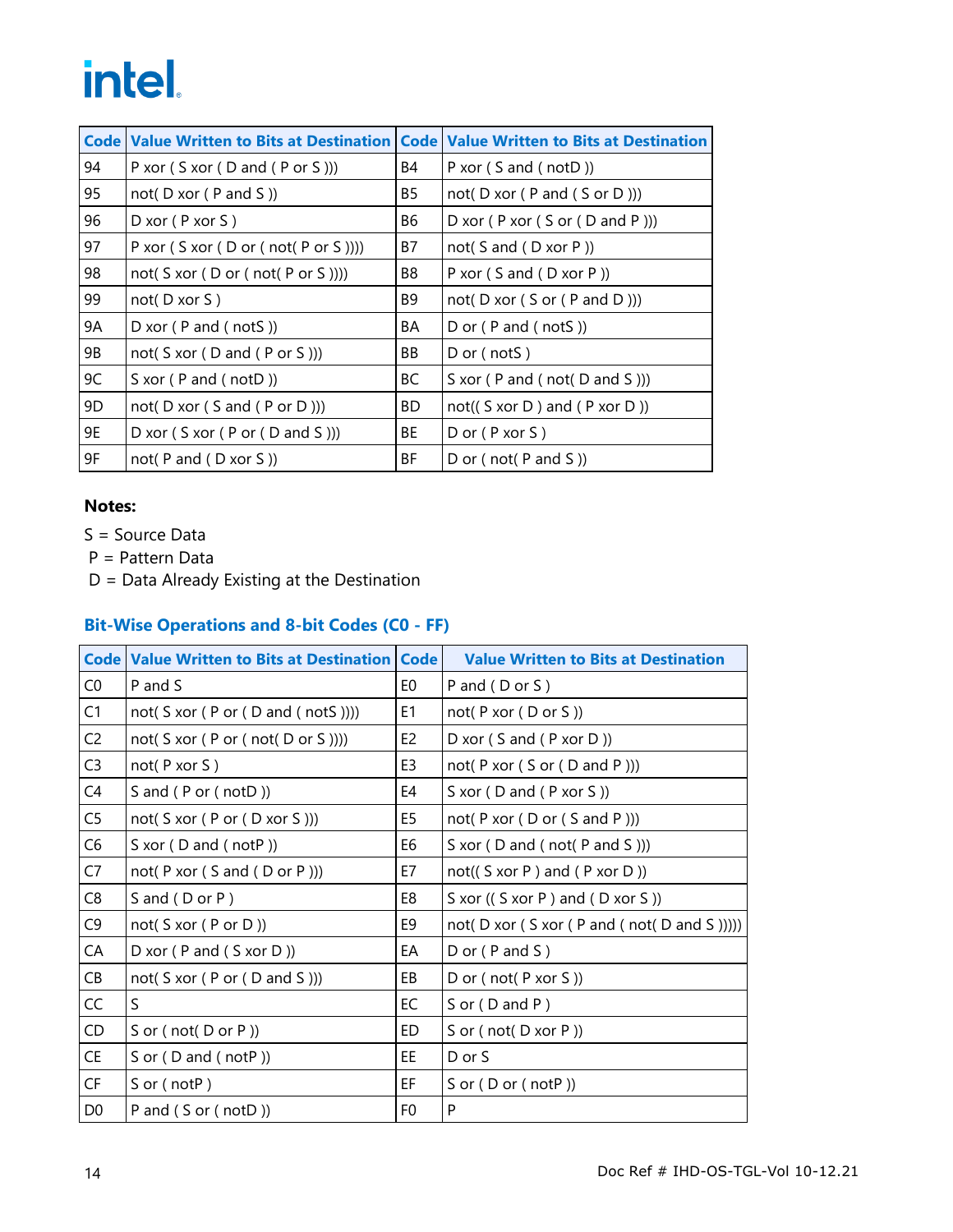|                | <b>Code Value Written to Bits at Destination Code</b>     |                | <b>Value Written to Bits at Destination</b> |
|----------------|-----------------------------------------------------------|----------------|---------------------------------------------|
| D <sub>1</sub> | not( $P \times C \subseteq S$ or $(D \times C \cap P))$ ) | F <sub>1</sub> | P or $($ not $($ D or S $))$                |
| D <sub>2</sub> | P xor $(D \text{ and } ( \text{ not } S))$                | F <sub>2</sub> | P or $(D \text{ and } ( \text{ not } S))$   |
| D <sub>3</sub> | not( $S \times C$ ( $P \times C$ )))                      | F3             | P or (notS)                                 |
| D4             | S xor $((S \times P)$ and $(P \times P))$                 | F4             | P or $(S \text{ and } ( \text{ notD } ) )$  |
| D <sub>5</sub> | not( $D$ and ( $not(P$ and $S$ )))                        | F5             | P or (notD)                                 |
| D <sub>6</sub> | P xor (S xor (D or (P and S)))                            | F6             | P or (D xor S)                              |
| D7             | not( $D$ and ( $P$ xor $S$ ))                             | F7             | P or $($ not $($ D and S $)$ )              |
| D <sub>8</sub> | P xor $(D \text{ and } (S \text{ xor } P))$               | F8             | P or $(D$ and $S$ )                         |
| D <sub>9</sub> | not( $S \times C$ ( $D \text{ or } (P \text{ and } S)$ )) | F9             | P or (not(D xor S))                         |
| DA             | D xor ( $P$ and ( $not(S$ and $D$ )))                     | FA             | D or P                                      |
| DB             | $not((S \nvert P)$ and $(D \nvert S))$                    | FB             | D or $(P$ or $($ notS $)$ )                 |
| DC             | S or $(P \text{ and } ( \text{ notD } ) )$                | FC             | P or S                                      |
| DD             | $S$ or (notD)                                             | FD             | P or $(S$ or $($ not $D)$ )                 |
| DE             | $S$ or $(D \nxor P)$                                      | FE.            | $D$ or ( $P$ or $S$ )                       |
| DF             | S or (not( $D$ and $P$ ))                                 | FF             | writes all 1's                              |

### **Notes:**

- S = Source Data
- P = Pattern Data
- D = Data Already Existing at the Destination

## **Per-Pixel Write-Masking Operations**

The BLT engine is able to perform per-pixel write-masking with various data sources used as pixel masks to constrain which pixels at the destination are to be written to by the BLT engine. As shown in the figure below, either monochrome source or monochrome pattern data may be used as pixel masks. Color pattern data cannot be used. Another available pixel mask is derived by comparing a particular color range per color channel to either the color already specified for a given pixel at the destination or source.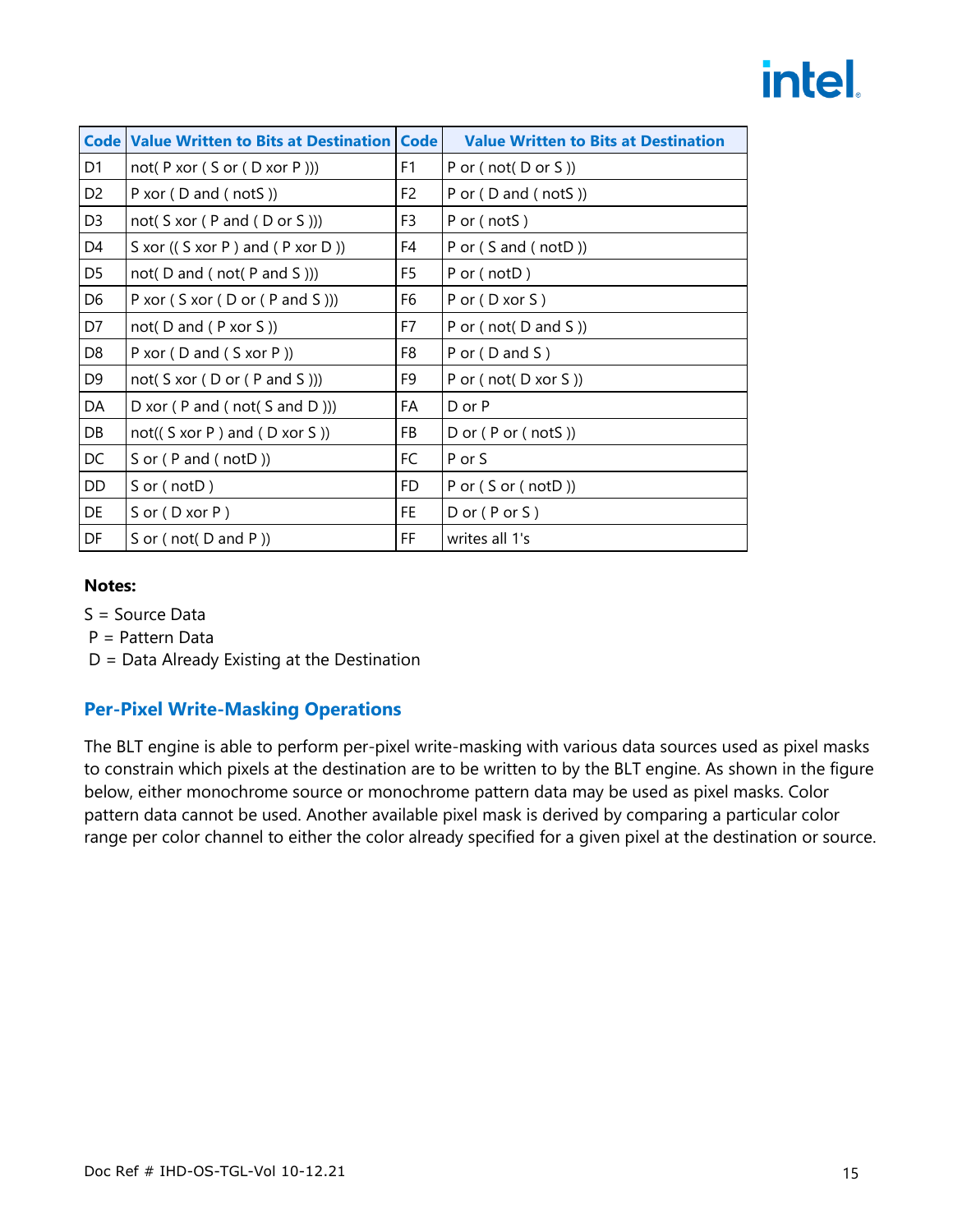

### **Block Diagram and Data Paths of the BLT Engine**

The command packets can specify the monochrome source or the monochrome pattern data as a pixel mask. When this feature is used, the bits that carry a value of 0 cause the bytes of the corresponding pixel at the destination to not be written to by the BLT engine, thereby preserving whatever data was originally carried within those bytes. This feature can be used in writing characters to the display, while also preserving the pre-existing backgrounds behind those characters. When both operands are in the transparent mode, the logical AND of the 2 operands are used for the write enables per pixel.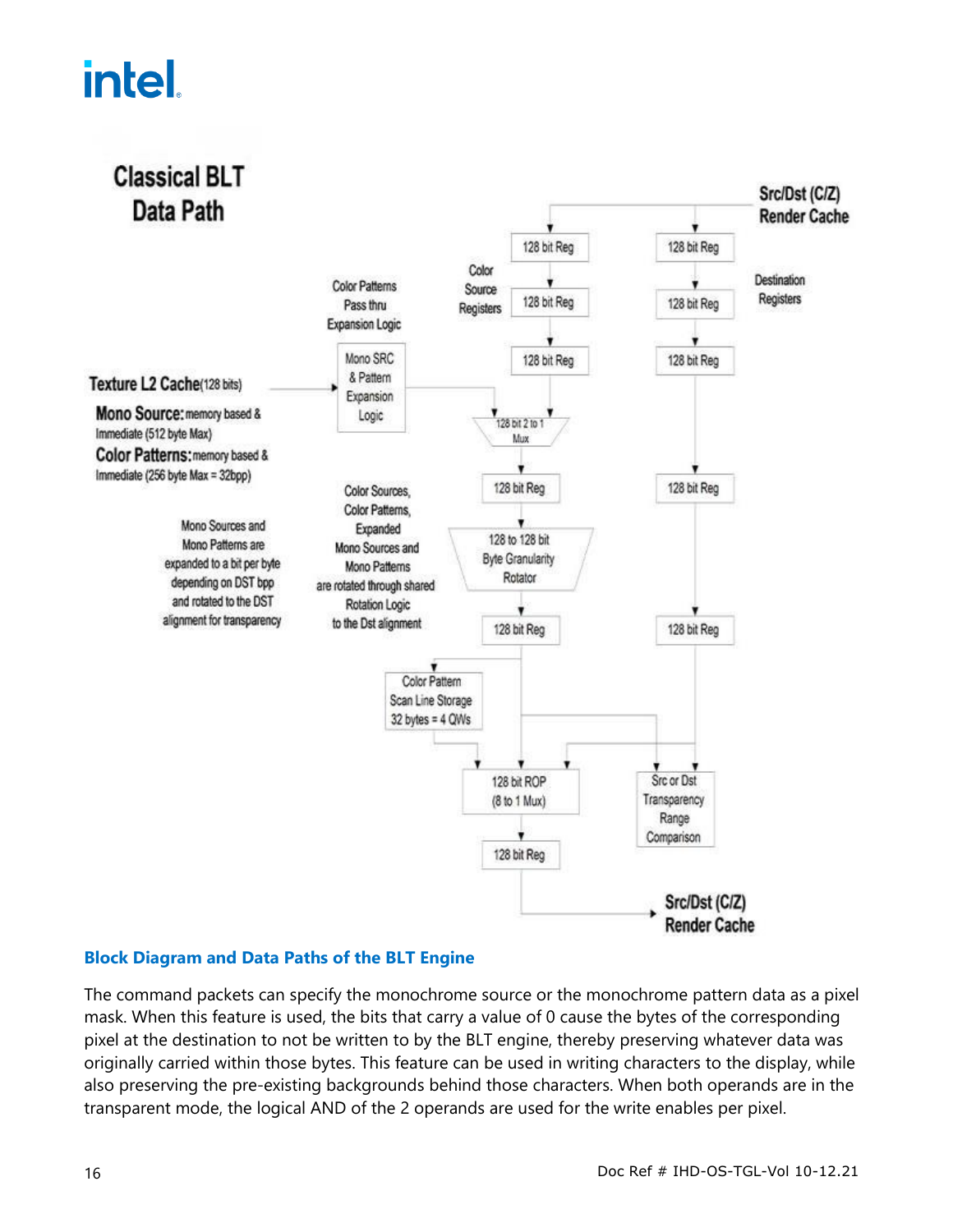

The 3-bit field, destination transparency mode, within the command packets can select per-pixel writemasking with a mask based on the results of color comparisons. The monochrome source background and foreground are range compared with either the bytes for the pixels at the destination or the source operand. This operation is described in the BLT command packet and register descriptions.

### **When the Source and Destination Locations Overlap**

It is possible to have BLT operations in which the locations of the source and destination data overlap. This frequently occurs in BLT operations where a user is shifting the position of a graphical item on the display by only a few pixels. In these situations, the BLT engine must be programmed so that destination data is not written into destination locations that overlap with source locations before the source data at those locations has been read. Otherwise, the source data will become corrupted. The XY commands determine whether there is an overlap and perform the accesses in the proper direction to avoid data corruption.

The following figure shows how the source data can be corrupted when a rectangular block is copied from a source location to an overlapping destination location. The BLT engine typically reads from the source location and writes to the destination location starting with the left-most pixel in the top-most line of both, as shown in step (a). As shown in step (b), corruption of the source data has already started with the copying of the top-most line in step (a) -- part of the source that originally contained lightercolored pixels has now been overwritten with darker-colored pixels. More source data corruption occurs as steps (b) through (d) are performed. At step (e), another line of the source data is read, but the two right-most pixels of this line are in the region where the source and destination locations overlap, and where the source has already been overwritten as a result of the copying of the top-most line in step (a). Starting in step (f), darker-colored pixels can be seen in the destination where lighter-colored pixels should be. This errant effect occurs repeatedly throughout the remaining steps in this BLT operation. As more lines are copied from the source location to the destination location, it becomes clear that the end result is not what was originally intended.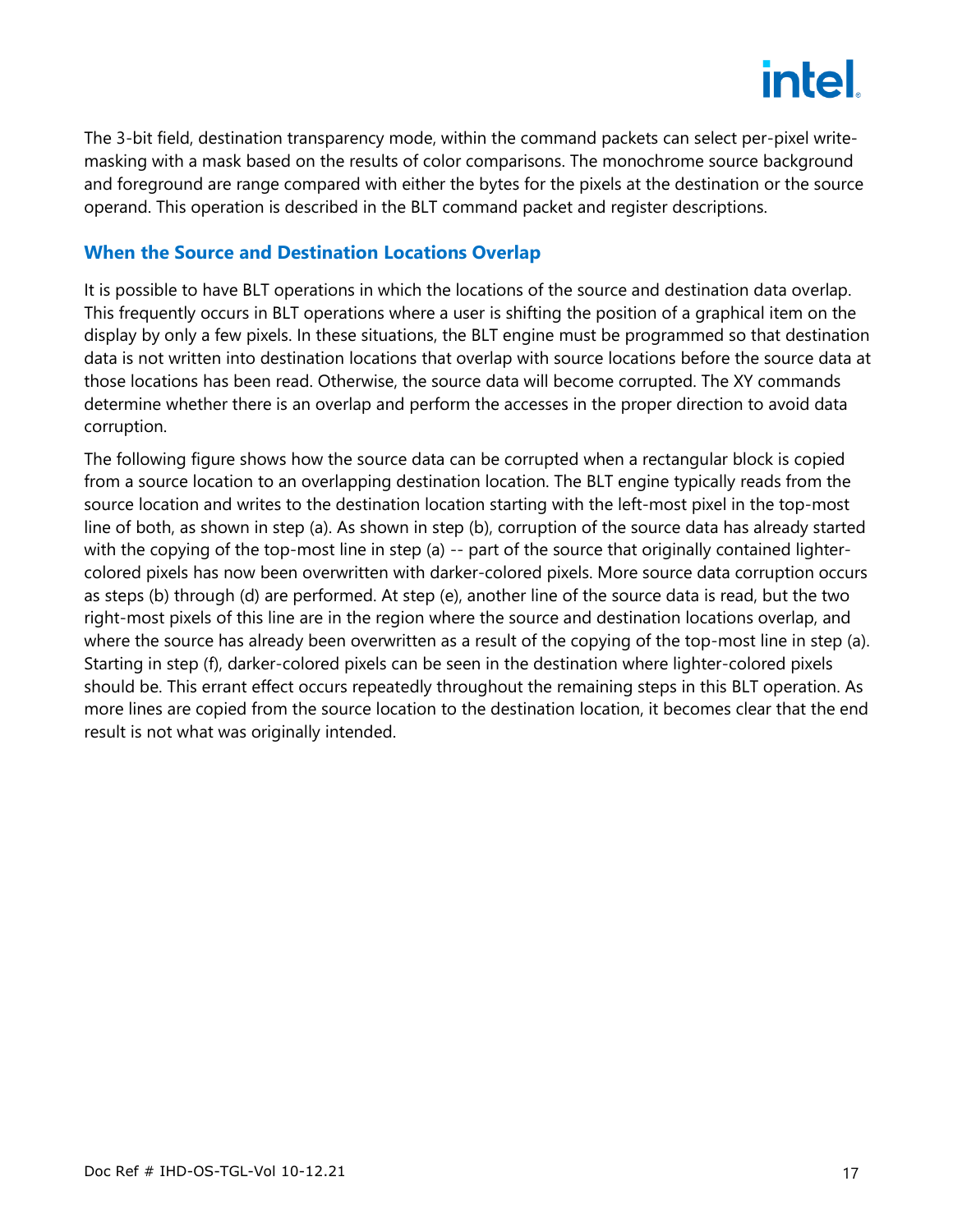## **Source Corruption in BLT with Overlapping Source and Destination Locations**



B6756-01

The BLT engine can alter the order in which source data is read and destination data is written when necessary to avoid source data corruption problems when the source and destination locations overlap. The command packets provide the ability to change the point at which the BLT engine begins reading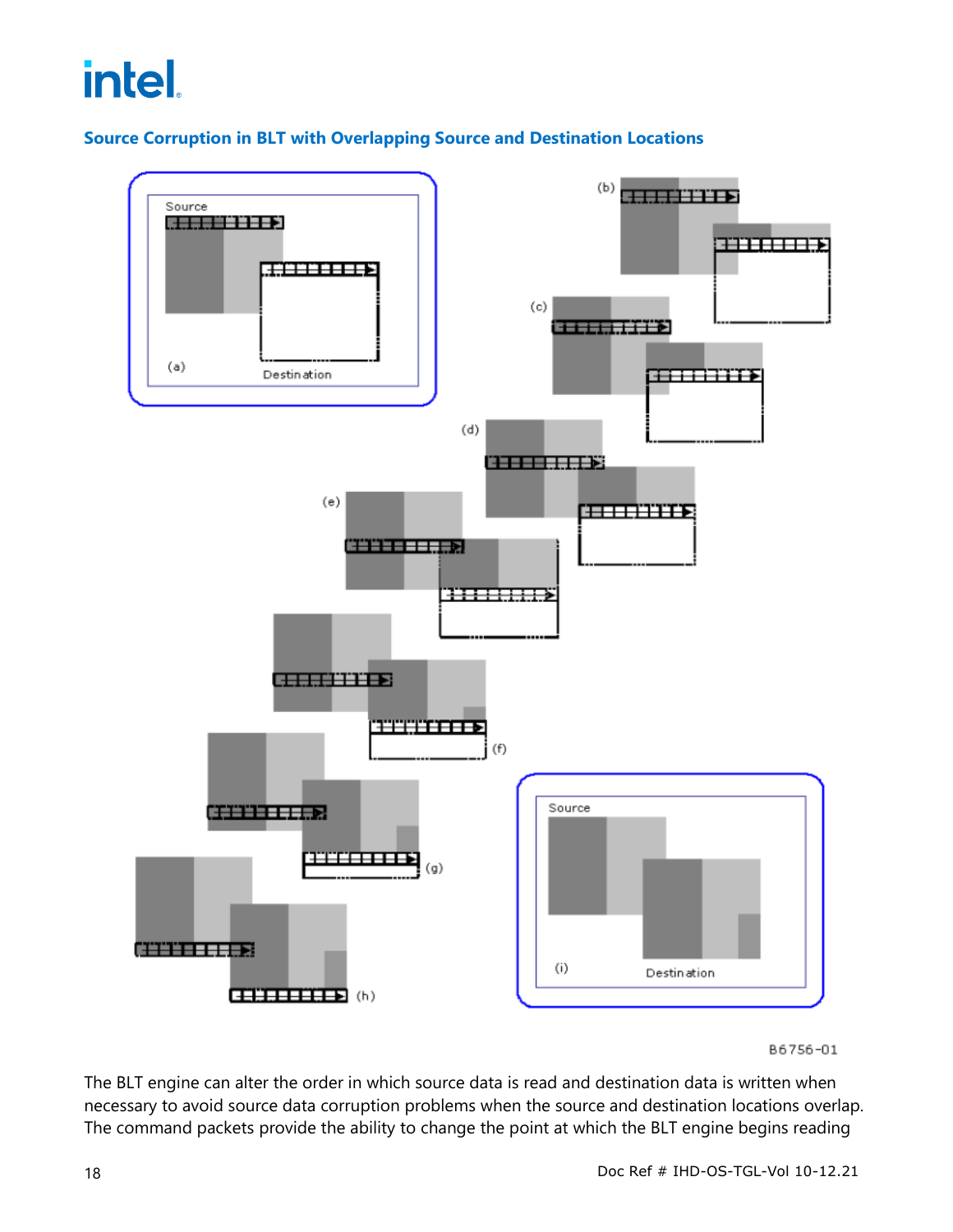

and writing data from the upper left-hand corner (the usual starting point) to one of the other three corners. The BLT engine may be set to read data from the source and write it to the destination starting at any of the four corners of the panel.

The XY command packets perform the necessary comparisons and start at the proper corner of each operand which avoids data corruption.



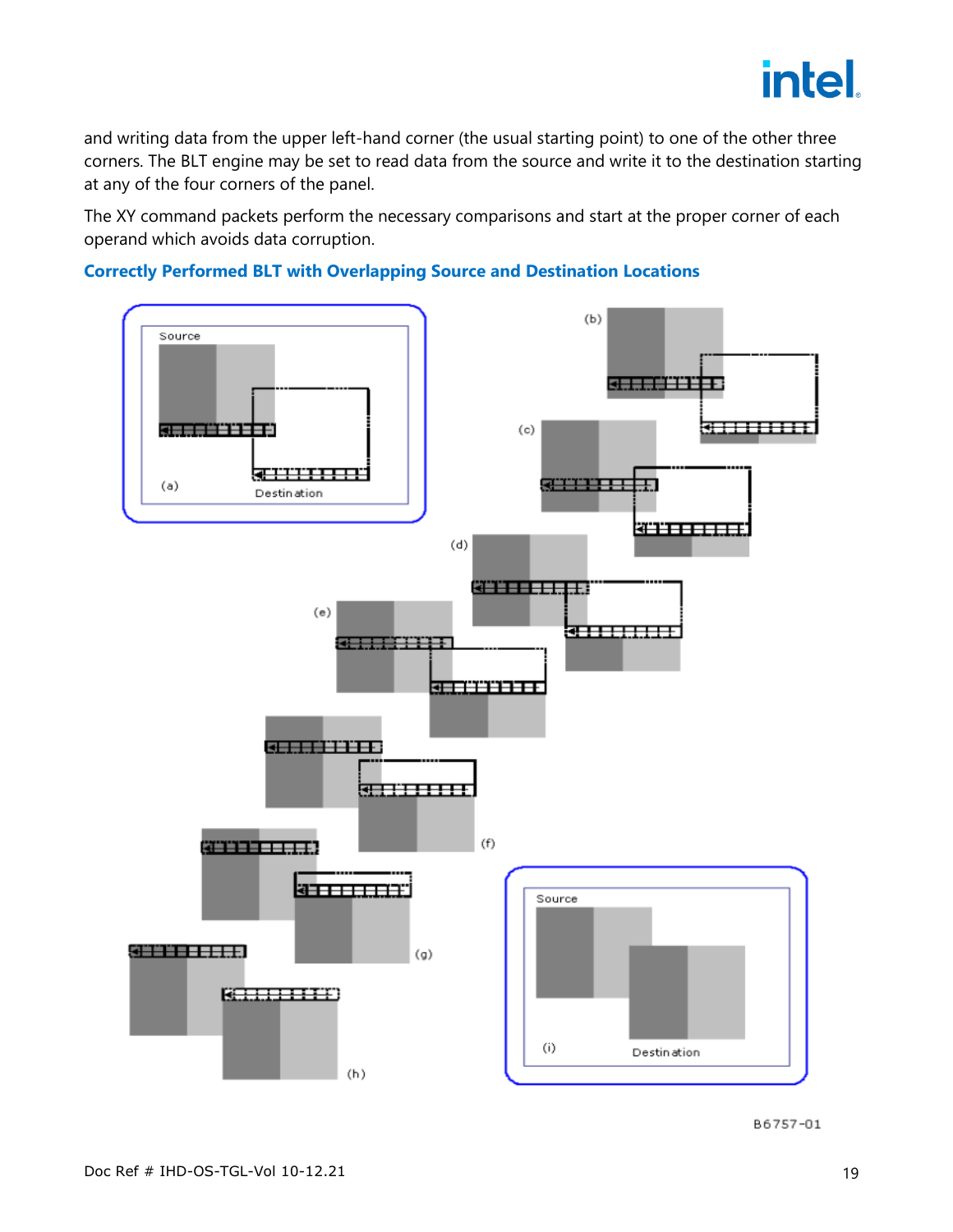The following figure illustrates how this feature of the BLT engine can be used to perform the same BLT operation as was illustrated in the figure above, while avoiding the corruption of source data. As shown in the figure below, the BLT engine reads the source data and writes the data to the destination starting with the right-most pixel of the bottom-most line. By doing this, no pixel existing where the source and destination locations overlap will ever be written to before it is read from by the BLT engine. By the time the BLT operation has reached step (e) where two pixels existing where the source and destination locations overlap are about to be over written, the source data for those two pixels has already been read.



# **Suggested Starting Points for Possible Source and Destination Overlap Situations**

The figure above shows the recommended lines and pixels to be used as starting points in each of 8 possible ways in which the source and destination locations may overlap. In general, the starting point should be within the area in which the source and destination overlap.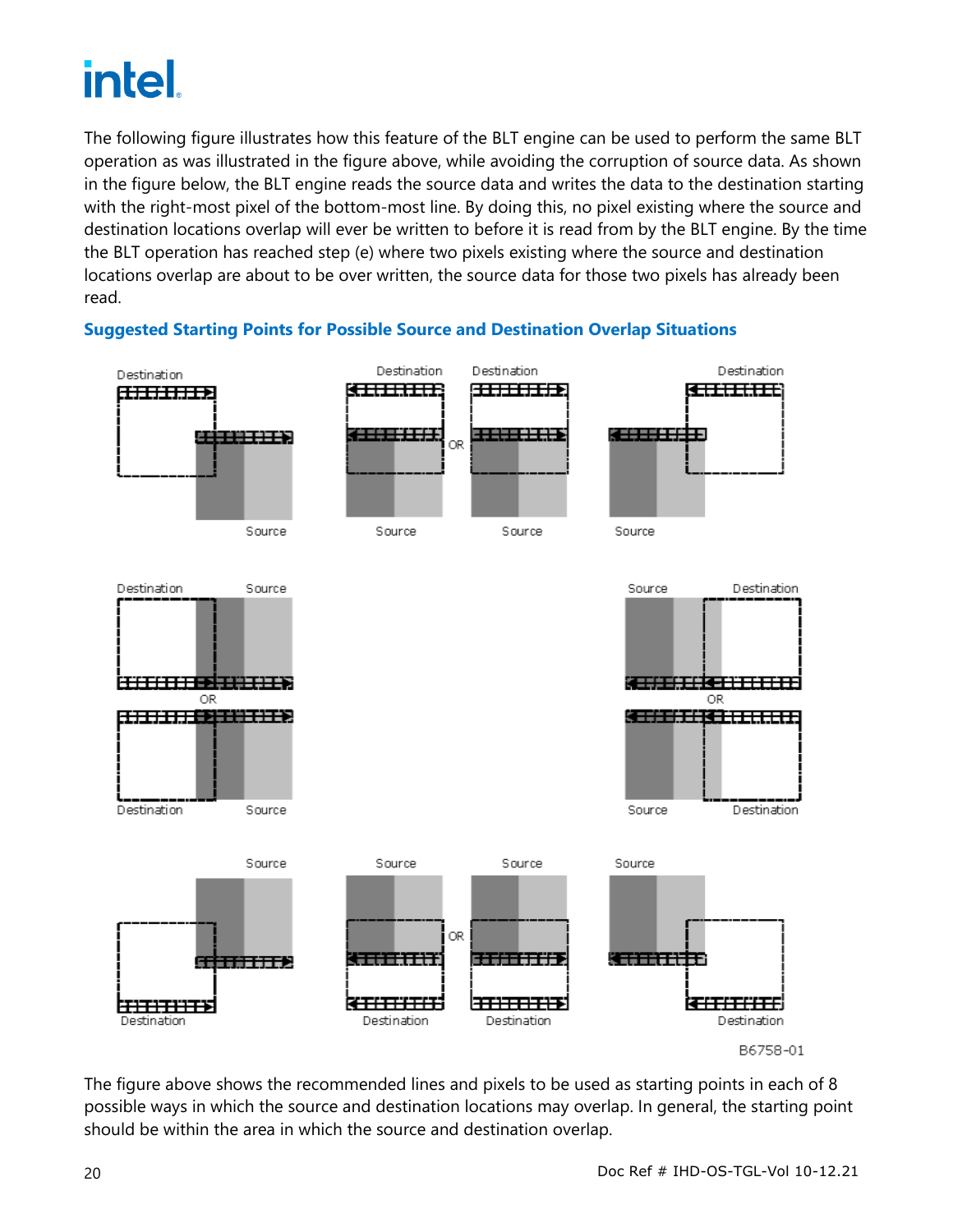# **Basic Graphics Data Considerations**

### **Contiguous vs. Discontinuous Graphics Data**

Graphics data stored in memory, particularly in the frame buffer of a graphics system, has organizational characteristics that often distinguish it from other varieties of data. The main distinctive feature is the tendency for graphics data to be organized in a discontinuous block of graphics data made up of multiple sub-blocks of bytes, instead of a single contiguous block of bytes.

**Representation of On-Screen Single 6-Pixel Line in the Frame Buffer**



The figure above shows an example of contiguous graphics data -- a horizontal line made up of six adjacent pixels within a single scan line on a display with a resolution of 640x480. Presuming that the graphics system driving this display has been set to 8 bits per pixel and that the frame buffer's starting address of 0h corresponds to the upper left-most pixel of this display, then the six pixels that make this horizontal line starting at coordinates (256, 256) occupies the six bytes starting at frame buffer address 28100h, and ending at address 28105h.

In this case, there is only one scan line's worth of graphics data in this single horizontal line, so the block of graphics data for all six of these pixels exists as a single, contiguous block comprised of only these six bytes. The starting address and the number of bytes are the only pieces of information that a BLT engine would require to read this block of data.

The simplicity of the above example of a single horizontal line contrasts sharply to the example of discontinuous graphics data depicted in the figure below. The simple six-pixel line of the figure above is now accompanied by three more six-pixel lines placed on subsequent scan lines, resulting in the 6x4 block of pixels shown.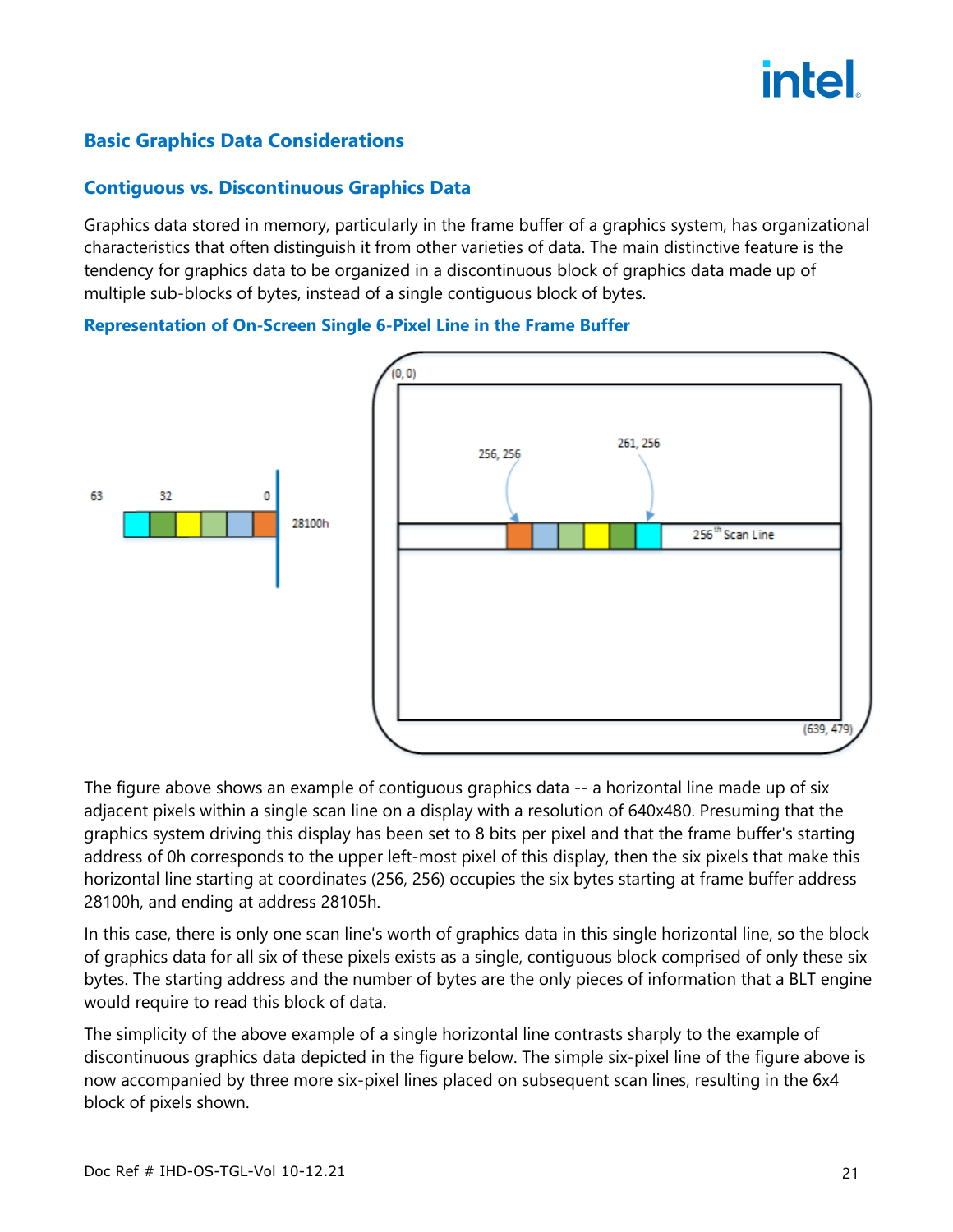

### **Representation of On-Screen 6x4 Array of Pixels in the Frame Buffer**

Since there are other pixels on each of the scan lines on which this 6x4 block exists that are not part of this 6x4 block, what appears to be a single 6x4 block of pixels on the display must be represented by a discontinuous block of graphics data made up of 4 separate sub-blocks of six bytes apiece in the frame buffer at addresses 28100h, 28380h, 28600h, and 28880h. This situation makes the task of reading what appears to be a simple 6x4 block of pixels more complex. However, there are two characteristics of this 6x4 block of pixels that help simplify the task of specifying the locations of all 24 bytes of this discontinuous block of graphics data: all four of the sub-blocks are of the same length, and the four subblocks are separated from each other at equal intervals.

The BLT engine is designed to make use of these characteristics of graphics data to simplify the programming required to handle discontinuous blocks of graphics data. For such a situation, the BLT engine requires only four pieces of information: the starting address of the first sub-block, the length of a sub-block, the offset (in bytes), pitch, of the starting address of each subsequent sub-block, and the quantity of sub-blocks.

## **Source Data**

The source data may exist in the frame buffer or elsewhere in the graphics aperture where the BLT engine may read it directly, or it may be provided to the BLT engine by the host CPU through the command packets. The block of source graphics data may be either contiguous or discontinuous, and may be either in color (with a color depth that matches that to which the BLT engine has been set) or monochrome.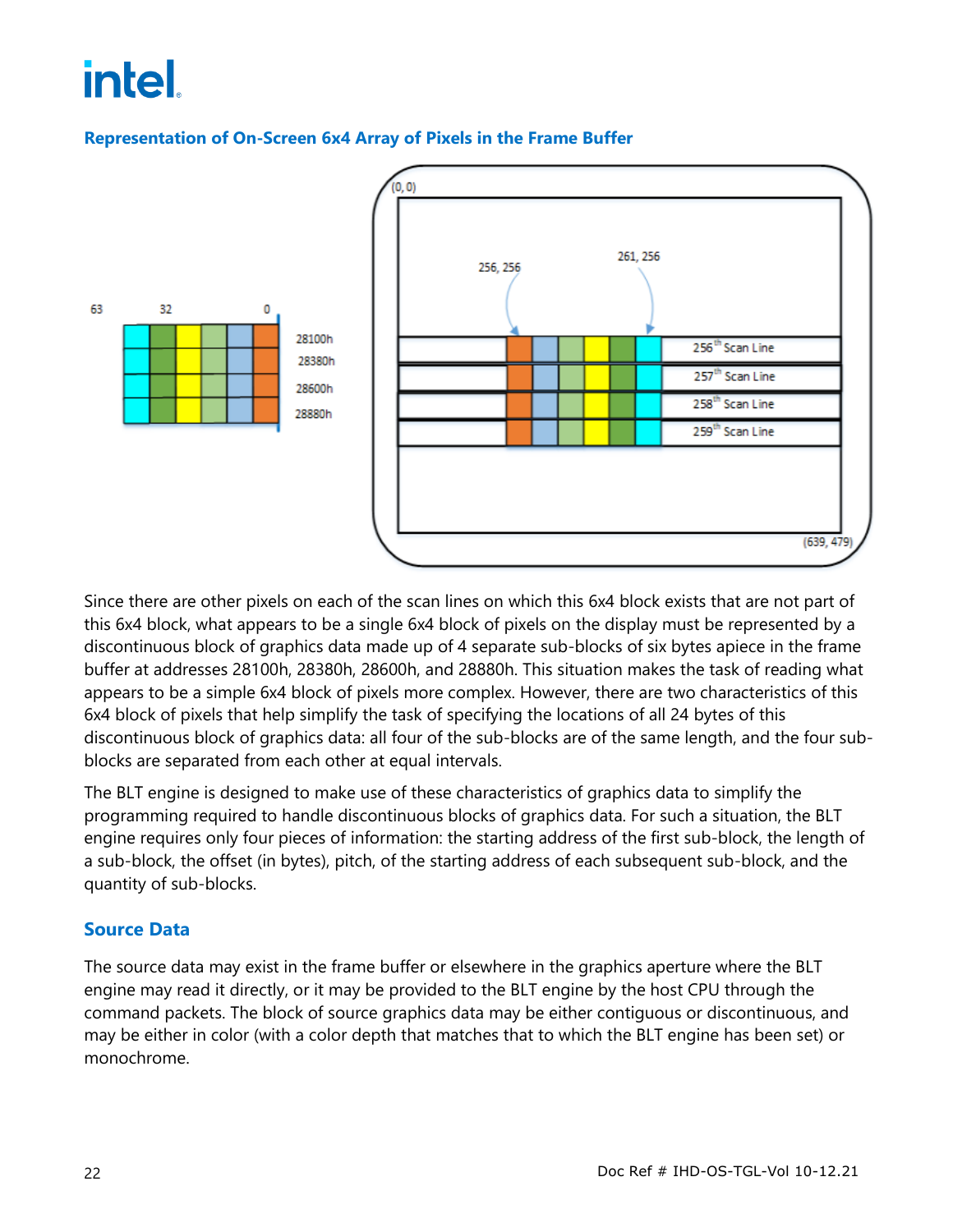

The source select bit in the command packets specifies whether the source data exists in the frame buffer or is provided through the command packets. Monochrome source data is always specified as being supplied through an immediate command packet.

If the color source data resides within the frame buffer or elsewhere in the graphics aperture, then the Source Address Register, specified in the command packets is used to specify the address of the source.

In cases where the host CPU provides the source data, it does so by writing the source data to ring buffer directly after the BLT command that requires the data or uses an IMMEDIATE\_INDIRECT\_BLT command packet which has a size and pointer to the operand in Graphics aperture.

The block of bytes sent by the host CPU through the command packets must be quadword-aligned and the source data contained within the block of bytes must also be aligned.

To accommodate discontinuous source data, the source and destination pitch registers can be used to specify the offset in bytes from the beginning of one scan line's worth source data to the next. Otherwise, if the source data is contiguous, then an offset equal to the length of a scan line's worth of source data should be specified.

### **Monochrome Source Data**

The opcode of the command packet specifies whether the source data is color or monochrome. Since monochrome graphics data only uses one bit per pixel, each byte of monochrome source data typically carries data for 8 pixels which hinders the use of byte-oriented parameters when specifying the location and size of valid source data. Some additional parameters must be specified to ensure the proper reading and use of monochrome source data by the BLT engine. The BLT engine also provides additional options for the manipulation of monochrome source data versus color source data.

The various bit-wise logical operations and per-pixel write-masking operations were designed to work with color data. In order to use monochrome data, the BLT engine converts it into color through a process called color expansion, which takes place as a BLT operation is performed. In color expansion the single bits of monochrome source data are converted into one, two, or four bytes (depending on the color depth) of color data that are set to carry value corresponding to either the foreground or background color that have been specified for use in this conversion process. If a given bit of monochrome source data carries a value of 1, then the byte(s) of color data resulting from the conversion process will be set to carry the value of the foreground color. If a given bit of monochrome source data carries a value of 0, then the resulting byte(s) will be set to the value of the background color. The foreground and background colors used in the color expansion of monochrome source data can be set in the source expansion foreground color register and the source expansion background color register.

The BLT Engine requires that the bit alignment of each scan line's worth of monochrome source data be specified. Each scan line's worth of monochrome source data is word aligned but can actually start on any bit boundary of the first byte. Monochrome text is special cased, and it is bit or byte packed, where in bit packed there are no invalid pixels (bits) between scan lines. There is a 3 bit field which indicates the starting pixel position within the first byte for each scan line, Mono Source Start.

Note that the Monosource surface start Base Address, should always be Cache Line (64byte) aligned.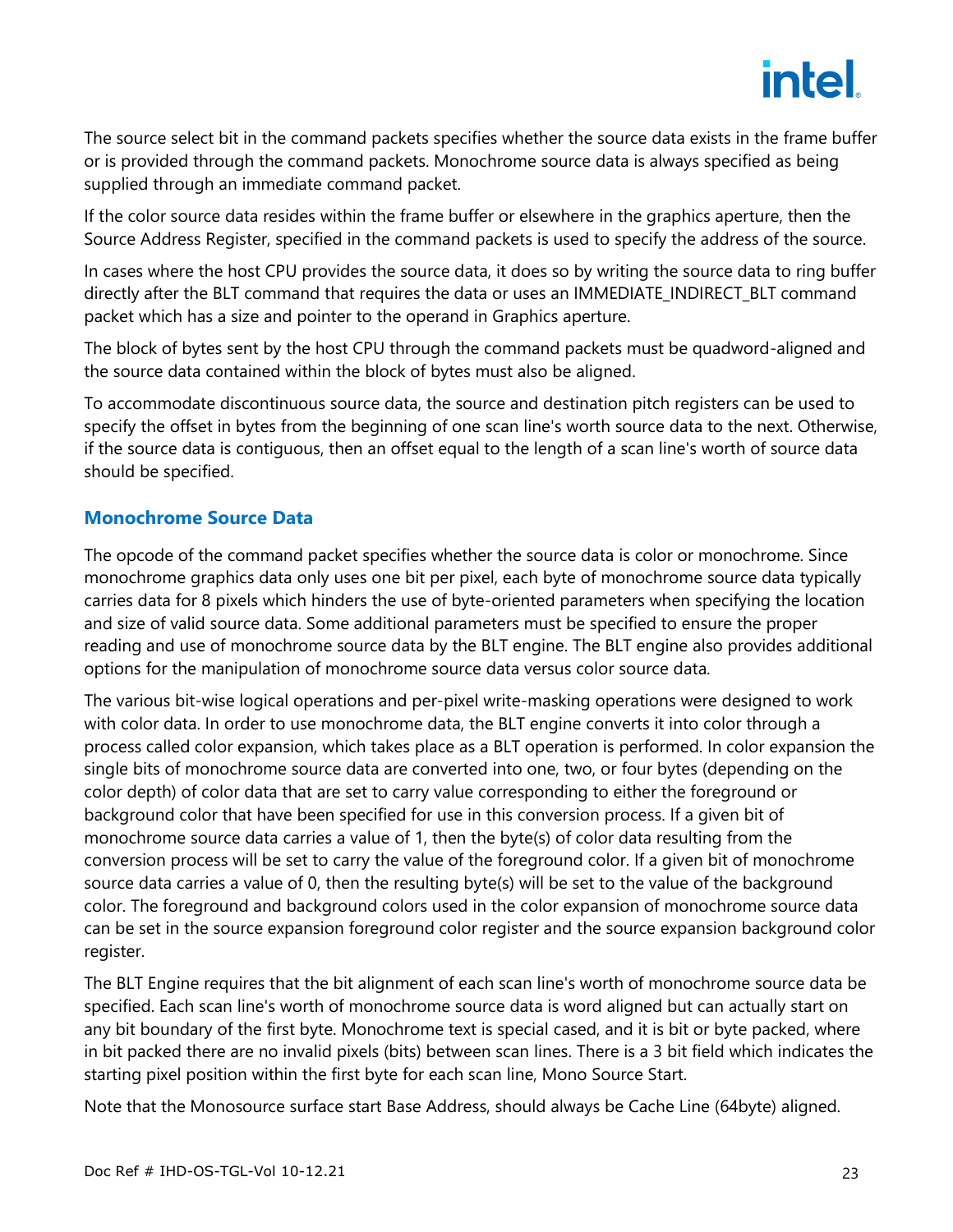The BLT engine also provides various clipping options for use with specific BLT commands (BLT\_TEXT) with a monochrome source. Clipping is supported through: Clip rectangle Y addresses or coordinates and X coordinates along with scan line starting and ending addresses (with Y addresses) along with X starting and ending coordinates.

The maximum immediate source size is 128 bytes.

## **Pattern Data**

The color pattern data must exist within the frame buffer or Graphics aperture where the BLT engine may read it directly or it can be sent through the command stream. The pattern data must be located in linear memory.

Note also that the Color Pattern surface start Base Address, should always be Cache Line (64byte) aligned.

Monochrome pattern data is supplied by the command packet when it is to be used. As shown in figure below, the block of pattern graphics data always represents a block of 8x8 pixels. The bits or bytes of a block of pattern data may be organized in the frame buffer memory in only one of three ways, depending upon its color depth which may be 8, 16, or 32 bits per pixel (whichever matches the color depth to which the BLT engine has been set), or monochrome.

The maximum color pattern size is 256 bytes.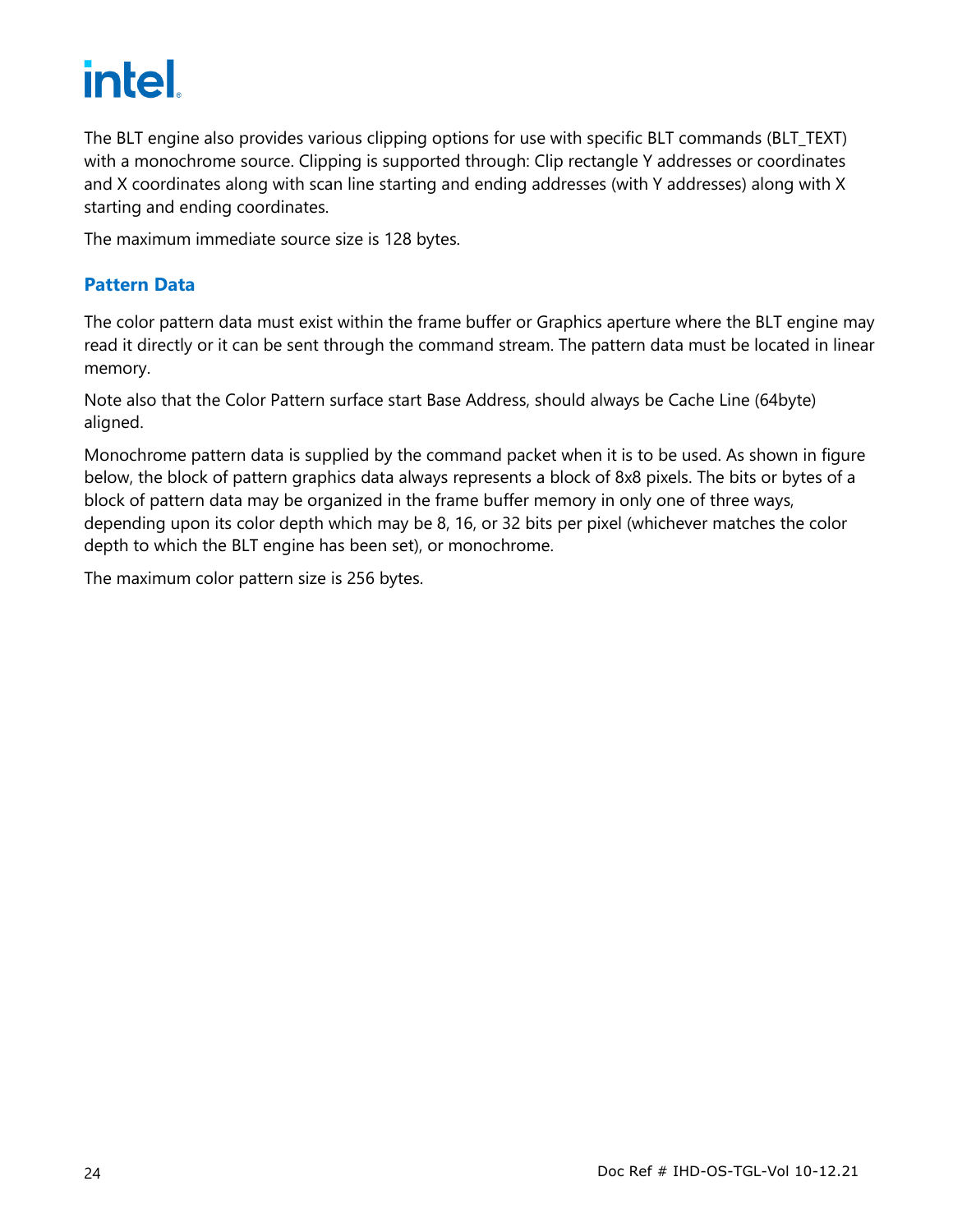#### **Pattern Data -- Always an 8x8 Array of Pixels**



#### B6763-01

The Pattern Address Register is used to specify the address of the color pattern data at which the block of pattern data begins. The three least significant bits of the address written to this register are ignored, because the address must be in terms of quadwords. This is because the pattern must always be located on an address boundary equal to its size. Monochrome patterns take up 8 bytes, or a single quadword of space, and are loaded through the command packet that uses it. Similarly, color patterns with color depths of 8, 16, and 32 bits per pixel must start on 64-byte, 128-byte and 256-byte boundaries, respectively. The next 3 figures show how monochrome, 8bpp, 16bpp, and 32bpp pattern data , respectively, is organized in memory.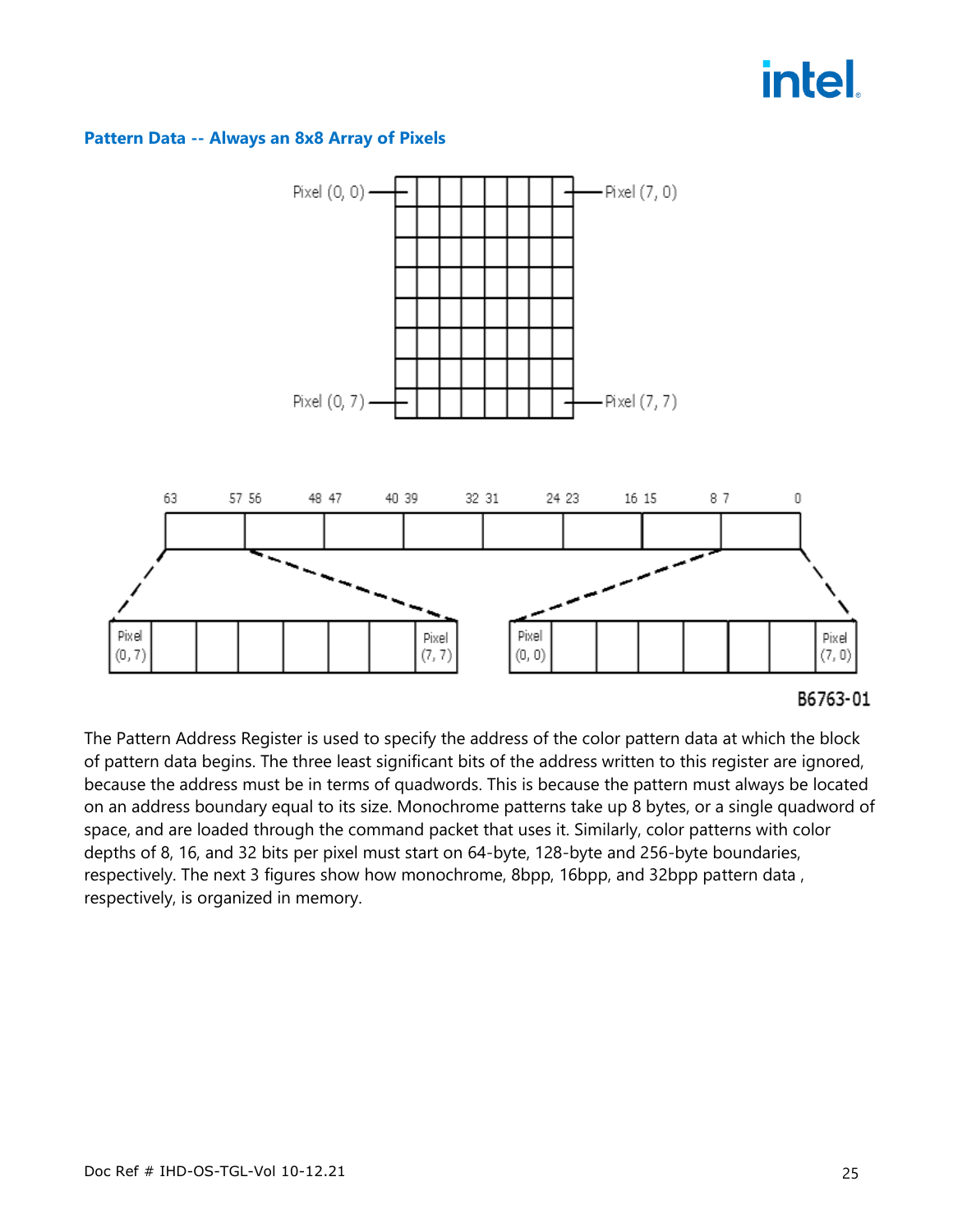### **8bpp Pattern Data -- Occupies 64 Bytes (8 quadwords)**

| 63                      |  |  | 57 56  48  47  40  39  32  31  24  23  16  15  87 |  |  |  |  | $\overline{0}$ |     |
|-------------------------|--|--|---------------------------------------------------|--|--|--|--|----------------|-----|
| $\lceil$ Pixel $(0, 7)$ |  |  |                                                   |  |  |  |  | Pixel (0, 0)   | 00h |
|                         |  |  |                                                   |  |  |  |  |                | 08h |
|                         |  |  |                                                   |  |  |  |  |                | 10h |
|                         |  |  |                                                   |  |  |  |  |                | 18h |
|                         |  |  |                                                   |  |  |  |  |                | 20h |
|                         |  |  |                                                   |  |  |  |  |                | 28h |
|                         |  |  |                                                   |  |  |  |  |                | 30h |
| Pixel $(7, 7)$          |  |  |                                                   |  |  |  |  | Pixel (7, 0)   | 38h |



### **16bpp Pattern Data -- Occupies 128 Bytes (16 quadwords)**



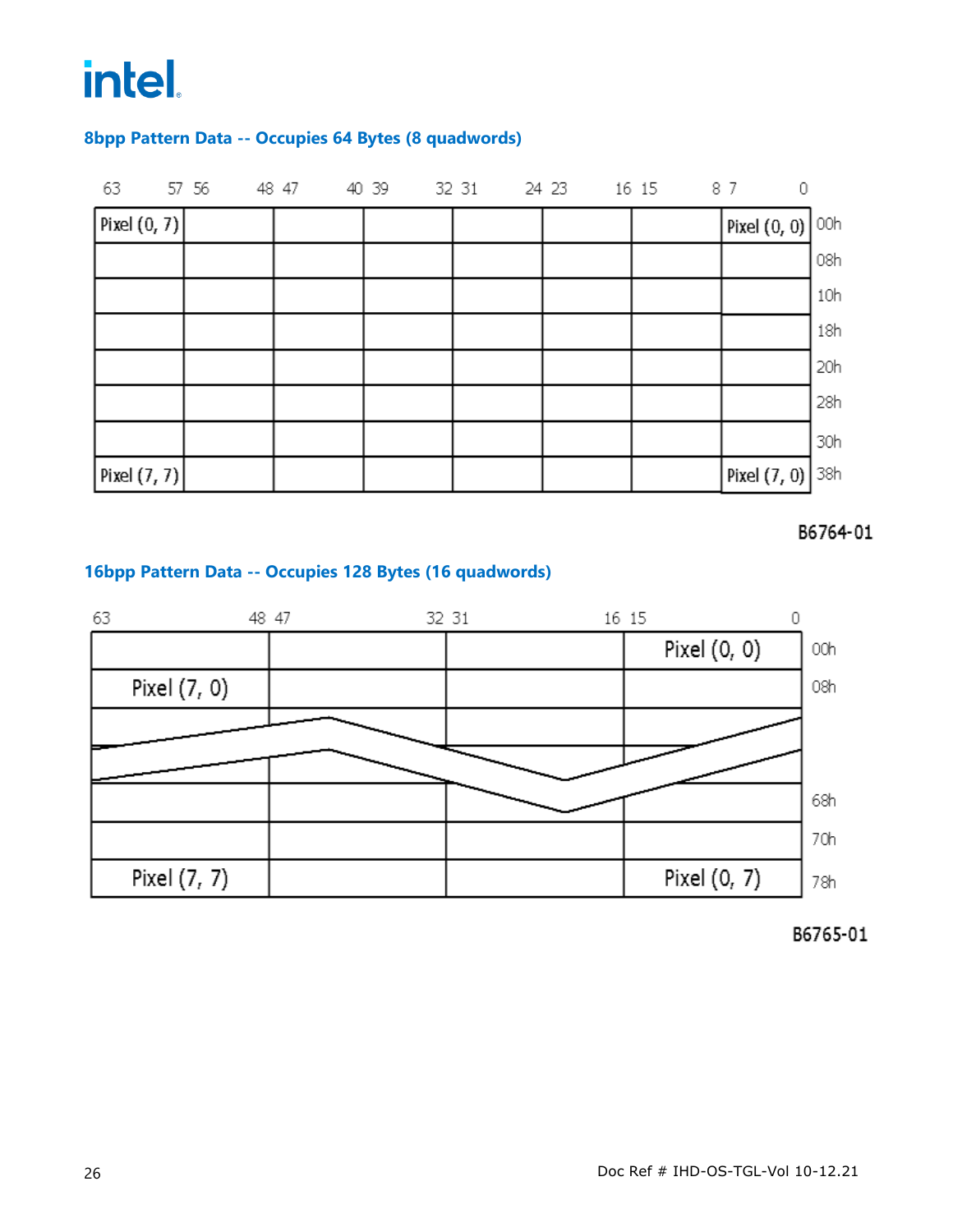

#### **32bpp Pattern Data -- Occupies 256 Bytes (32 quadwords)**

#### B6766-01

The opcode of the command packet specifies whether the pattern data is color or monochrome. The various bit-wise logical operations and per-pixel write-masking operations were designed to work with color data. In order to use monochrome pattern data, the BLT engine is designed to convert it into color through a process called "color expansion" which takes place as a BLT operation is performed. In color expansion, the single bits of monochrome pattern data are converted into one, two, or four bytes (depending on the color depth) of color data that are set to carry values corresponding to either the foreground or background color that have been specified for use in this process. The foreground color is used for pixels corresponding to a bit of monochrome pattern data that carry the value of 1, while the background color is used where the corresponding bit of monochrome pattern data carries the value of 0. The foreground and background colors used in the color expansion of monochrome pattern data can be set in the Pattern Expansion Foreground Color Register and Pattern Expansion Background Color Register.

## **Destination Data**

## **BLT Programming Examples**

### **Pattern Fill -- A Very Simple BLT**

In this example, a rectangular area on the screen is to be filled with a color pattern stored as pattern data in off-screen memory. The screen has a resolution of 1024x768 and the graphics system has been set to a color depth of 8 bits per pixel.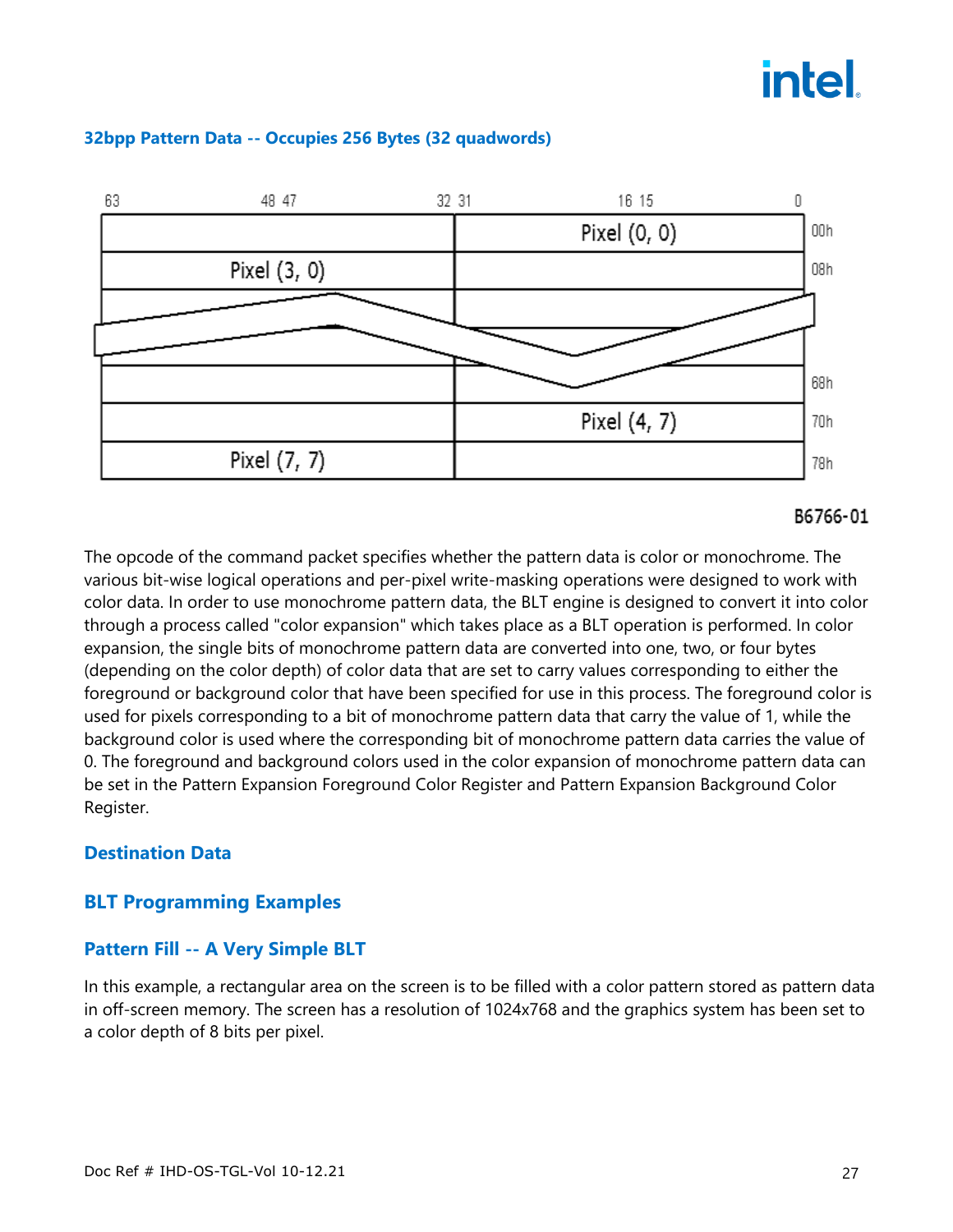## **On-Screen Destination for Example Pattern Fill BLT**



B6767-01

As shown in the figure above, the rectangular area to be filled has its upper left-hand corner at coordinates (128, 128) and its lower right-hand corner at coordinates (191, 191). These coordinates define a rectangle covering 64 scan lines, each scan line's worth of which is 64 pixels in length -- in other words, an array of 64x64 pixels. Presuming that the pixel at coordinates (0, 0) corresponds to the byte at address 00h in the frame buffer memory, the pixel at (128, 128) corresponds to the byte at address 20080h.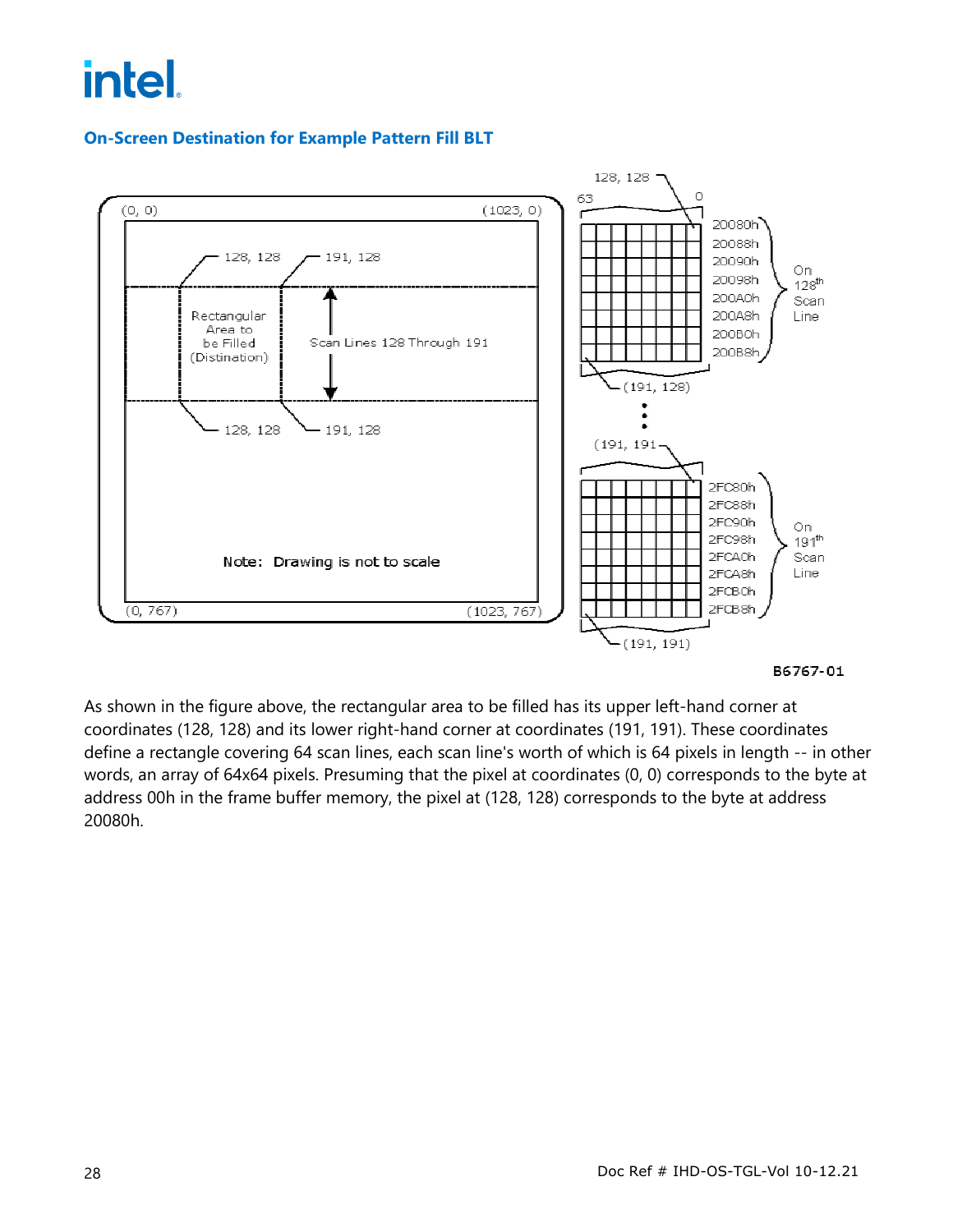### **Pattern Data for Example Pattern Fill BLT**



As shown in figure above, the pattern data occupies 64 bytes starting at address 100000h. As always, the pattern data represents an 8x8 array of pixels.

The BLT command packet is used to select the features to be used in this BLT operation, and must be programmed carefully. The vertical alignment field should be set to 0 to select the top-most horizontal row of the pattern as the starting row used in drawing the pattern starting with the top-most scan line covered by the destination. The pattern data is in color with a color depth of 8 bits per pixel, so the dynamic color enable should be asserted with the dynamic color depth field should be set to 0. Since this BLT operation does not use per-pixel write-masking (destination transparency mode), this field should be set to 0. Finally, the raster operation field should be programmed with the 8-bit value of F0h to select the bit-wise logical operation in which a simple copy of the pattern data to the destination takes place. Selecting this bit-wise operation in which no source data is used as an input causes the BLT engine to automatically forego either reading source data from the frame buffer.

The Destination Pitch Register must be programmed with number of bytes in the interval from the start of one scan line's worth of destination data to the next. Since the color depth is 8 bits per pixel and the horizontal resolution of the display is 1024, the value to be programmed into these bits is 400h, which is equal to the decimal value of 1024.

Bits [31:3] of the Pattern Address Register must be programmed with the address of the pattern data.

Similarly, bits [31:0] of the Destination Address Register must be programmed with the byte address at the destination that will be written to first. In this case, the address is 20080h, which corresponds to the byte representing the pixel at coordinates (128, 128).

This BLT operation does not use the values in the Source Address Register or the Source Expansion Background or Foreground Color Registers.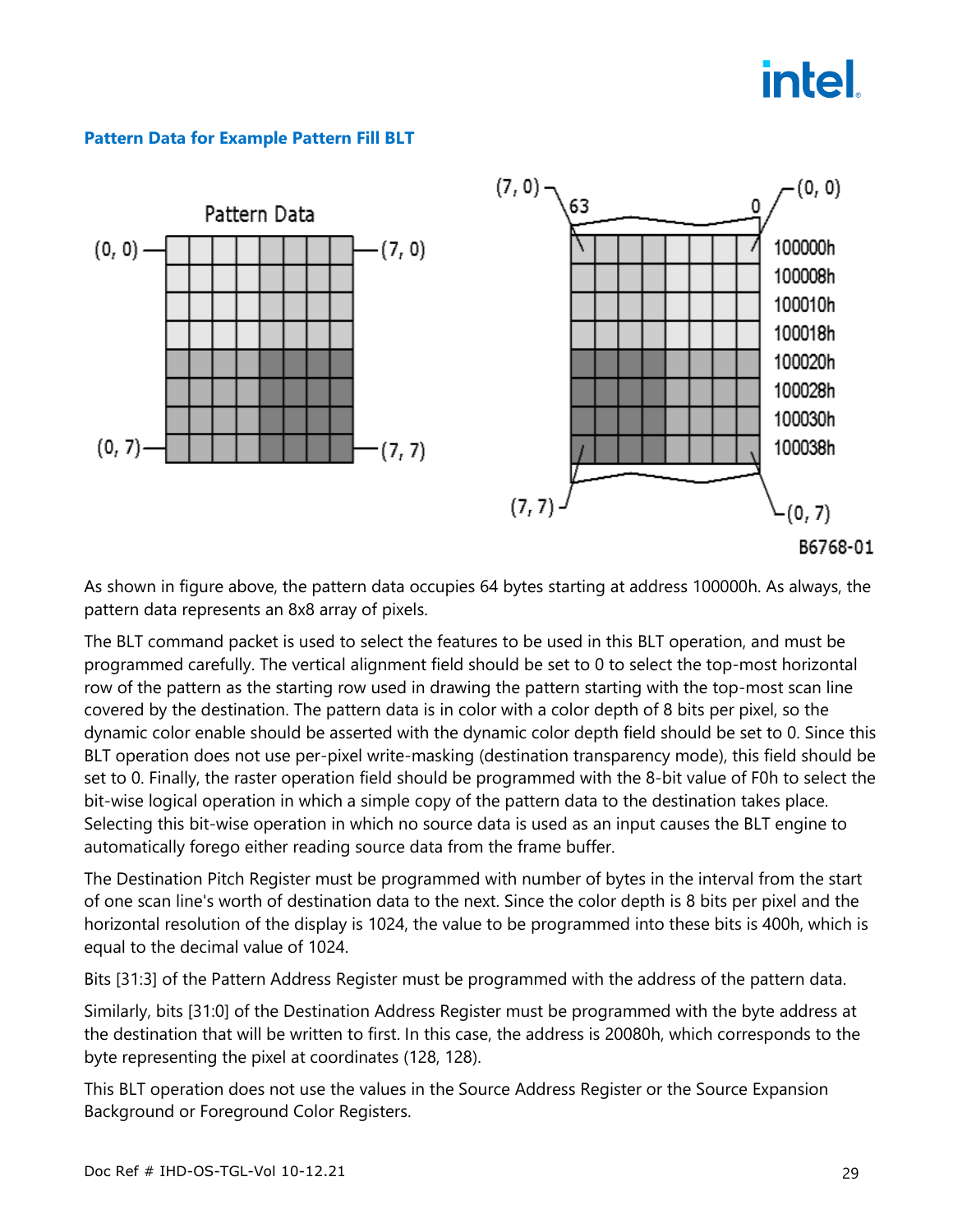The Destination Width and Height Registers (or the Destination X and Y Coordinates) must be programmed with values that describe to the BLT engine the 64x64 pixel size of the destination location. The height should be set to carry the value of 40h, indicating that the destination location covers 64 scan lines. The width should be set to carry the value of 40h, indicating that each scan line's worth of destination data occupies 64 bytes. All of this information is written to the ring buffer using the PAT\_BLT (or XY\_PAT\_BLT) command packet.

#### **Results of Example Pattern Fill BLT**



The figure above shows the end result of performing this BLT operation. The 8x8 pattern has been repeatedly copied ("tiled") into the entire 64x64 area at the destination.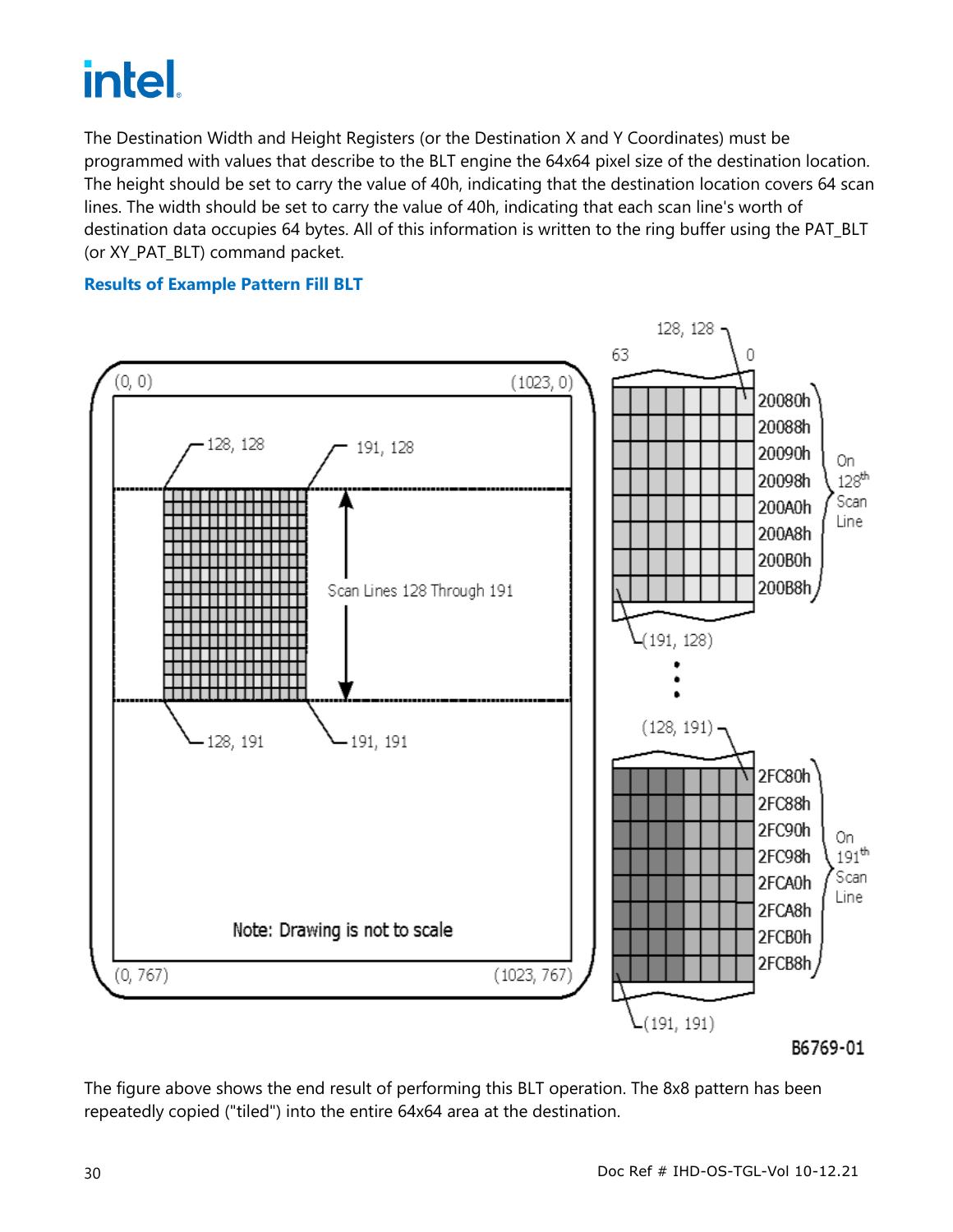

## **Drawing Characters Using a Font Stored in System Memory**

In this example BLT operation, a lowercase letter "f" is to be drawn in black on a display with a gray background. The resolution of the display is 1024x768, and the graphics system has been set to a color depth of 8 bits per pixel.

#### **On-Screen Destination for Example Character Drawing BLT**



B6770-01

The figure above shows the display on which this letter "f" is to be drawn. As shown in this figure, the entire display has been filled with a gray color. The letter "f" is to be drawn into an 8x8 region on the display with the upper left-hand corner at the coordinates (128, 128).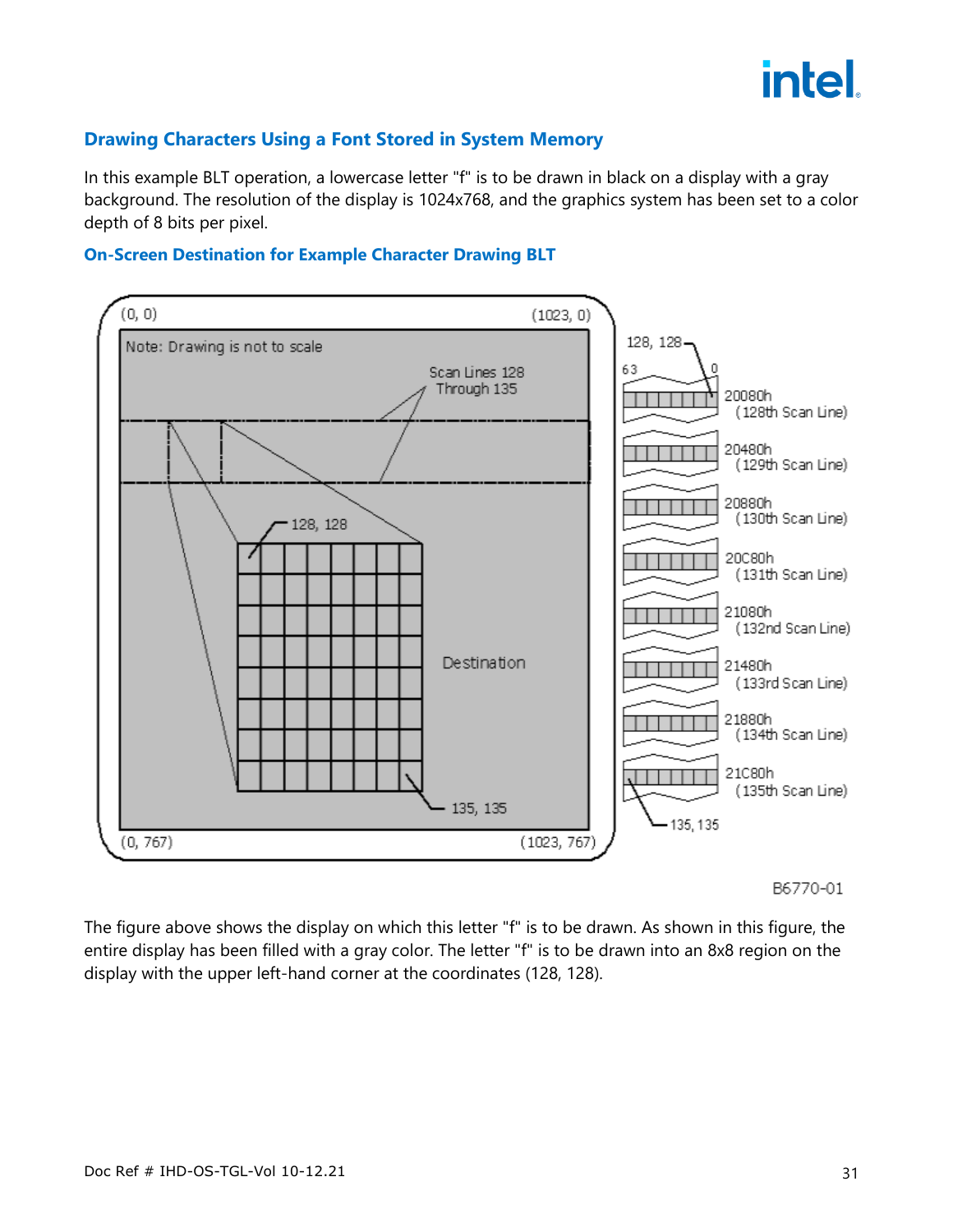## **Source Data in System Memory for Example Character Drawing BLT**



B6771-01

The figure above shows both the 8x8 pattern making up the letter "f" and how it is represented somewhere in the host's system memory -- the actual address in system memory is not important. The letter "f" is represented in system memory by a block of monochrome graphics data that occupies 8 bytes. Each byte carries the 8 bits needed to represent the 8 pixels in each scan line's worth of this graphics data. This type of pattern is often used to store character fonts in system memory.

During this BLT operation, the host CPU will read this representation of the letter "f" from system memory, and write it to the BLT engine by performing memory writes to the ring buffer as an immediate monochrome BLT operand following the BLT\_TEXT command. The BLT engine will receive this data through the command stream and use it as the source data for this BLT operation. The BLT engine will be set to the same color depth as the graphics system -- 8 bits per pixel, in this case. Since the source data in this BLT operation is monochrome, color expansion must be used to convert it to an 8 bpp color depth. To ensure that the gray background behind this letter "f" is preserved, per-pixel write masking will be performed, using the monochrome source data as the pixel mask.

The BLT Setup and Text immediate command packets are used to select the features to be used in this BLT operation. Only the fields required by these two command packets must be programmed carefully. The BLT engine ignores all other registers and fields. The source select field in the Text\_immediate command must be set to 1, to indicate that the source data is provided by the host CPU through the command packet. Finally, the raster operation field should be programmed with the 8-bit value CCh to select the bit-wise logical operation that simply copies the source data to the destination. Selecting this bit-wise operation in which no pattern data is used as an input, causes the BLT engine to automatically forego reading pattern data from the frame buffer.

The Setup Pattern/Source Expansion Foreground Color Register to specify the color with which the letter "f" will be drawn. There is no Source address. All scan lines of the glyph are bit packed and the clipping is controlled by the ClipRect registers from the SETUP\_BLT command and the Destination Y1, Y2, X1, and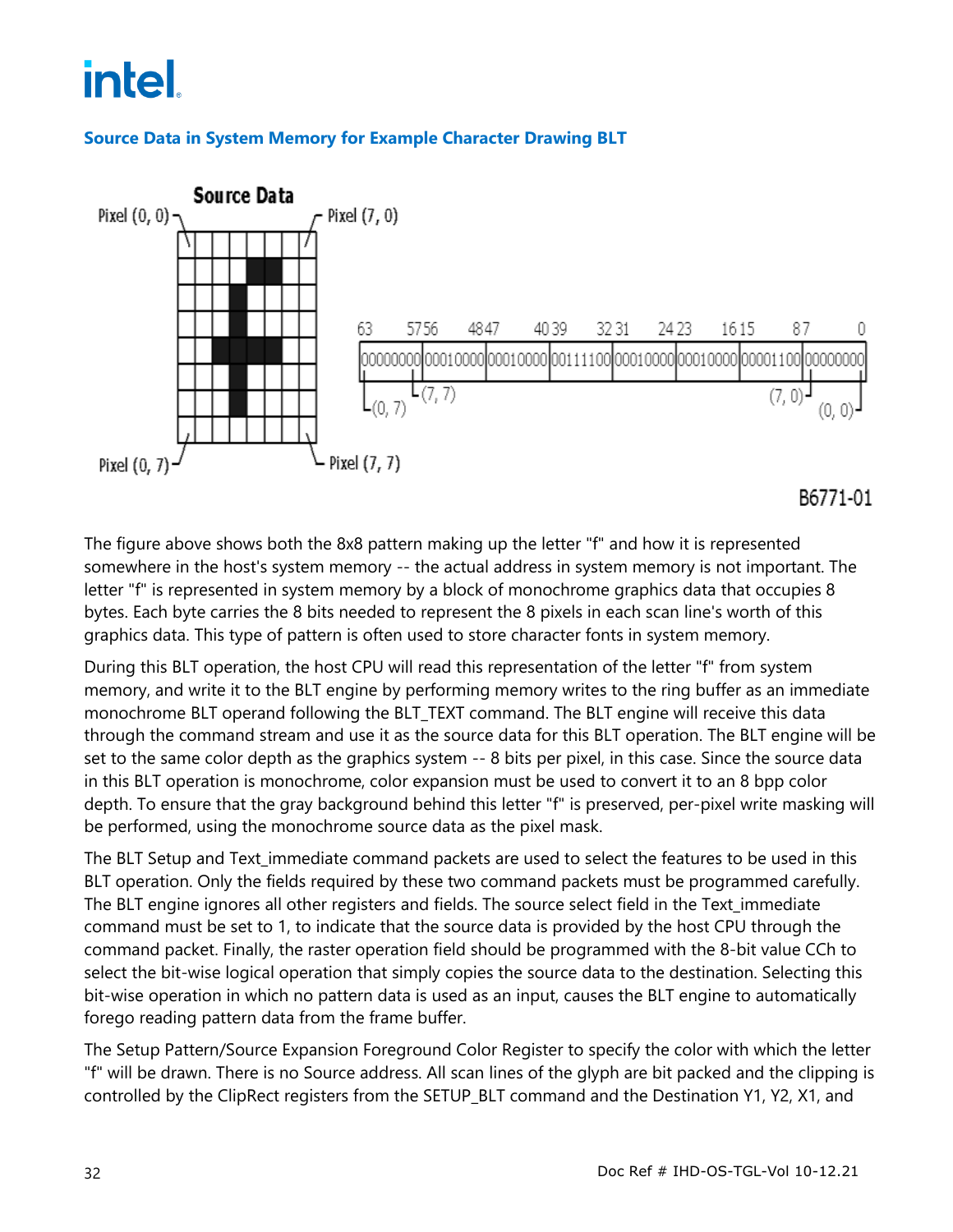

X2 registers in the TEXT BLT command. Only the pixels that are within (inclusive comparisons) the clip rectangle are written to the destination surface.

The Destination Pitch Register must be programmed with a value equal to the number of bytes in the interval between the first bytes of each adjacent scan line's worth of destination data. Since the color depth is 8 bits per pixel and the horizontal resolution of the display is 1024 pixels, the value to be programmed into these bits is 400h, which is equal to the decimal value of 1024. Since the source data used in this BLT operation is monochrome, the BLT engine will not use a byte-oriented pitch value for the source data.

Since the source data is monochrome, color expansion is required to convert it to color with a color depth of 8 bits per pixel. Since the Setup Pattern/Source Expansion Foreground Color Register is selected to specify the foreground color of black to be used in drawing the letter "f", this register must be programmed with the value for that color. With the graphics system set for a color depth of 8 bits per pixel, the actual colors are specified in the RAMDAC palette, and the 8 bits stored in the frame buffer for each pixel actually specify the index used to select a color from that palette. This example assumes that the color specified at index 00h in the palette is black, and therefore bits [7:0] of this register should be set to 00h to select black as the foreground color. The BLT engine ignores bits [31:8] of this register because the selected color depth is 8 bits per pixel. Even though the color expansion being performed on the source data normally requires that both the foreground and background colors be specified, the value used to specify the background color is not important in this example. Per-pixel write-masking is being performed with the monochrome source data as the pixel mask, which means that none of the pixels in the source data that will be converted to the background color will ever be written to the destination. Since these pixels will never be seen, the value programmed into the Pattern/Source Expansion Background Color Register to specify a background color is not important.

The Destination Width and Height Registers are not used. The Y1, Y2, X1, and X2 are used to describe to the BLT engine the 8x8 pixel size of the destination location. The Destination Y1 and Y2 address (or coordinate) registers must be programmed with the starting and ending scan line address (or Y coordinates) of the destination data. This address is specified as an offset from the start of the frame buffer of the scan line at the destination that will be written to first. The destination X1 and X2 registers must be programmed with the starting and ending pixel offsets from the beginning of the scan line.

This BLT operation does not use the values in the Pattern Address Register, the Source Expansion Background Color Register, or the Source Expansion Foreground Color Register.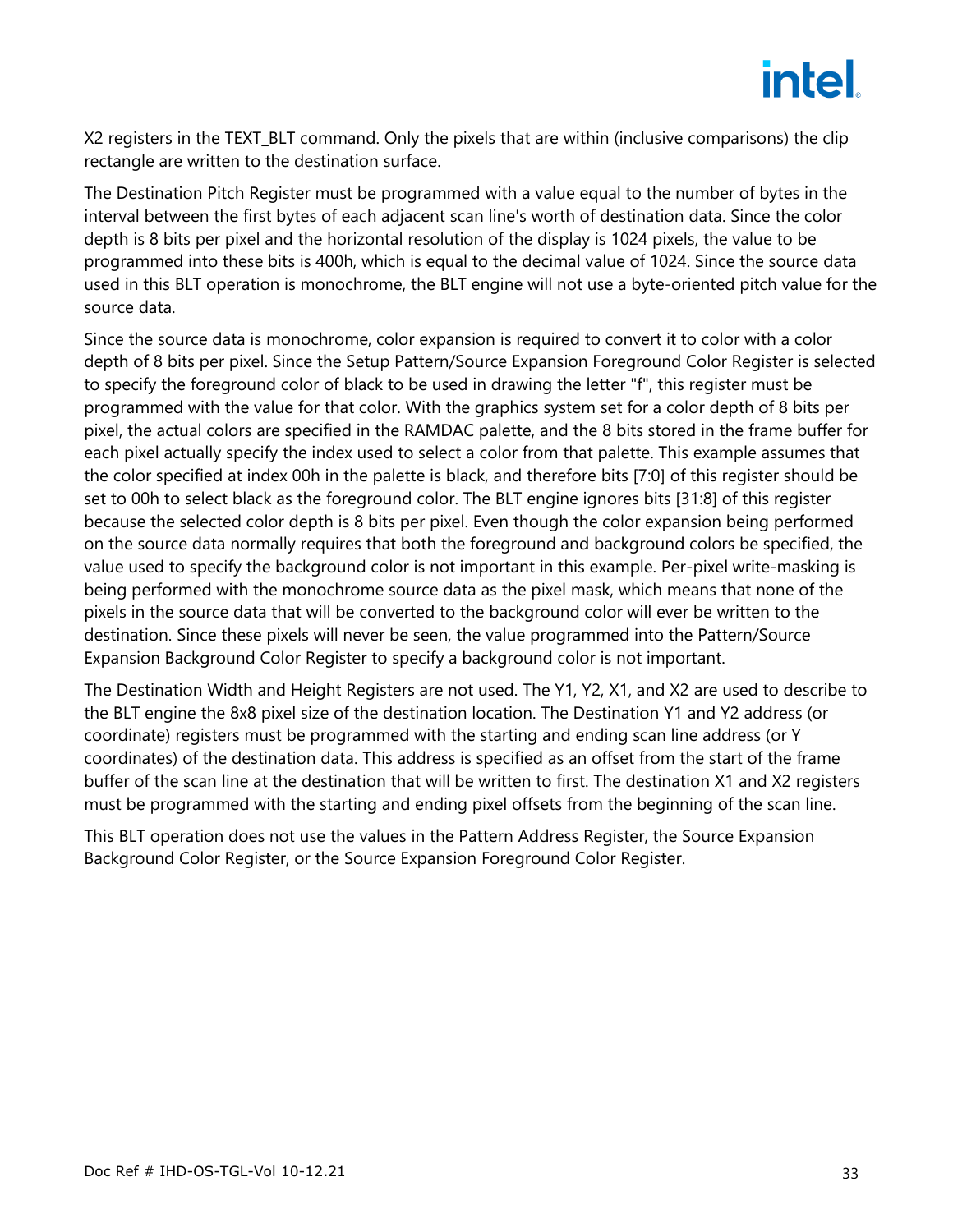# **Results of Example Character Drawing BLT**



### B6772-01

The preceding shows the end result of performing this BLT operation. Only the pixels that form part of the actual letter "f" have been drawn into the 8x8 destination location on the display, leaving the other pixels within the destination with their original gray color.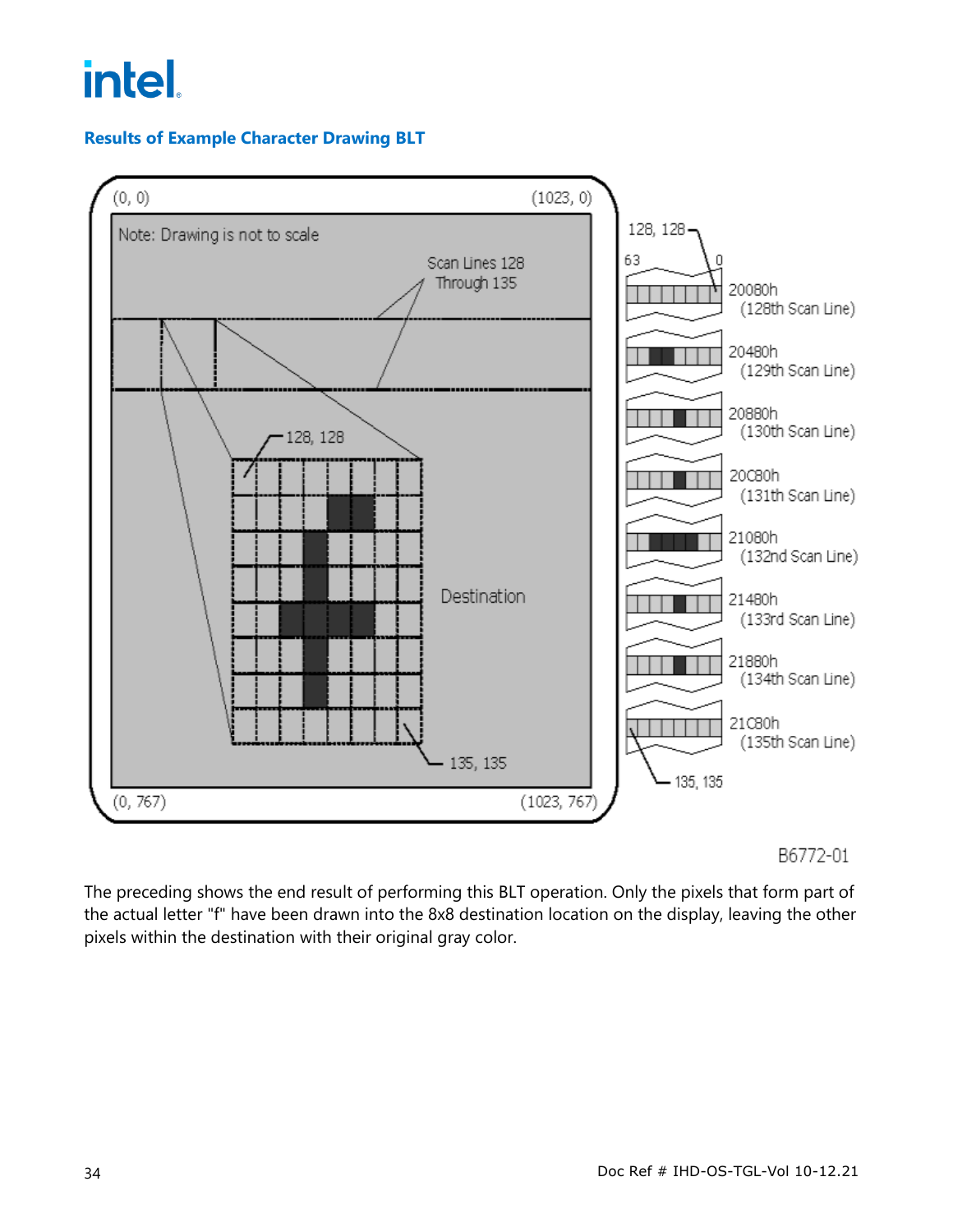

# <span id="page-38-0"></span>**Fast Copy Engine**

Fast Copy Engine is capable of performing sub-resource copy or fill operation saturating the full memory bandwidth. It is a resource processor that can copy from a source of arbitrary format. Fast Copy Engine is capable of understanding the concept of resource and sub-resources. It can support data transfer between overlapping surfaces. It can support state-full compression and decompression. Copy Engine supports both linear as well as tiled memory and operate on both system as well as local memory (when it is not a UMA system). In case of UMA system there is just a single memory.

Fast Copy Engine can be used for paging in or paging out resources to and from GPU. It also supports Fast Clear and regular clear operation of AUX enabled surfaces. It can be used to perform resolve operation on compressed surfaces. Copy Engines can operate on 2D surfaces defined using pixel coordinates as well as linear surfaces defined using virtual addresses.

Fast Copy Engine performance scales with number of memory slices in the system.

Copy workloads are submitted to the appropriate copy engines by the software through copy queues. BLT command streamers parses the commands and submits them to Fast Copy Engine. Copy Engines are split into two parts:

- 1. Copy Engine Front-end splits an incoming command/BLIT into smaller commands/sub-blits
- 2. Copy Engine Back-end it takes sub-blits and performs actual cachline read/write operations

Performance scaling of the Fast Copy Engine is achieved by increasing the number of copies of Back-end (Sub-copy Engine) attached to the single front-end of the fast copy engine. Fast copy engine can handle sub-blit level dependencies (producer consumer relationship). Software may have to insert appropriate flushes between commands to handle some dependencies not supported by copy engine hardware, as defined at a later section.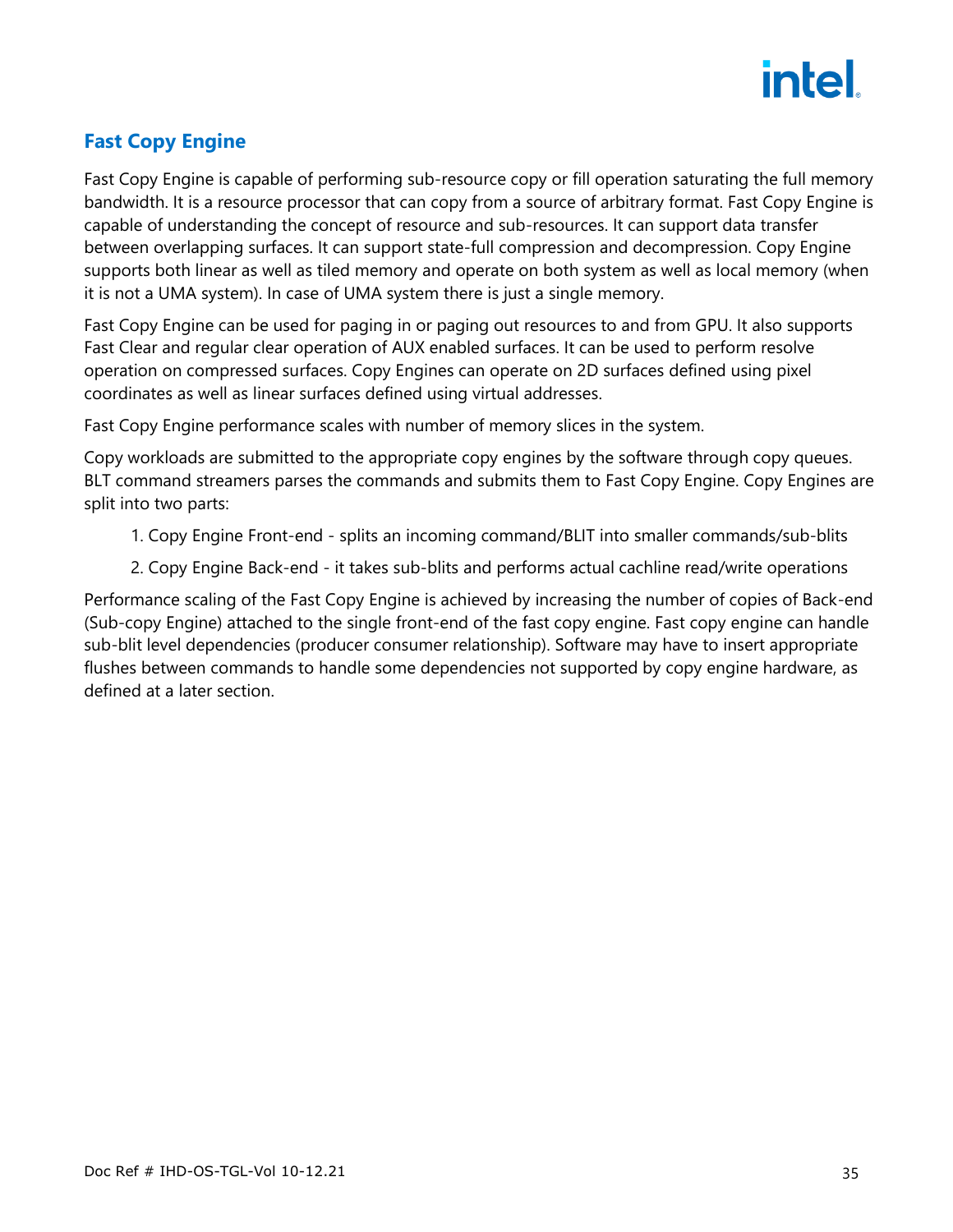# <span id="page-39-0"></span>**BLT Instruction Overview**

There are two blitter back-ends behind the single engine viz. Classical Blitter or Legacy Blitter Engine and Fast Copy Engine. Each of which operates on a separate mutually exclusive set of instructions. Commands for both the back-ends can be submitted to the same Blitter Command Streamer and based on the command it is passed on to the appropriate back-end and executed there.

Each instruction consists of multiple dwords, where first dword is the header, which can identify the type of instruction, instruction opcode, length of instruction etc. Header may contain additional instruction fields as well. Fields may sometime need more than one dword.

Most of the instructions can operate independently without state other than some Legacy Blitter commands involving clip rectangles that programs some BRs (Blitter Registers) before executing those commands.

There are specific MMIO based config registers that configures how Legacy Blitter or Fast Copy Engine is expected to operate.

Legacy Blitter uses cache, so unless a flush is inserted after an instruction there is no guarantee of final data reaching the memory.

The flush is common for both the backends. Once a flush is sent command streamer stops sending further commands to the back-ends and back-ends ensure that when the current commands being processed by the back-ends are completed flush dones are sent to blitter command streamer.

The actual commands have been listed out in a later section.

# <span id="page-39-1"></span>**BLT Engine State**

Most of the BLT instructions are state-free, which means that all states required to execute the command is within the instruction. If clipping is not used, then there is no shared state for many of the BLT instructions. This allows the BLT Engine to be shared by many drivers with minimal synchronization between the drivers.

Instructions which share state are:

All instructions that are X,Y commands and use the Clipping Rectangle by asserting the Clip Enable field

All XY\_Setup Commands (XY\_SETUP\_BLT and XY\_SETUP\_MONO\_PATTERN\_SL\_BLT, XY\_SETUP\_CLIP\_BLT) load the shared state for the following commands:

| XY_PIXEL_BLT          | (Negative Stride (=Pitch) Not Allowed) |
|-----------------------|----------------------------------------|
| XY SCANLINES BLT      |                                        |
| XY TEXT BLT           | (Negative Stride (=Pitch) Not Allowed) |
| XY TEXT IMMEDIATE BLT | (Negative Stride (=Pitch) Not Allowed) |

State registers that are saved & restored in the Logical Context:

BR1+ Setup Control (Solid Pattern Select, Clipping Enable, Mono Source Transparency Mode, Mono Pattern Transparency Mode, Color Depth[1:0], Raster Operation[7:0], & Destination Pitch[15:0]) + 32bpp Channel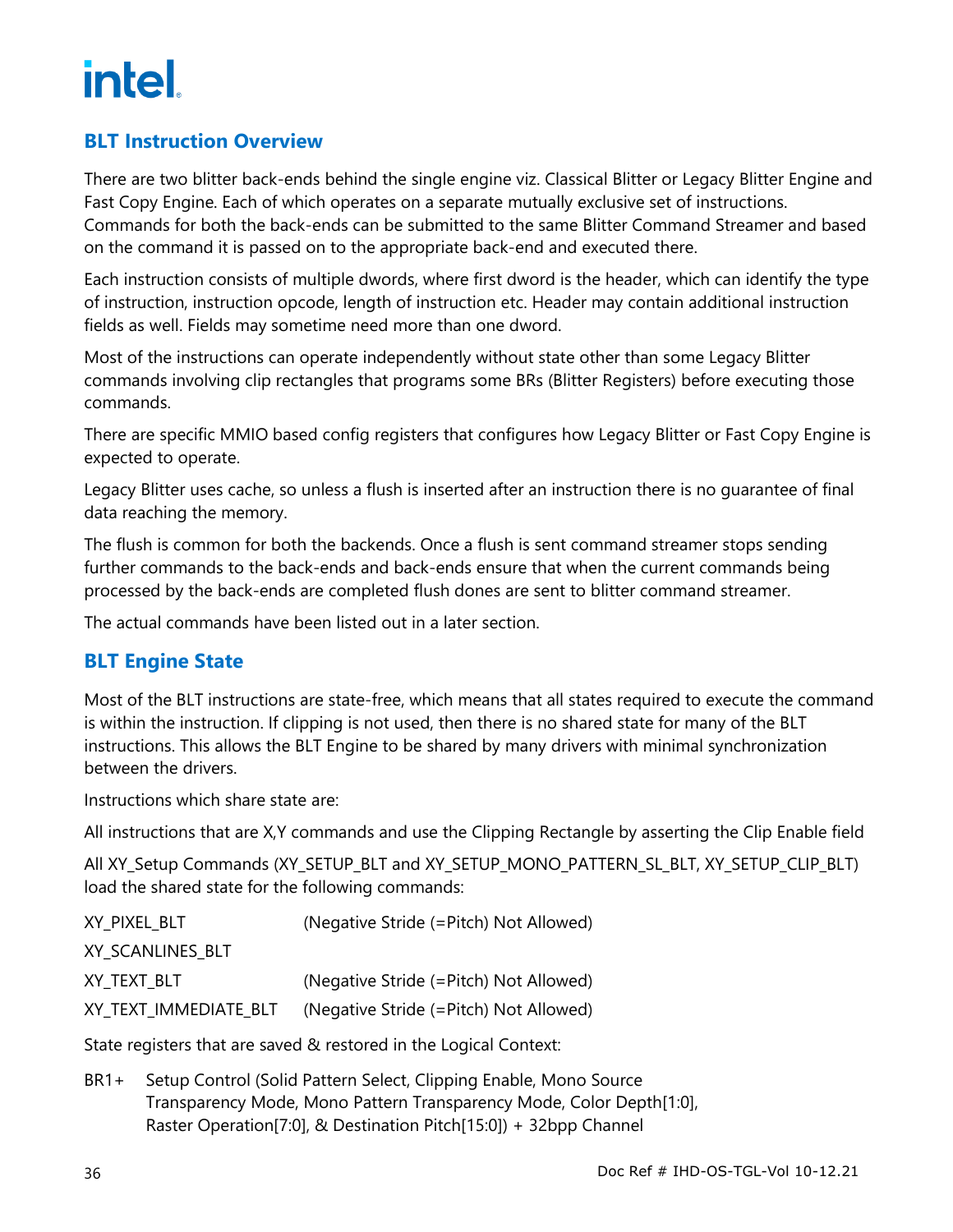- Mask[1:0], Mono / Color Pattern
- BR05 Setup Background Color
- BR06 Setup Foreground Color
- BR07 Setup Pattern Base Address
- BR09 Setup Destination Base Address
- BR20 DW0 for a Monochrome Pattern
- BR21 DW1 for a Monochrome Pattern
- BR24 ClipRectY1'X1
- BR25 ClipRectY2'X2

The definition of each of the above registers which are part of logical context and are saved and restored during context save and restore are found in "BLT Engine Instruction Field Definitions" section.

## <span id="page-40-0"></span>**Device Cache Coherency: Render & Texture Caches**

Software must initiate cache flushes to enforce coherency between the render and texture caches, i.e., both the render and texture caches must be flushed before a BLT destination surface can be reused as a texture source. Color sources and destinations use the render cache, while patterns and monochrome sources use the texture cache.

### <span id="page-40-1"></span>**Verbatim Copy operation**

Verbatim Copy is the special copy operation defined for compressed surface copy where both the main surface data and the associated CCS data are moved as it is from one location to another. During this operation main surface data copy and CCS data copy are performed sequentially. Driver needs to use two separate commands, XY\_FAST\_COPY\_BLT to copy the main surface data and XY\_CTRL\_SURF\_COPY\_BLT to copy the CCS surface, together for verbatim copy. In case of regular compressed data access from Copy Engine, read data from source is always made available to copy engine as fully decompressed data and Copy Engine writes fully decompressed data back to memory and if destination compression is required this data is again compressed and written to memory. The compressed write causes both CCS and main surface write data to be modified. In case of verbatim copy "data read" operation from source the data does not decompressed before sending to Copy Engine. Driver needs to set "Enable Compressed Surface Read" bit in the XY\_FAST\_COPY\_BLT command to enable this special operation. In case of verbatim copy "data write" operation to destination surface this "raw" compressed data is sent out and this flow can be enabled by driver by setting the "Enable Compressed Surface Write" bit in the XY\_FAST\_COPY\_BLT command.

These two commands must be used in a pair and the sequence in which the two commands must be used during verbatim copy operation varies based on whether it is being used for swap-in (moving data from local memory to system memory) or swap-out (moving data from system memory to local memory) operation for compressed data. In case of swap-out operation the sequence required is XY\_FAST\_COPY\_BLT followed by XY\_CTRL\_SURF\_COPY\_BLT. In case of swap-in operation the sequence required is XY\_CTRL\_SURF\_COPY\_BLT followed by XY\_FAST\_COPY\_BLT.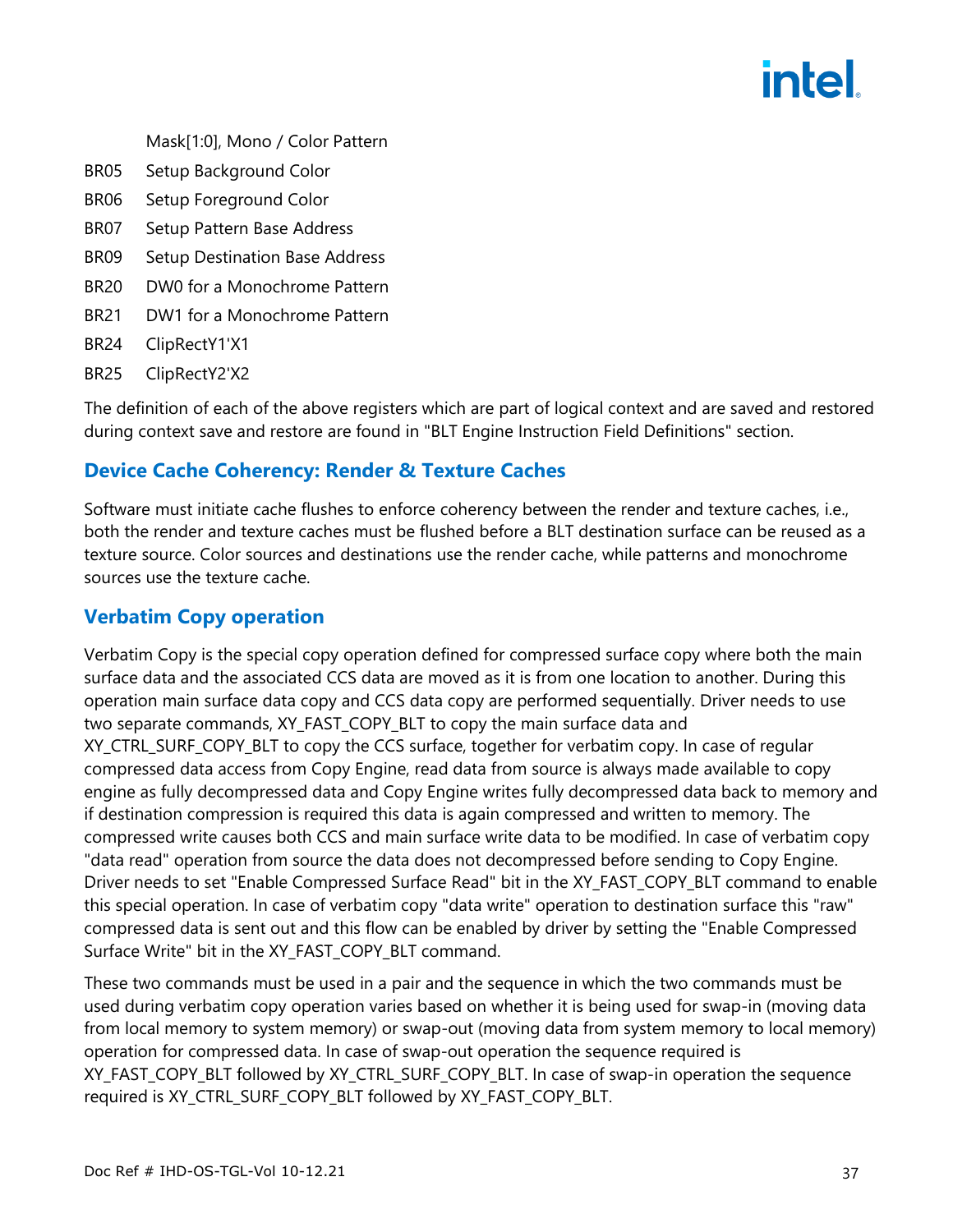During verbatim copy the copy rectangles used for XY\_CTRL\_SURF\_COPY\_BLT and XY\_FAST\_COPY\_BLT must be same. They must also use same BPP and pitch. Using base address X1, X2, Y1, Y2 from XY\_FAST\_COPY\_BLT command start address and range is calculated.

# <span id="page-41-0"></span>**BLT Engine Instructions**

The Instruction Target field is used as an opcode by the BLT Engine state machine to qualify the control bits that are relevant for executing the instruction. The descriptions for each DWord and bit field are contained in the *BLT Engine Instruction Field Definition* section. Each DWord field is described as a register, but none of these registers can be written or read through a memory mapped location; they are internal state only.

## **BLT Programming Restrictions**

### **Overlapping Source/Destination BLTs:**

For all products *negative pitch* programming is allowed only when the source and destination surfaces are of the same type: linear source to linear destination copy, or tiled source to tiled destination copy. This is a must requirement. In such cases:

- Both the pitches must be programmed to be a negative value, if the source and destination surfaces are overlapping.
- Either of the pitches can be programmed to a negative value if required to do mirroring, but only if the complete source and destination surfaces are not overlapping anywhere on the surfaces.

**Description**

For the XY\_FAST\_COPY\_BLT and XY\_BLOCK\_COPY\_BLT instruction, these restrictions apply:

When two sequential fast copy blits have different source surfaces, but their destinations refer to the same destination surface and therefore destinations overlap, a Flush must be inserted between the two blits.

For two sequential fast copy blits when the source of the second blit is the destination of the first blit or they overlap a Flush must be inserted between the two blits.

For Tiled surfaces, the pitch length is always Cacheline aligned (64-byte multiple), as Tile surface pitches must be a multiple of Tile widths, which are always cacheline aligned.

For XY\_FAST\_COPY\_BLT command (X1, X2) and (Y1, Y2) must be programmed different values so that start pixel/end pixel and start line/end line do not coincide.

#### **Legacy Blits:**

The following condition must be avoided when programming the BLT engine: Linear surfaces with a cache line in scan line Y for the source stream overlapping with a cache line in scan line Y-1 for the dest stream (=> non-aligned surface pitches). The cache coherency rules combined with the Blitter data consumption rules result in UNDEFINED operation.

All reserved fields must be programmed to 0s.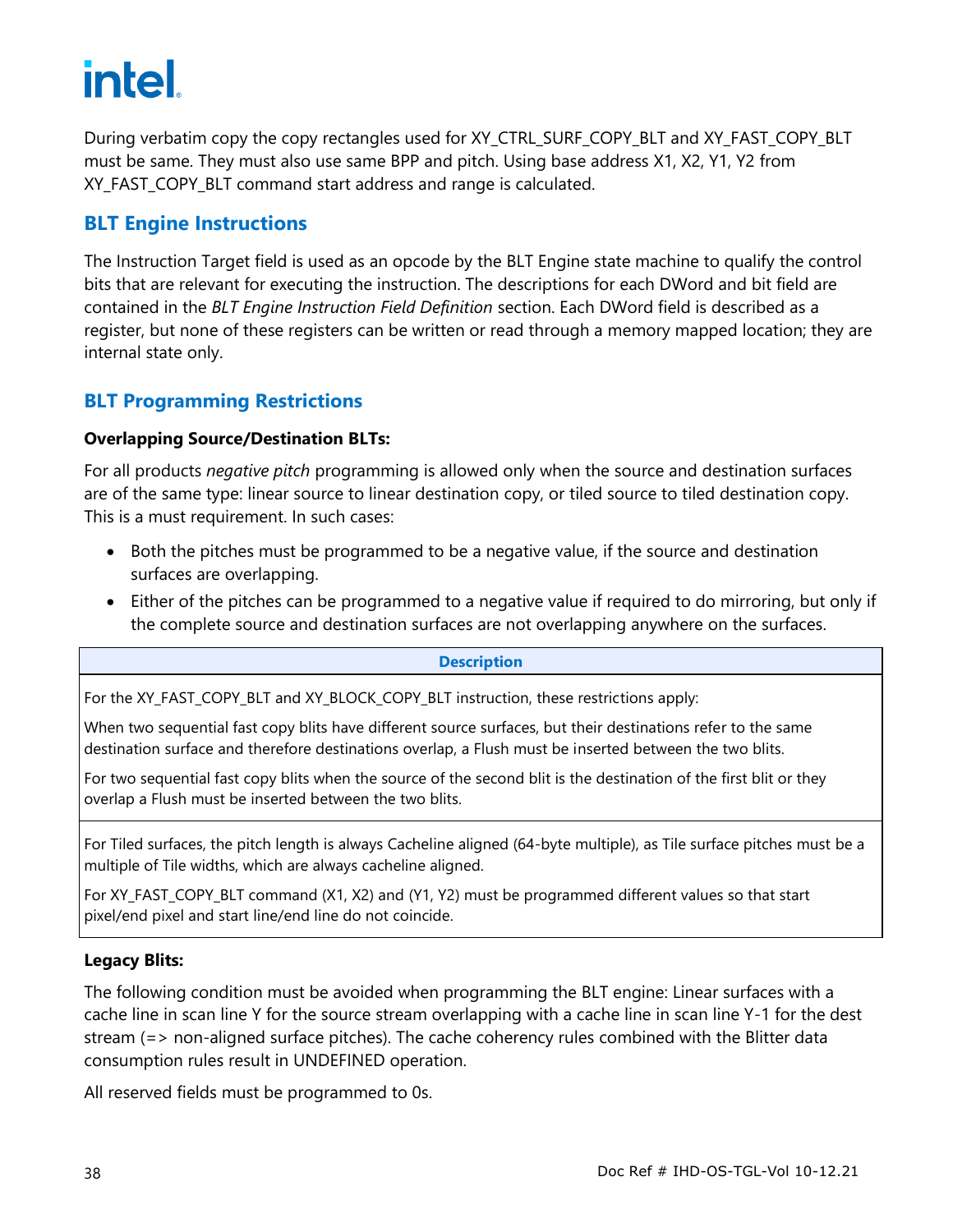

When using monosource or text data (bit/byte/word aligned): Do not program pixel widths greater than 32,745 pixels.

The other way to do this is driver should always program a dummy 3D.

#### **NON-PIPELINE state following the BLT commands:**

## **Description** For Monosource and Color Pattern surfaces, and also linear color source and destination surfaces, the start **Base Address** programmed should always be Cache Line (64 byte) aligned.

| <b>Programming Note</b>                                                                                      |                                                     |
|--------------------------------------------------------------------------------------------------------------|-----------------------------------------------------|
| <b>Context:</b>                                                                                              | <b>Fast Copy Blitter + Frame Buffer Compression</b> |
| Fast Copy, Block Copy and Fast Color workloads targeting the Front Buffer with FBC enabled is not supported. |                                                     |

| <b>Programming Note</b> |                                                                                                          |  |
|-------------------------|----------------------------------------------------------------------------------------------------------|--|
| <b>Context:</b>         | XY_FAST_COPY_BLT command programming restriction                                                         |  |
|                         | XY_FAST_COPY_BLT command's (X1, Y1), (X2, Y2) must be programmed such way so that neither W nor H of the |  |

surface to copy are "0".

| <b>Programming Note</b> |                |  |
|-------------------------|----------------|--|
| <b>Context:</b>         | <b>Blitter</b> |  |
|                         |                |  |

Support for Tile-Yf format has been removed, so Blitter should not be programmed to support Tile-Yf for source or destination tiling.

| <b>Programming Note</b> |                                                                                                                                                                                         |
|-------------------------|-----------------------------------------------------------------------------------------------------------------------------------------------------------------------------------------|
| <b>Project:</b>         |                                                                                                                                                                                         |
| <b>Context:</b>         | Blitter (XY_BLOCK_COPY_BLT, XY_FAST_COLOR_BLT commands)                                                                                                                                 |
|                         | X offset, Y offset and (X1, Y1), (X2, Y2) values must be programmed so that X coordinate values when added to X<br>offset remains within the surface boundary (16384 pixels). Similarly |

Y coordinate values when added to Y offset must remain within the surface boundary (16384 lines).

Copy operation between two overlapping surfaces are supported only when the base address and pitch of both the source and destination surfaces are identical, irrespective of the surface formats.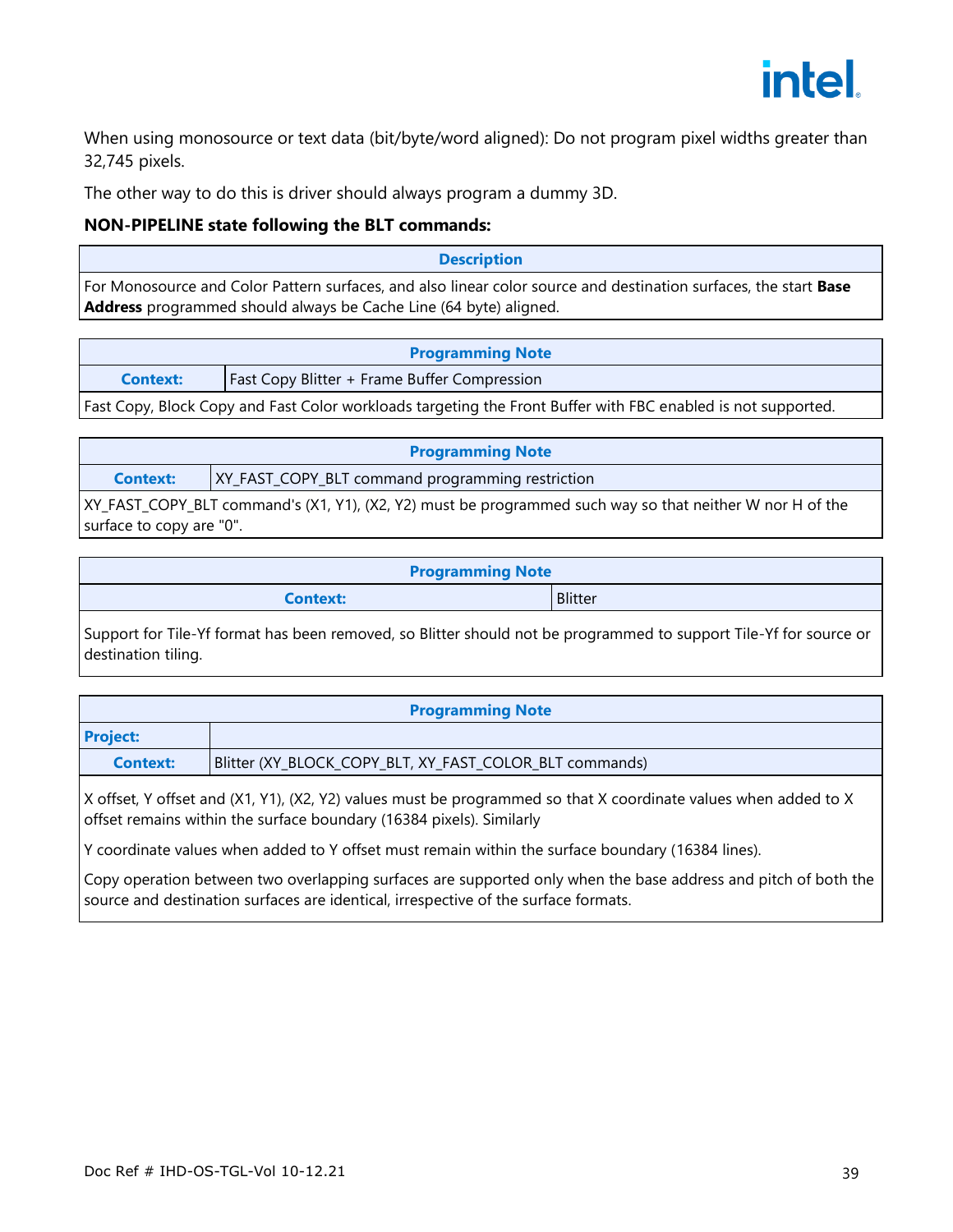# <span id="page-43-0"></span>**2D (XY) BLT Instructions**

Most BLT instructions (prefixed with "XY\_") use 2D X,Y coordinate specifications vs. lower-level linear addresses These instructions also support simple 2D clipping against a clip rectangle. The top and left Clipping coordinates are inclusive. The bottom and right coordinates are exclusive. The BLT Engine performs a trivial reject for all CLIP BLT instructions before performing any accesses.

Negative destination and source coordinates are supported. In the case of negative source coordinates, the destination X1 and Y1 are modified by the absolute value of the negative source coordinate before the destination clip checking and final drawing coordinates are calculated. The absolute value of the source negative coordinate is added to the corresponding destination coordinate. The BLT engine clipping also checks for (DX2 [ or = DX1) or (DY2 [ or = DY1) after this calculation and if true, then the BLT is totally rejected.

### *Source and destination pitches have the additional explanation given next. The below statements are applicable for pitch field in all of the Blit commands:*

- 1. For Linear surfaces, the pitch is programmed in bytes. For Tiled surfaces the pitch programmed is in Dwords count.
- 2. For Tiled surfaces this pitch is of 512Byte granularity for Tile-X: This means the tiled-x surface pitch can be (512, 1024, 1536, 2048...)/4 (in Dwords).
- 3. For Tiled surfaces this pitch is of 128B granularity for Tile-Y/Yf and of 512B granularity for Tile-Ys: This means the tiled-y surface pitch can be (128, 256, 384, 512...)/4 (in Dwords).
- 4. Another way to indicate this is, for tiled surfaces, the pitch is programmed in Dwords and is an integral multiple of the tile width.

### **BLT Instructions**

| <b>Instructions</b>                    |
|----------------------------------------|
| XY_BLOCK_COPY_BLT                      |
| XY_FAST_COPY_BLT                       |
| XY_FAST_COLOR_BLT                      |
| <b>XY_COLOR_BLT</b>                    |
| XY_FULL_BLT                            |
| XY_FULL_IMMEDIATE_PATTERN_BLT          |
| XY_FULL_MONO_PATTERN_BLT               |
| XY_FULL_MONO_PATTERN_MONO_SRC_BLT      |
| XY_FULL_MONO_SRC_BLT                   |
| XY_FULL_MONO_SRC_IMMEDIATE_PATTERN_BLT |
| XY_MONO_PAT_BLT                        |
| XY_MONO_PAT_FIXED_BLT                  |
| XY_MONO_SRC_COPY_BLT                   |
| XY_MONO_SRC_COPY_IMMEDIATE_BLT         |
| <b>XY_PAT_BLT</b>                      |
| XY_PAT_BLT_IMMEDIATE                   |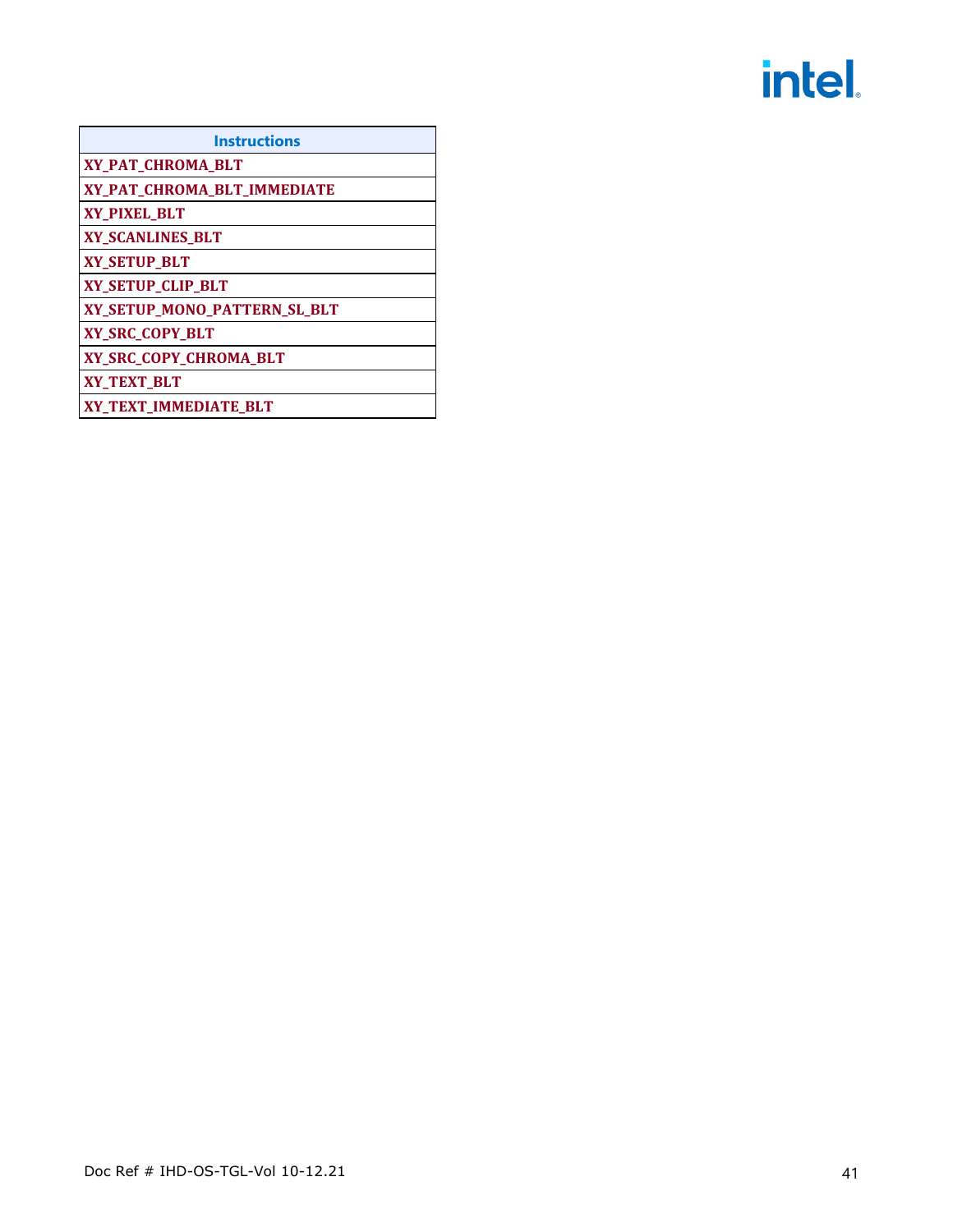## **Some Equalities & Inequalities for Source Clipping**



B6773-01

DX1, DY1, CX1, and CY1 are inclusive, while DX2, DY2, CX2, and CY2 are exclusive.

Destination pixel address = (Destination Base Address + (Destination Y coordinate \* Destination pitch) + (Destination X coordinate \* bytes per pixel)).

Source pixel address = (Source Base Address + (Source Y coordinate \* Source pitch) + (Source X coordinate \* bytes per pixel)).

Since there is 1 set of Clip Rectangle registers, the Interrupt Ring BLT commands either MUST NEVER enable clipping with these commands and never use the XY\_Pixel\_BLT, XY\_Scanline\_BLT, nor XY\_Text\_BLT commands or it must use context switching. The Interrupt rings can also use the non-clipped, linear address commands specified before this section.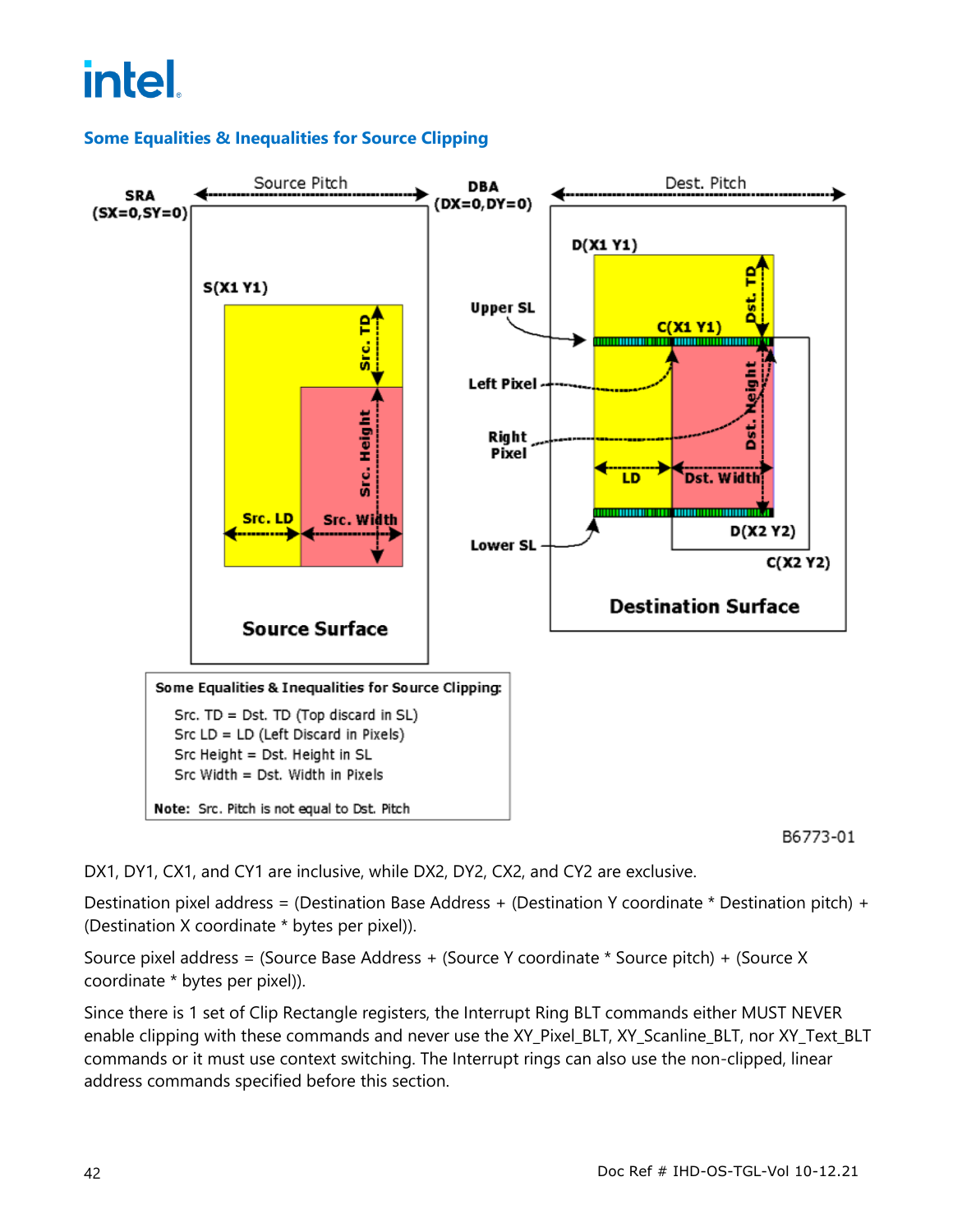

The base addresses plus the X and Y coordinates determine if there is an overlap between the source and destination operands. If the base addresses of the source and destination are the same and the Source X1 is less than Destination X1, then the BLT Engine performs the accesses in the X-backwards access pattern. There is no need to look for an actual overlap. If the base addresses are the same and Source Y1 is less than Destination Y1, then the scan line accesses are performed backwards.



B6758-01